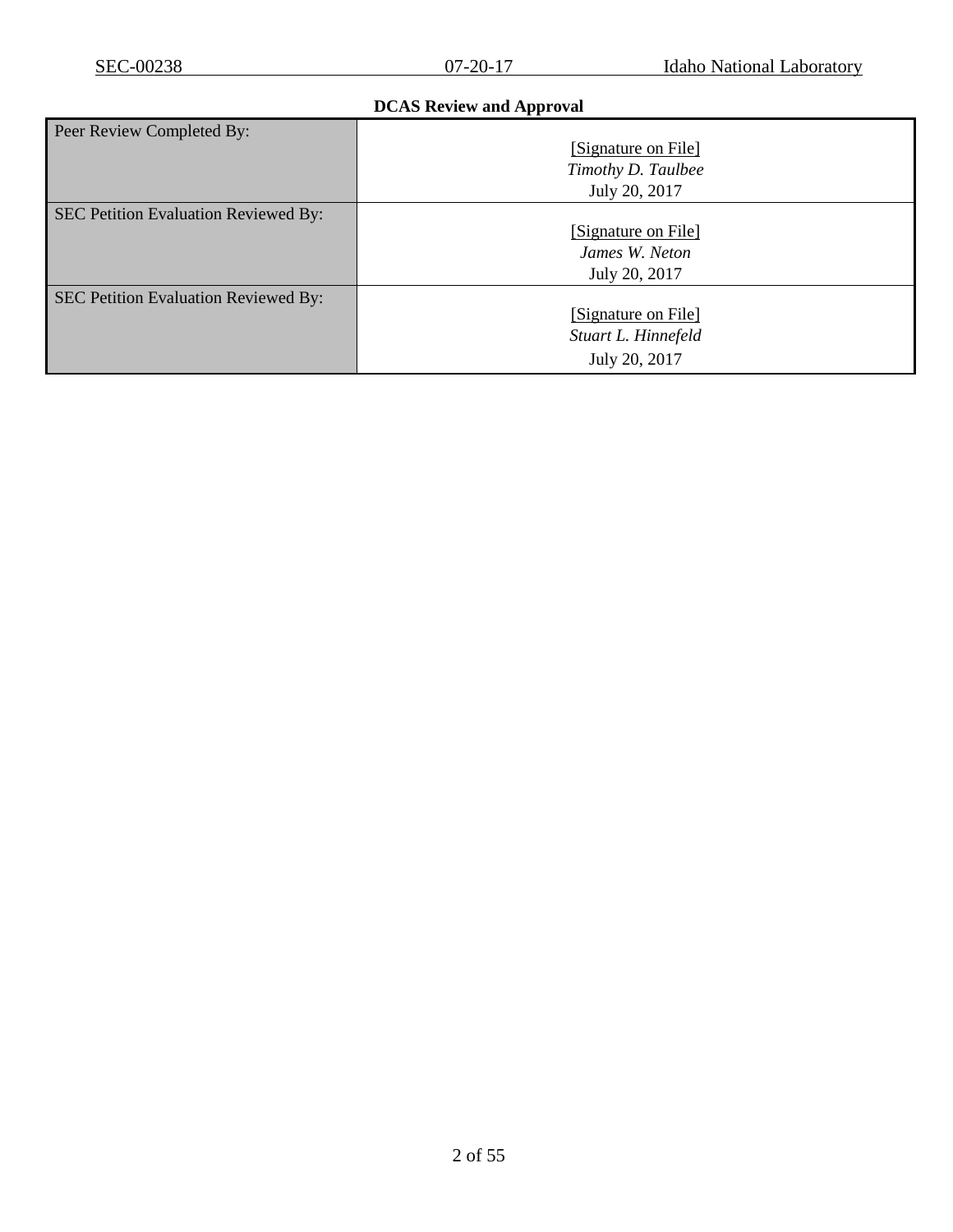# **Evaluation Report Summary: SEC-00238, Idaho National Laboratory**

The National Institute for Occupational Safety and Health (NIOSH) prepared this evaluation report in response to a petition to add a class of workers at the Idaho National Laboratory to the Special Exposure Cohort (SEC). The *Energy Employees Occupational Illness Compensation Program Act of 2000*, as amended, (EEOICPA) and 42 C.F.R. pt. 83, *Procedures for Designating Classes of Employees as Members of the Special Exposure Cohort under the Energy Employees Occupational Illness Compensation Program Act of 2000,* describe the process for adding new classes to the SEC.

#### NIOSH-Proposed Class Definition to be Added to the SEC

All employees of the Department of Energy, its predecessor agencies, and their contractors and subcontractors who worked at the Idaho National Laboratory (INL) in Scoville, Idaho, and who were monitored for external radiation at the Idaho Chemical Processing Plant (CPP) (e.g., at least one film badge or TLD dosimeter from CPP) between January 1, 1975 and December 31, 1980 for a number of work days aggregating at least 250 work days, occurring solely under this employment, or in combination with work days within the parameters established for one or more other classes of employees in the Special Exposure Cohort.

#### Feasibility of Dose Reconstruction Findings

NIOSH lacks sufficient information, which includes biological monitoring data and air monitoring data, to allow it to estimate with sufficient accuracy the potential internal exposures to transuranic radionuclides to which the proposed class may have been subjected. NIOSH finds that it has sufficient information to reconstruct other potential internal exposures, external exposures, and occupational medical dose for CPP employees at INL with sufficient accuracy.

The NIOSH dose reconstruction feasibility findings are based on the following:

- NIOSH has determined that the internal dose potential at CPP during the period under evaluation was related to its primary function of processing spent fuel elements containing enriched uranium in order to recover un-fissioned uranium. The uranium was separated from fission products by a continuous liquid-liquid extraction process. Although much of the processing equipment was heavily-shielded and remotely operated, the plant design was based on a direct-contact maintenance philosophy. Principal sources of internal radiation for members of the proposed clas s may have included exposures to uranium, mixed fission and activation products (MFP/MAP), exotic radionuclides (produced from, or as a result of, reactor neutron irradiation), and transuranic radionuclides. Potential exposures would likely be from inhalation and ingestion during processing operations.
- NIOSH has determined that there are insufficient internal dosimetry data or air monitoring data available to bound intakes of transuranic radionuclides for the period from January 1, 1975 through December 31, 1980.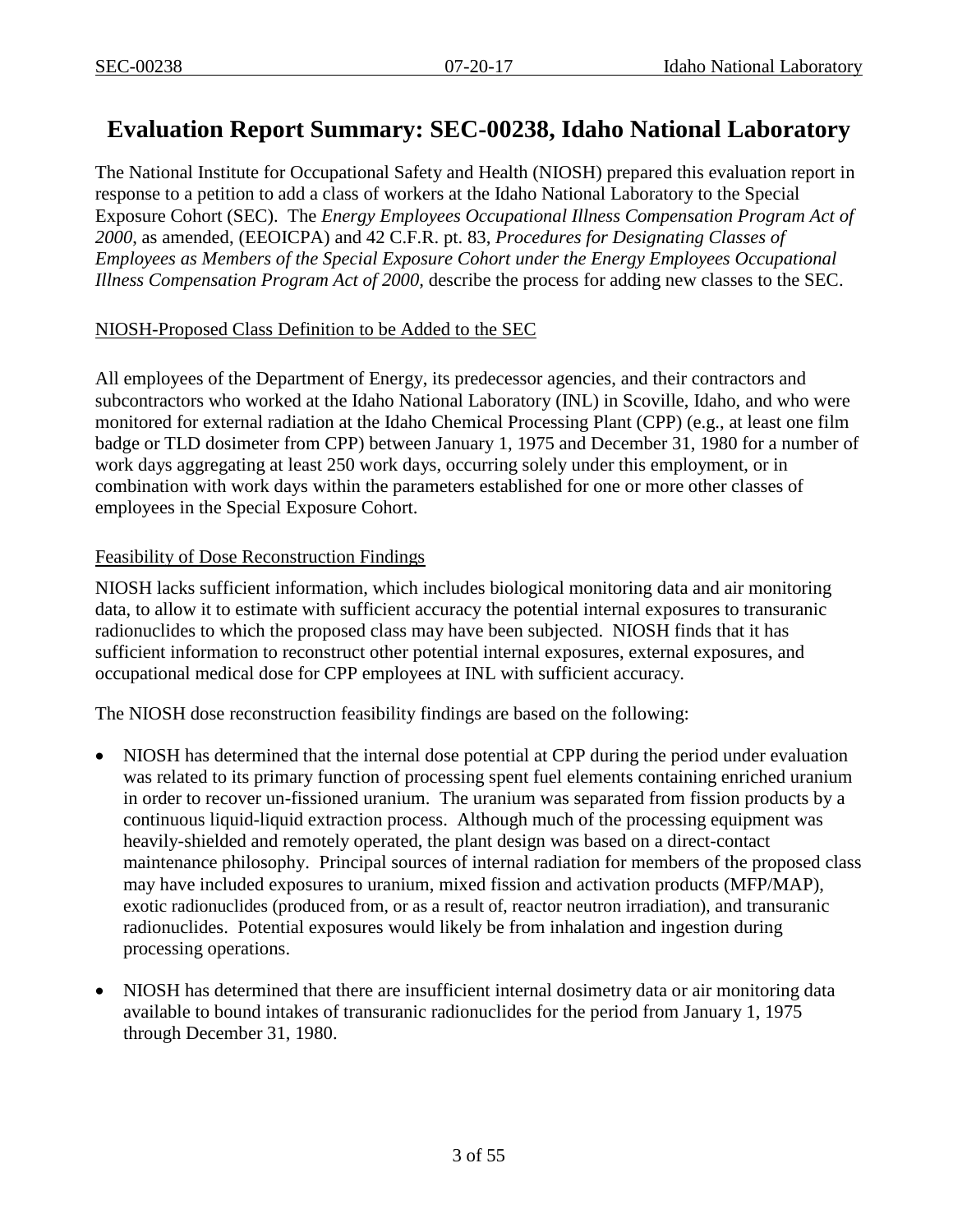- 
- NIOSH has determined that a routine bioassay program for transuranic radionuclides was established at CPP in 1981. NIOSH has not found any data that indicate significant operational transuranic exposures after 1980 that cannot be bounded. Therefore, NIOSH has established an end date of December 31, 1980 for this SEC class.
- NIOSH has determined that the beta-gamma external dose potential at CPP during the period under evaluation was associated with the handling and storage of spent fuel, fuel reprocessing, laboratory analyses of product streams, and disposal of process wastes. The neutron external dose potential at CPP during the period under evaluation was associated primarily with the handling of transuranic radionuclides and spontaneous fission of radionuclides. Principal sources of external exposure for members of the proposed class included exposures to beta, photon, and neutron radiation. Monitoring data are available for CPP in the form of individual dosimetry records and area exposure reports.
- Consistent with the findings in its SEC-00219 INL evaluation report, NIOSH finds that it is able to reconstruct external and medical X-ray dose for all INL employees for all periods at the site. This includes CPP employees from January 1, 1975 through December 31, 1980.
- Pursuant to 42 C.F.R. § 83.13(c) (1), NIOSH determined that there is insufficient information to either: (1) estimate the maximum radiation dose, for every type of cancer for which radiation doses are reconstructed, that could have been incurred under plausible circumstances by any member of the class; or (2) estimate the radiation doses of members of the class more precisely than a maximum dose estimate.

Although NIOSH found that it is not possible to completely reconstruct radiation doses for the proposed class, NIOSH intends to use any internal and external monitoring data that may become available for an individual claim (and that can be interpreted using existing NIOSH dose reconstruction processes or procedures). Therefore, dose reconstructions for individuals employed at CPP during the period from January 1, 1975 through December 31, 1980, but who do not qualify for inclusion in the SEC, may be performed using these data as appropriate.

#### Health Endangerment Determination

The NIOSH evaluation did not identify any evidence supplied by the petitioners or from other resources that would establish that the class was exposed to radiation during a discrete incident likely to have involved exceptionally high-level exposures. However, the evidence reviewed in this evaluation indicates that some employees in the class may have accumulated chronic radiation exposures through episodic intakes of radionuclides and from direct exposure to radioactive materials. Therefore, 42 C.F.R. § 83.13(c) (3) (ii) requires NIOSH to specify that health may have been endangered for those employees covered by this evaluation who were employed for a number of work days aggregating at least 250 work days within the parameters established for this class or in combination with work days within the parameters established for one or more other classes of employees in the SEC.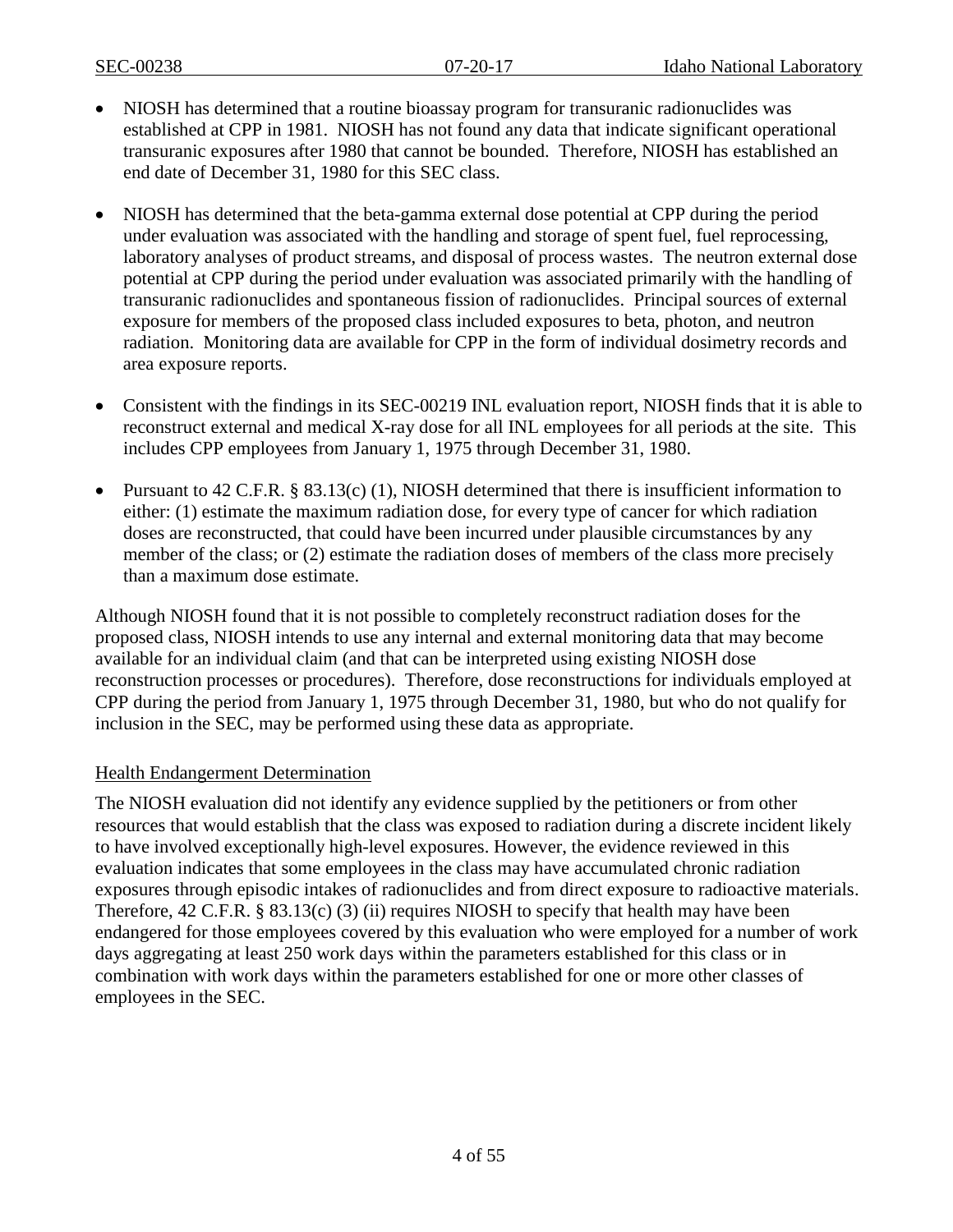# **Table of Contents**

| 1.0  |                                                      |  |  |  |  |  |
|------|------------------------------------------------------|--|--|--|--|--|
| 2.0  |                                                      |  |  |  |  |  |
| 3.0  |                                                      |  |  |  |  |  |
| 4.0  | 4.1<br>4.2<br>4.3<br>4.4<br>4.5                      |  |  |  |  |  |
| 5.0  | 5.1<br>5.2<br>5.3<br>5.4<br>5.5<br>5.6<br>5.7<br>5.8 |  |  |  |  |  |
| 6.0  | 6.1<br>6.2<br>6.3                                    |  |  |  |  |  |
| 7.0  |                                                      |  |  |  |  |  |
| 8.0  |                                                      |  |  |  |  |  |
| 9.0  |                                                      |  |  |  |  |  |
| 10.0 |                                                      |  |  |  |  |  |
| 11.0 |                                                      |  |  |  |  |  |
|      |                                                      |  |  |  |  |  |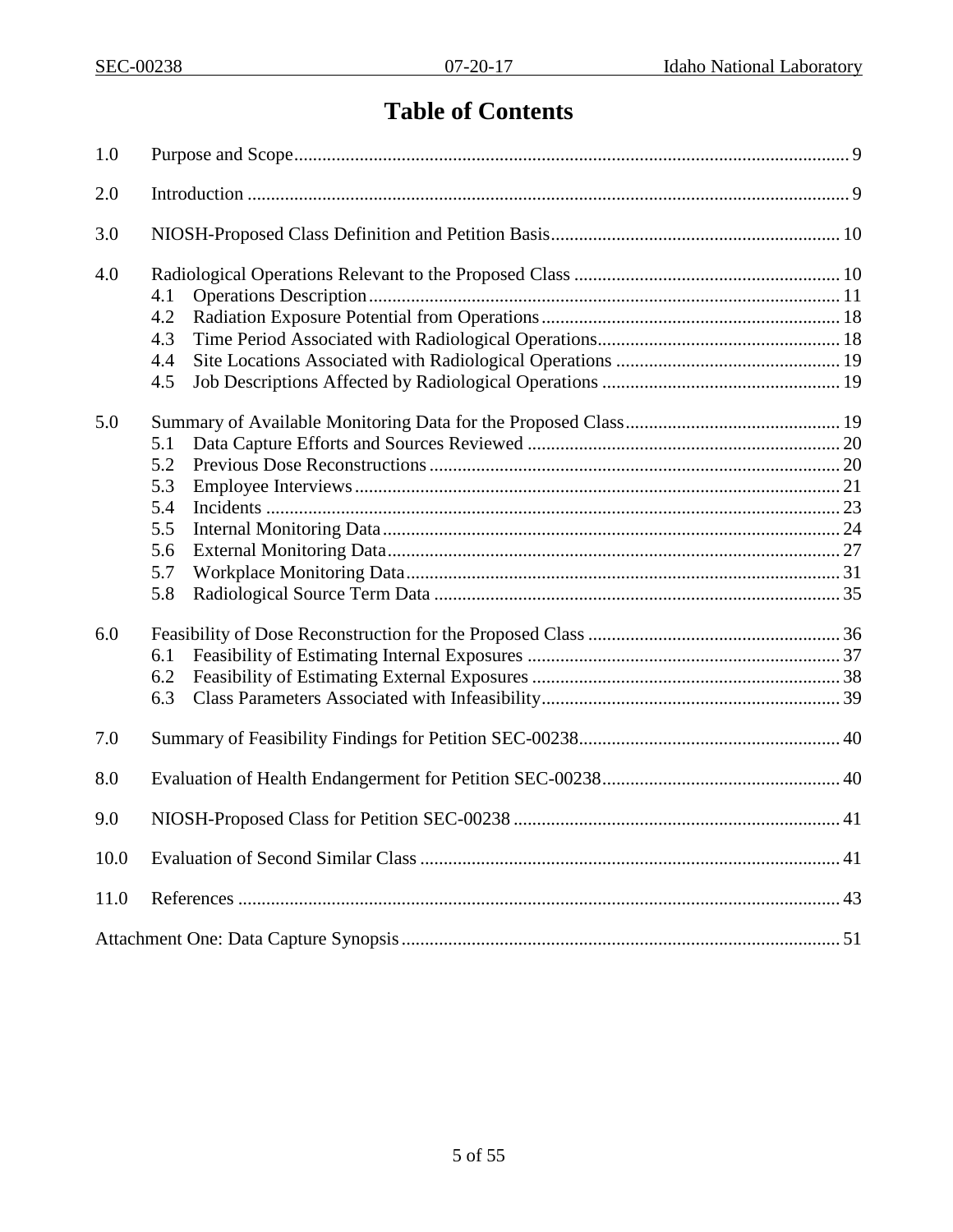# **Tables**

| Table 6-1: CPP Shift Lab Alpha Contamination Reported Between June 1, 1979 to Aug., 16, 197938 |  |
|------------------------------------------------------------------------------------------------|--|
|                                                                                                |  |

# **Figures**

| Figure 5-1: Comparison of Number of Personnel Monitored on Monthly CPP Area Exposure Reports |
|----------------------------------------------------------------------------------------------|
|                                                                                              |
| Figure 5-2: Comparison of Number of Personnel Monitored on Monthly CX Area Exposure Reports  |
|                                                                                              |
|                                                                                              |
|                                                                                              |
| Figure 5-5: Radiological Hazards Checklist from CPP Procedure, Control and Handling of       |
|                                                                                              |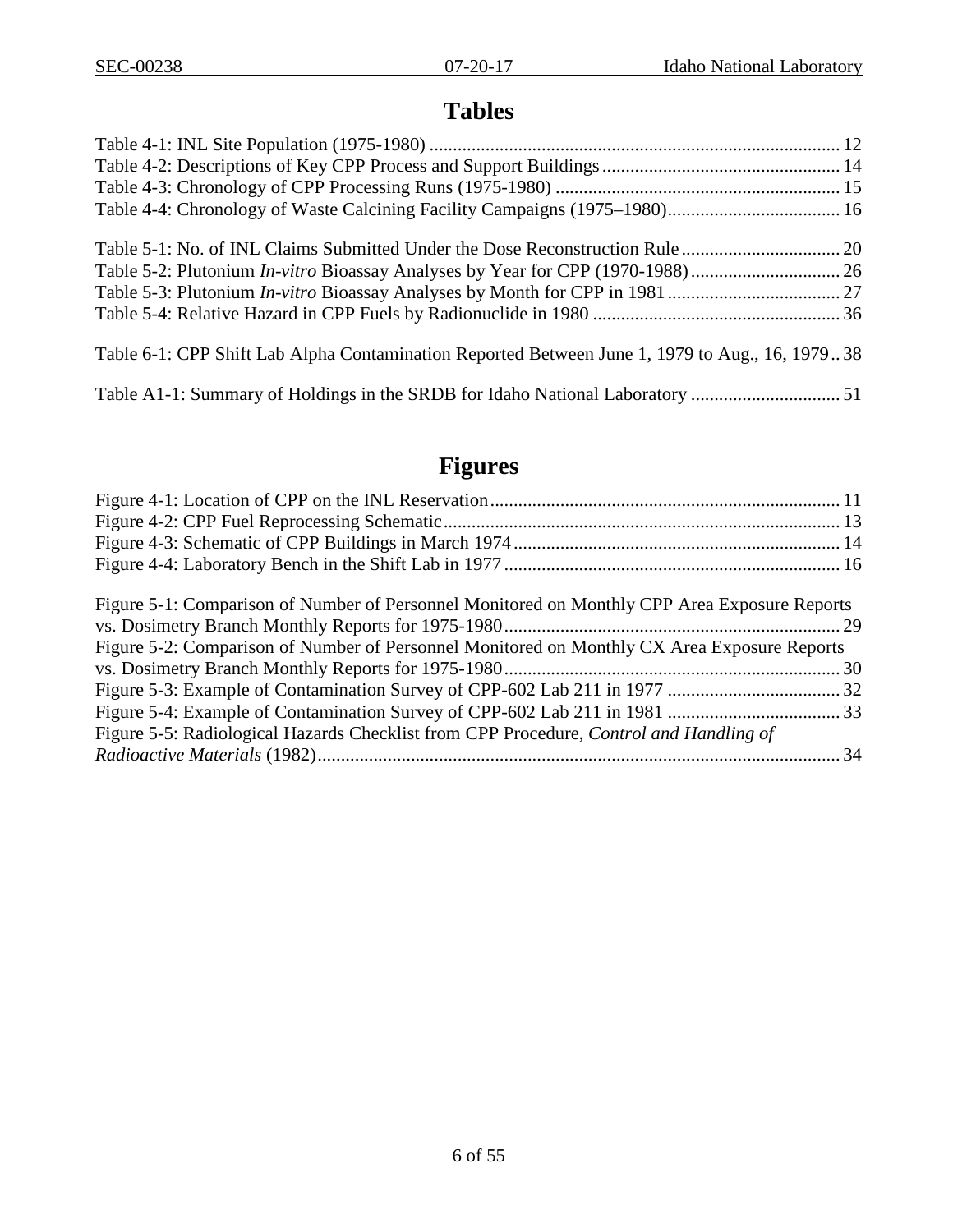# **Acronyms**

| <b>ABRWH</b>           | Advisory Board on Radiation and Worker Health                          |  |  |  |  |  |
|------------------------|------------------------------------------------------------------------|--|--|--|--|--|
| <b>ACC</b>             | <b>Allied Chemical Corporation</b>                                     |  |  |  |  |  |
| <b>ADAMS</b>           | Agency-wide Documents Access and Management (NRC database)             |  |  |  |  |  |
| <b>AEC</b>             | <b>Atomic Energy Commission</b>                                        |  |  |  |  |  |
| <b>ALARA</b>           | As Low As Reasonably Achievable                                        |  |  |  |  |  |
| <b>ANC</b>             | <b>Aerojet Nuclear Company</b>                                         |  |  |  |  |  |
| ANL-W                  | <b>Argonne National Laboratory-West</b>                                |  |  |  |  |  |
| <b>APPR</b>            | Army Package Power Reactor                                             |  |  |  |  |  |
| <b>ATLAS</b>           | Automatic Thermoluminescence Analyses System                           |  |  |  |  |  |
| <b>ATR</b>             | <b>Advanced Test Reactor</b>                                           |  |  |  |  |  |
| ATR-XA                 | Advanced Test Reactor - XA (re: fuel element type)                     |  |  |  |  |  |
| <b>AWE</b>             | <b>Atomic Weapons Employer</b>                                         |  |  |  |  |  |
| <b>BML</b>             | Battelle Memorial Laboratory (re: fission disc)                        |  |  |  |  |  |
| BMI                    | Battelle Memorial Institute (re: reactor in Columbus, Ohio)            |  |  |  |  |  |
| Co                     | Cobalt                                                                 |  |  |  |  |  |
| $CP-5$                 | Chicago Pile No. 5                                                     |  |  |  |  |  |
| <b>CPP</b>             | Chemical Processing Plant (INL)                                        |  |  |  |  |  |
| $\mathbf{C}\mathbf{s}$ | Cesium                                                                 |  |  |  |  |  |
| <b>CX</b>              | <b>CPP Construction Code</b>                                           |  |  |  |  |  |
| D&D                    | Decontamination and Decommissioning                                    |  |  |  |  |  |
| <b>DBFE</b>            | Design Basis Fuel Element                                              |  |  |  |  |  |
| <b>DCAS</b>            | Division of Compensation Analysis and Support                          |  |  |  |  |  |
| DD&D                   | Deactivation, Decommissioning, and Demolition                          |  |  |  |  |  |
| <b>DHHS</b>            | Department of Health & Human Services                                  |  |  |  |  |  |
| <b>DOE</b>             | Department of Energy                                                   |  |  |  |  |  |
| <b>DOL</b>             | Department of Labor                                                    |  |  |  |  |  |
| EBR-II                 | Experimental Breeder Reactor No. 2                                     |  |  |  |  |  |
| <b>EEOICPA</b>         | Energy Employees Occupational Illness Compensation Program Act of 2000 |  |  |  |  |  |
| <b>ERDA</b>            | <b>Energy Research and Development Administration</b>                  |  |  |  |  |  |
| <b>ETR</b>             | <b>Engineering Test Reactor</b>                                        |  |  |  |  |  |
| <b>ETRC</b>            | <b>Engineering Test Reactor Critical Facility</b>                      |  |  |  |  |  |
| <b>GETR</b>            | <b>General Electric Test Reactor</b>                                   |  |  |  |  |  |
| <b>HEPA</b>            | High Efficiency Particulate Air (filter)                               |  |  |  |  |  |
| <b>HHS</b>             | Health & Human Services (Department of)                                |  |  |  |  |  |
| HP                     | Health Physics or Health Physicist                                     |  |  |  |  |  |
| <b>HSL</b>             | <b>Health Services Laboratory</b>                                      |  |  |  |  |  |
| <b>HTGR</b>            | <b>High Temperature Gas-Cooled Reactors</b>                            |  |  |  |  |  |
| <b>HTRE</b>            | <b>Heat Transfer Reactor Experiments</b>                               |  |  |  |  |  |
| <b>ICPP</b>            | <b>Idaho Chemical Processing Plant</b>                                 |  |  |  |  |  |
| <b>INEEL</b>           | Idaho National Engineering and Environmental Laboratory                |  |  |  |  |  |
| <b>INL</b>             | <b>Idaho National Laboratory</b>                                       |  |  |  |  |  |
| <b>INTEC</b>           | Idaho Nuclear Technology and Engineering Center                        |  |  |  |  |  |
| <b>JMTR</b>            | Japan Materials Test Reactor                                           |  |  |  |  |  |
| <b>JRR</b>             | Japanese Research Reactor                                              |  |  |  |  |  |
| <b>KUR</b>             | Kyoto University Research Reactor                                      |  |  |  |  |  |
| LiF                    | Lithium Fluoride                                                       |  |  |  |  |  |
|                        |                                                                        |  |  |  |  |  |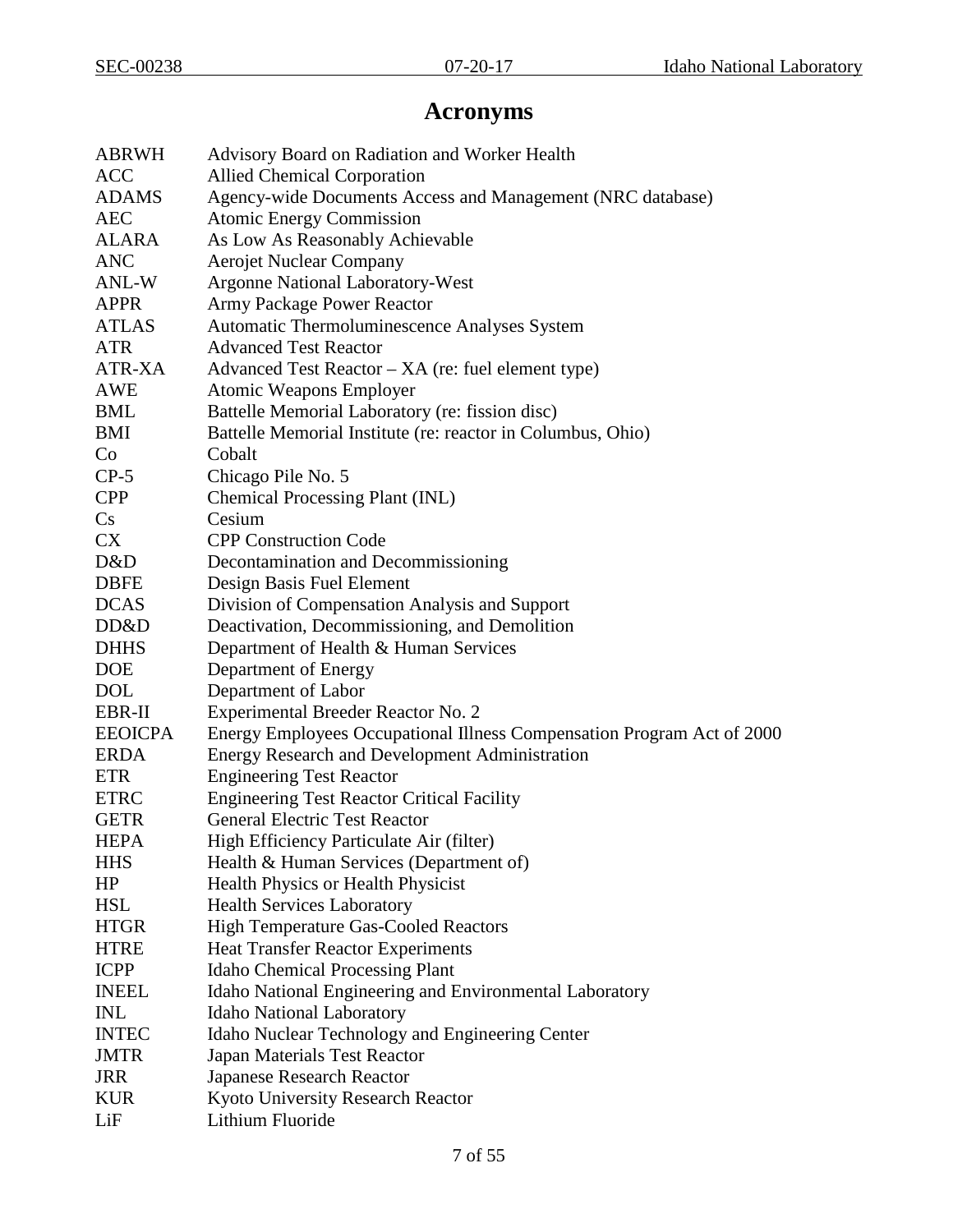| <b>LPT</b>      | Low Power Test                                                      |  |  |  |  |  |
|-----------------|---------------------------------------------------------------------|--|--|--|--|--|
| <b>LPTR</b>     | Livermore Pool Type Reactor                                         |  |  |  |  |  |
| MFP/MAP         | Mixed Fission and Activation Products                               |  |  |  |  |  |
| Mn              | Manganese                                                           |  |  |  |  |  |
| <b>MPC</b>      | <b>Maximum Permissible Concentration</b>                            |  |  |  |  |  |
| mrem            | millirem                                                            |  |  |  |  |  |
| <b>MTR</b>      | <b>Materials Test Reactor</b>                                       |  |  |  |  |  |
| <b>NASA</b>     | National Aeronautics and Space Administration                       |  |  |  |  |  |
| <b>NIOSH</b>    | National Institute for Occupational Safety and Health               |  |  |  |  |  |
| <b>NOCTS</b>    | NIOSH DCAS Claims Tracking System                                   |  |  |  |  |  |
| <b>NRC</b>      | <b>Nuclear Regulatory Commission</b>                                |  |  |  |  |  |
| <b>NRF</b>      | <b>Naval Reactor Facility</b>                                       |  |  |  |  |  |
| <b>OMRE</b>     | <b>Organic Moderated Reactor Experiment</b>                         |  |  |  |  |  |
| <b>ORAU</b>     | Oak Ridge Associated Universities                                   |  |  |  |  |  |
| <b>ORAUT</b>    | Oak Ridge Associated Universities Team                              |  |  |  |  |  |
| <b>ORNL</b>     | Oak Ridge National Laboratory                                       |  |  |  |  |  |
| <b>OSTI</b>     | Office of Scientific and Technical Information (DOE)                |  |  |  |  |  |
| <b>OWR</b>      | Omega West Reactor (Los Alamos)                                     |  |  |  |  |  |
| <b>PBF</b>      | <b>Power Burst Facility</b>                                         |  |  |  |  |  |
| PIF             | Process Improvement Facility (also known as the Low-Bay Laboratory) |  |  |  |  |  |
| Pu              | Plutonium                                                           |  |  |  |  |  |
| <b>PWR</b>      | <b>Pressurized Water Reactor</b>                                    |  |  |  |  |  |
| $\mathbf R$     | Roentgen equivalent man (Rem)                                       |  |  |  |  |  |
| <b>RCG</b>      | <b>Radiation Control Guides</b>                                     |  |  |  |  |  |
| <b>RESL</b>     | Radiological and Environmental Sciences Laboratory                  |  |  |  |  |  |
| SC&A            | Sanford Cohen & Associates                                          |  |  |  |  |  |
| <b>SEC</b>      | <b>Special Exposure Cohort</b>                                      |  |  |  |  |  |
| <b>SER</b>      | Sandia Engineering Reactor                                          |  |  |  |  |  |
| <b>SOP</b>      | <b>Standard Operating Procedure</b>                                 |  |  |  |  |  |
| <b>SPERT</b>    | <b>Special Power Excursion Reactor Tests</b>                        |  |  |  |  |  |
| Sr              | Strontium                                                           |  |  |  |  |  |
| <b>STIR</b>     | <b>Shielding Tests Irradiation Reactor</b>                          |  |  |  |  |  |
| <b>TLD</b>      | <b>Thermoluminescent Dosimeter</b>                                  |  |  |  |  |  |
| <b>TRA</b>      | <b>Test Reactor Area</b>                                            |  |  |  |  |  |
| <b>TRU</b>      | <b>Transuranic Radionuclides</b>                                    |  |  |  |  |  |
| <b>UCLA-MTR</b> | University of California Los Angeles-Materials Test Reactor         |  |  |  |  |  |
| Zr              | zirconium                                                           |  |  |  |  |  |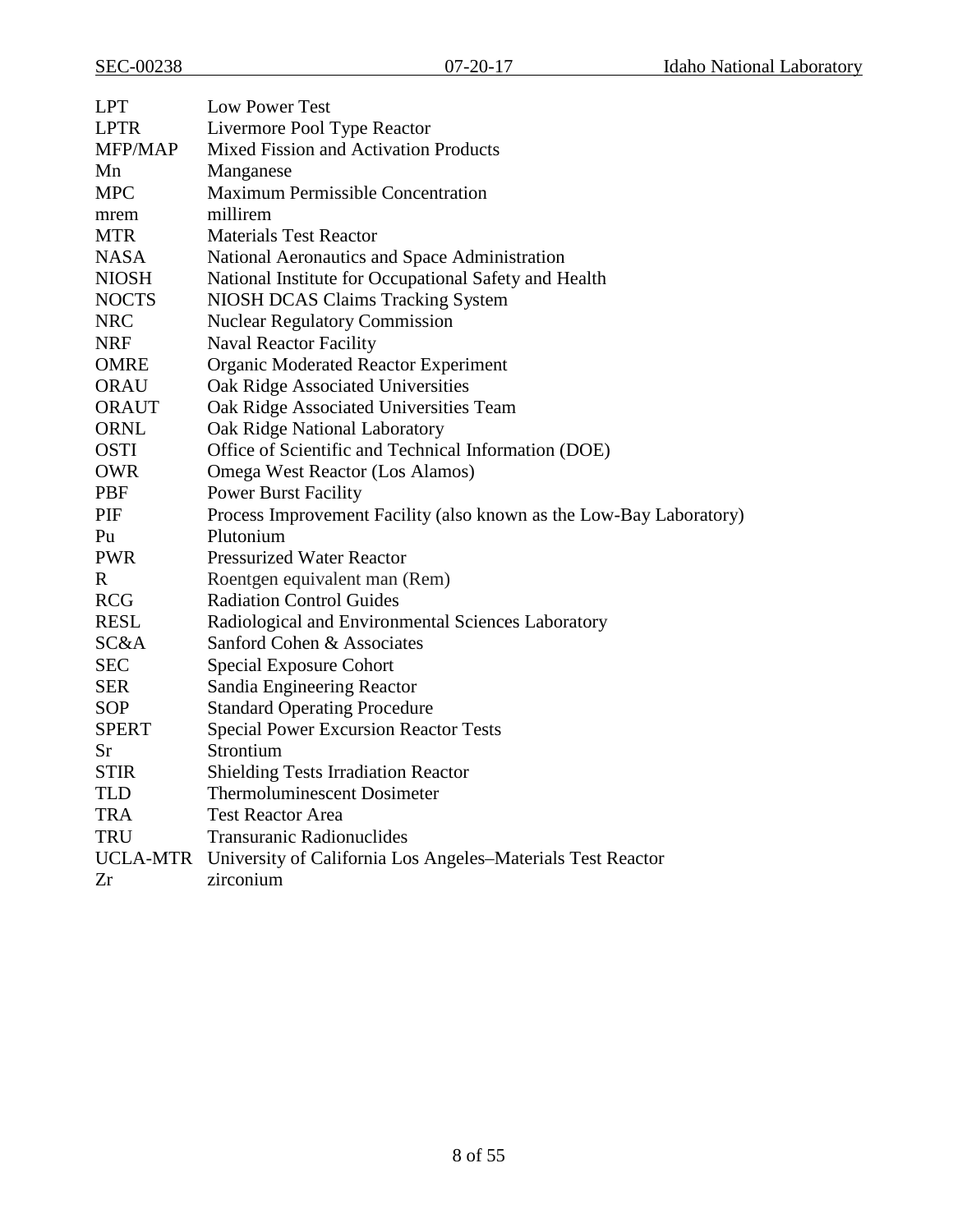## **SEC Petition Evaluation Report for SEC-00238**

*ATTRIBUTION AND ANNOTATION: This is a single-author document. All conclusions drawn from the data presented in this evaluation were made by the ORAU Team Lead Technical Evaluator: Mitch Findley, MJW Corporation. The rationales for all conclusions in this document are explained in the associated text.*

# <span id="page-8-0"></span>**1.0 Purpose and Scope**

This report evaluates the feasibility of reconstructing doses for employees who worked at the Idaho Chemical Processing Plant at the Idaho National Laboratory (referred to as CPP throughout the remainder of this report) from 1975 through 1980. It provides information and analysis germane to considering a petition for adding a class of employees to the Congressionally-created SEC.

This report does not make any determinations concerning the feasibility of dose reconstruction that necessarily apply to any individual energy employee who might require a dose reconstruction from NIOSH, with the exception of the employee whose dose reconstruction could not be completed, and whose claim consequently led to this petition evaluation. The finding in this report is not the final determination as to whether or not the proposed class will be added to the SEC. This report will be considered by the Advisory Board on Radiation and Worker Health (the Board) and by the Secretary of Health and Human Services (HHS). The Secretary of HHS will make final decisions concerning whether or not to add one or more classes to the SEC in response to the petition addressed by this report.

This evaluation, in which NIOSH provides its findings both on the feasibility of estimating radiation doses of members of this class with sufficient accuracy and on health endangerment, was conducted in accordance with the requirements of EEOICPA and 42 C.F.R. § 83.14.

# <span id="page-8-1"></span>**2.0 Introduction**

 $\overline{a}$ 

Both EEOICPA and 42 C.F.R. pt. 83 require NIOSH to evaluate qualified petitions requesting that the Department of Health and Human Services add a class of employees to the SEC. The evaluation is intended to provide a fair, science-based determination of whether it is feasible to estimate, with sufficient accuracy, the radiation doses of the proposed class of employees through NIOSH dose reconstructions.<sup>[1](#page-8-2)</sup>

NIOSH is required to document its evaluation in a report, and to do so, relies upon both its own dose reconstruction expertise as well as technical support from its contractor, Oak Ridge Associated Universities (ORAU). Once completed, NIOSH provides the report to both the petitioners and the Advisory Board on Radiation and Worker Health. The Board will consider the NIOSH evaluation report, together with the petition, comments of the petitioner(s) and such other information as the Board considers appropriate, to make recommendations to the Secretary of HHS on whether or not to

<span id="page-8-2"></span><sup>&</sup>lt;sup>1</sup> NIOSH dose reconstructions under EEOICPA are performed using the methods promulgated under 42 C.F.R. pt. 82 and the detailed implementation guidelines available on th[e NIOSH Radiation Dose Reconstruction Program](http://www.cdc.gov/niosh/ocas/) page.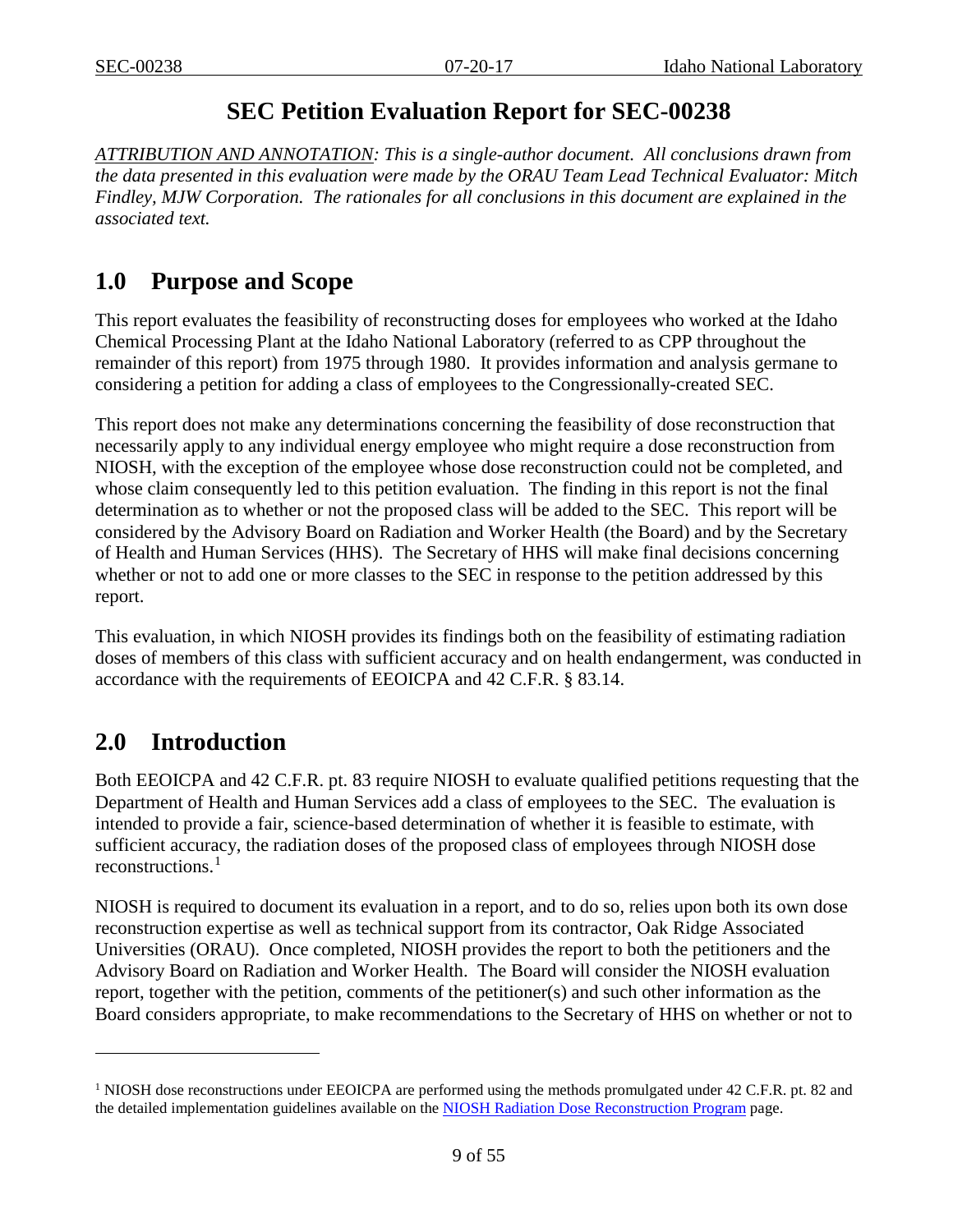$\overline{a}$ 

add one or more classes of employees to the SEC. Once NIOSH has received and considered the advice of the Board, the Director of NIOSH will propose a decision on behalf of HHS. The Secretary of HHS will make the final decision, taking into account the NIOSH evaluation, the advice of the Board, and the proposed decision issued by NIOSH. As part of this final decision process, the petitioner(s) may seek a review of certain types of final decisions issued by the Secretary of HHS.<sup>[2](#page-9-2)</sup>

# <span id="page-9-0"></span>**3.0 NIOSH-Proposed Class Definition and Petition Basis**

In Rev. 2 of the SEC-00219 Petition Evaluation Report for INL (NIOSH, 2017), NIOSH determined that it could not estimate radiation doses with sufficient accuracy for CPP employees for the period from January 1, 1963 through December 31, 1974. NIOSH's decision was primarily based on a lack of internal monitoring data for individuals potentially exposed to transuranic radionuclides without mixed fission products present. However, NIOSH determined that it could reconstruct external dose, including occupational medical dose, for the period from January 1, 1949 through December 31, 1970. In June 2016, the Department of Health and Human Services (DHHS) issued a letter designating the March 1, 1970 through December 31, 1974 period for inclusion in the SEC. The period from January 1, 1963 through February 28, 1970 is still under active review by the Advisory Board on Radiation and Worker Health.

This evaluation responds to Petition SEC-00238, which was submitted by an EEOICPA claimant whose dose reconstruction could not be completed by NIOSH due to a lack of sufficient dosimetry-related information. NIOSH's determination that it is unable to complete a dose reconstruction for an EEOICPA claimant is a qualified basis for submitting an SEC petition pursuant to 42 C.F.R. § 83.9(b).

For this evaluation, the NIOSH-proposed class includes all employees of the Department of Energy, its predecessor agencies, and their contractors and subcontractors who worked at the Idaho National Laboratory (INL) in Scoville, Idaho, and who were monitored for external radiation at the Idaho Chemical Processing Plant (CPP) (e.g., at least one film badge or TLD dosimeter from CPP) between January 1, 1975 and December 31, 1980 for a number of work days aggregating at least 250 work days, occurring solely under this employment, or in combination with work days within the parameters established for one or more other classes of employees in the Special Exposure Cohort. During this period, employees were involved in the handling and storage of spent fuel, fuel reprocessing, laboratory analyses of product streams, and disposal of process wastes in order to support the primary mission of CPP in recovering enriched uranium from spent reactor fuels.

# <span id="page-9-1"></span>**4.0 Radiological Operations Relevant to the Proposed Class**

The following subsections summarize radiological operations at CPP from January 1, 1975 through December 31, 1980 and the information available to NIOSH to characterize particular processes and radioactive source materials. Using available sources, NIOSH has attempted to gather process and source descriptions, information regarding the identity and quantities of radionuclides of concern, and

<span id="page-9-2"></span><sup>&</sup>lt;sup>2</sup> See 42 C.F.R. pt. 83 for a full description of the procedures summarized here. Additional internal procedures are available on the [NIOSH Radiation Dose Reconstruction Program](http://www.cdc.gov/niosh/ocas/) page.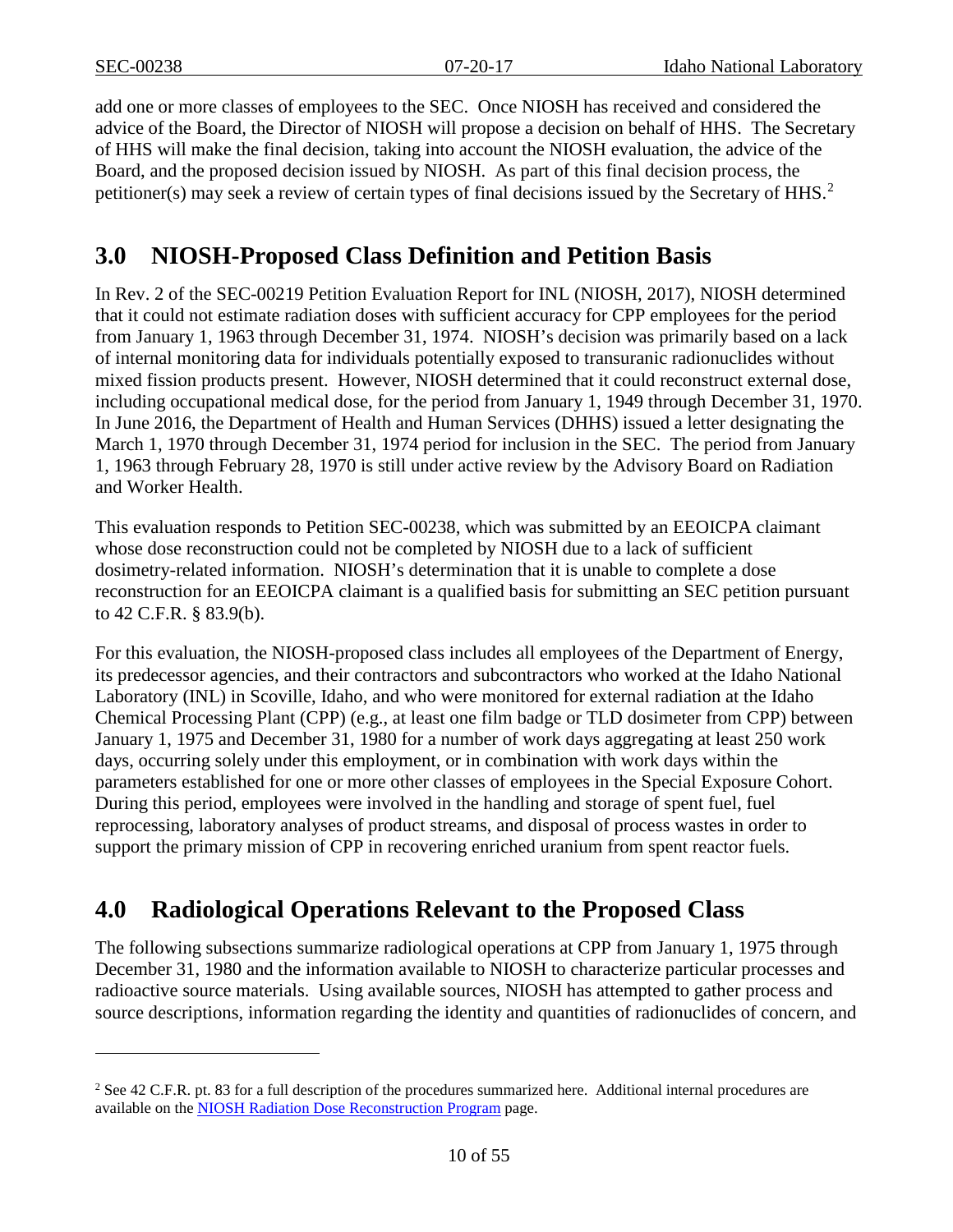information describing processes through which the radiation exposures of concern may have occurred and the physical environment in which they may have occurred. The information included within this evaluation report is meant only to be a summary of the available information.

#### <span id="page-10-0"></span>**4.1 Operations Description**

The Idaho National Laboratory was known by several names throughout its history [i.e., National Reactor Testing Station (1949–1973), Idaho National Engineering Laboratory (1974–1996), Idaho National Engineering and Environmental Laboratory (1997–2004), and Idaho National Laboratory (2005–Present)]. Throughout the rest of this evaluation report, the site will be referred to as the Idaho National Laboratory or INL (with the exception of source document titles).

The Idaho National Laboratory is an 890-square-mile complex located in the high desert of eastern Idaho, west-northwest of the city of Idaho Falls. While other facilities at INL conducted various reactor research and development activities, the primary purpose of CPP was to reprocess spent nuclear fuel from naval propulsion, test, and research reactors to recover enriched uranium for reuse in nuclear fuel and nuclear weapons production. Figure 4.1 shows the location of CPP on the INL reservation.



<span id="page-10-1"></span>**Figure 4-1: Location of CPP on the INL Reservation**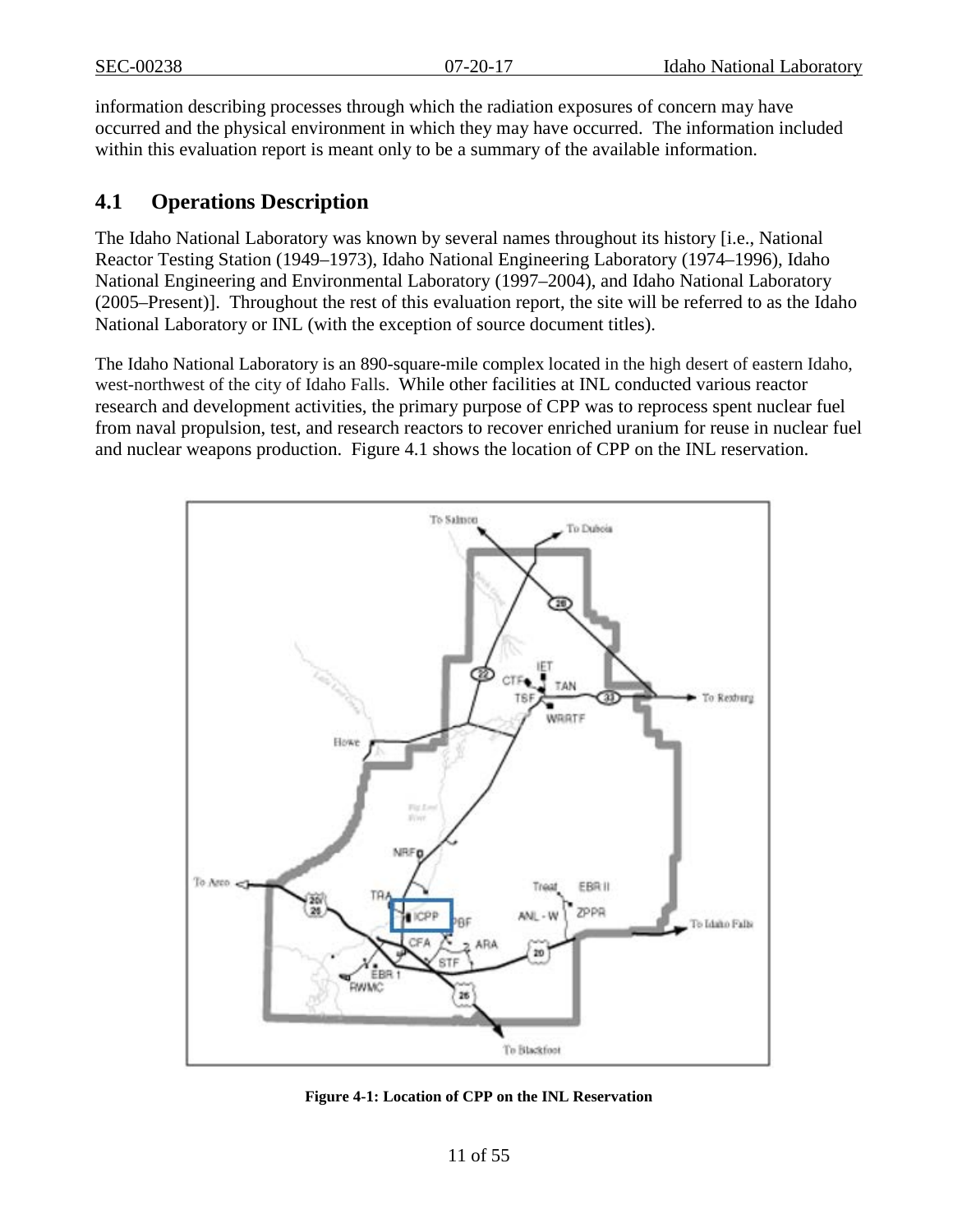The years 1975 through 1980 marked a period of change in regulatory bodies at INL and also a change of prime contractor at CPP. The Energy Research and Development Administration (ERDA) replaced the Atomic Energy Commission (AEC) as the INL regulatory body between 1975 and 1977 before the Department of Energy (DOE) was created as a cabinet-level department of the federal government in 1977. DOE has remained as the INL regulatory body to the present. Allied Chemical took over CPP operations from the Phillips Petroleum Company in 1971. Allied ran CPP operations until it completed its contract in late 1979 and was replaced by Exxon Nuclear Idaho (Occupational Exposure History, 1993, PDF p. 53).

In contrast to the years prior to 1974, NIOSH has concluded that definitive historical site population numbers are quite good for the years 1975 through 1980 (Occupational Exposure History, 1993, PDF p. 43). This is largely due to the data compiled for the annual reports on radiation exposure reports for ERDA and its contractor employees and DOE and its contractor employees for the years 1975 through 1980 (Occupational Exposure History, 1993, PDF p. 82). Table 4-1 lists the site population numbers for the 1975-1980 period under evaluation. The numbers presented in the table are inclusive of AEC/DOE and contractor personnel engaged only on contracts administered by the Idaho operations office; they do not include visitors or personnel employed on contracts administered by other AEC operations offices. These counts do not appear to include workers employed by minor subcontractors (e.g., construction subcontractors), which only appear to be included when visitors are counted. Counting visitors likely would greatly expand the population count. For the period under evaluation, the CPP workforce population can be determined by external dosimetry use because external dosimetry was required for entry into the CPP fenced area. Section 5.6 of this report provides the monthly external dosimetry usage for CPP and CX (the CPP construction code).

<span id="page-11-0"></span>

| <b>INL Site Population</b> |
|----------------------------|
| 6,338                      |
| 6,762                      |
| 7,748                      |
| 8,935                      |
| 9,471                      |
| 9,930                      |
|                            |

Source: Occupational Exposure History, 1993, PDF p. 82

CPP was a multipurpose plant designed specifically to recover uranium from a wide variety of highly-enriched uranium spent nuclear reactor fuels (20 to 93% U-235). In addition to fuel from INL's test and research reactors, CPP received fuels from the U.S. Navy's ship propulsion reactors at the Naval Reactor Facility (NRF), foreign research reactors, and civilian power reactors (CPP Safety Review, 1974, PDF p. 14). Fuels to be processed were received in the CPP-603 Fuel Storage Facility, where they were stored for months or years until enough fuel of a particular type was accumulated to make a processing run economical. Nuclear reactor fuel processed at CPP consisted of uranium clad in aluminum, zirconium, and stainless steel alloys. These fuels were dissolved in the main processing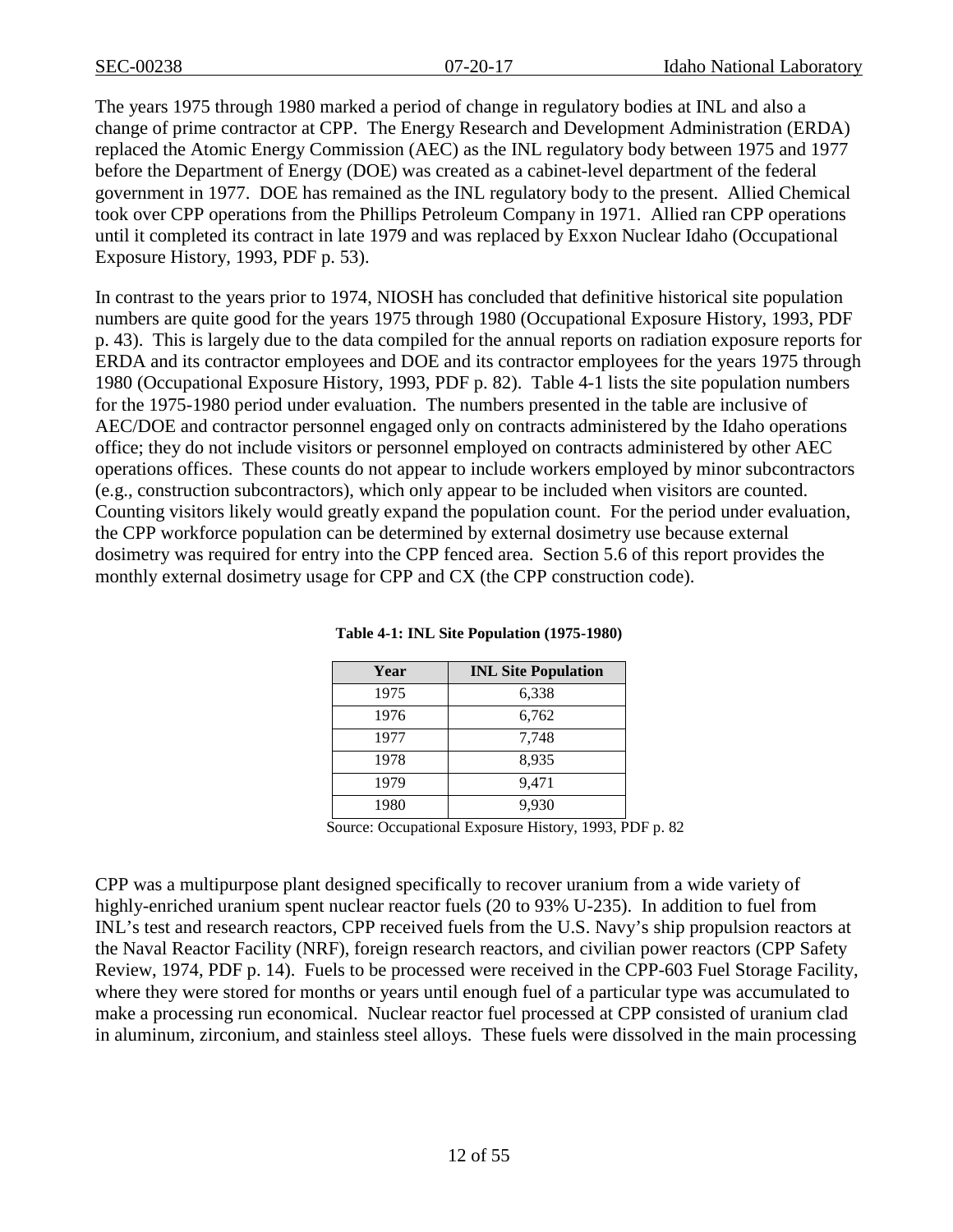$\overline{a}$ 

building, CPP-601, by headend<sup>[3](#page-12-1)</sup> methods involving dissolution in nitric or hydrofluoric acid or by an electrolytic aqueous process. CPP-601 was a large rectangular building with its primary operations carried out in 25 shielded cells which housed the process equipment. Figure 4-2 provides a general schematic diagram of fuel reprocessing steps at CPP.



<span id="page-12-0"></span>Source: CPP Safety Review, 1974, PDF p. 17

#### **Figure 4-2: CPP Fuel Reprocessing Schematic**

The work at CPP required a variety of support facilities. Attached to CPP-601 were buildings containing offices, multiple analytical laboratories, and maintenance shops. Ventilation ducts connected these buildings to waste treatment buildings which contained ventilating exhaust fans and filters for discharging waste gases to a 250-foot-high stack. There was a tank farm for interim storage of high-level radioactive liquid wastes from the spent-fuel processing. During periodic "campaigns" to reduce the quantities, these liquid wastes would be converted to more stable solid granules at the Waste Calcining Facility (CPP-633). Calcining resulted in an eight-fold reduction in waste volume with the resultant calcine stored in stainless steel bins in underground concrete vaults (NIOSH, 2005, PDF p. 247).

In addition to fuel reprocessing and support facilities, CPP had a number of facilities dedicated to process testing and improvement. The CPP-620 Chemical Engineering/High-Bay Laboratory was a chemical engineering laboratory facility used primarily for non-radioactive testing of plant processes, and for the development and improvement of new processes. Process support and pilot plant studies were also carried out in the labs of the Process Improvement Facility (PIF, also known as the Low-Bay Laboratory). CPP-640, originally known as the Hot Pilot Plant, was renamed the Headend Processing Plant in 1973. It was used to test new equipment and chemical flowsheets in support of

<span id="page-12-1"></span><sup>&</sup>lt;sup>3</sup> Headend is the first process step of fuel reprocessing. The headend comprises all process stages of mechanical sectioning of fuel elements up to chemical dissolution of the spent fuel in order to prepare extraction. It is the stage in which spent fuel is received and a dissolved product solution of standard composition is produced. The headend process does not produce a final product; it provides the feeds for the next process stages.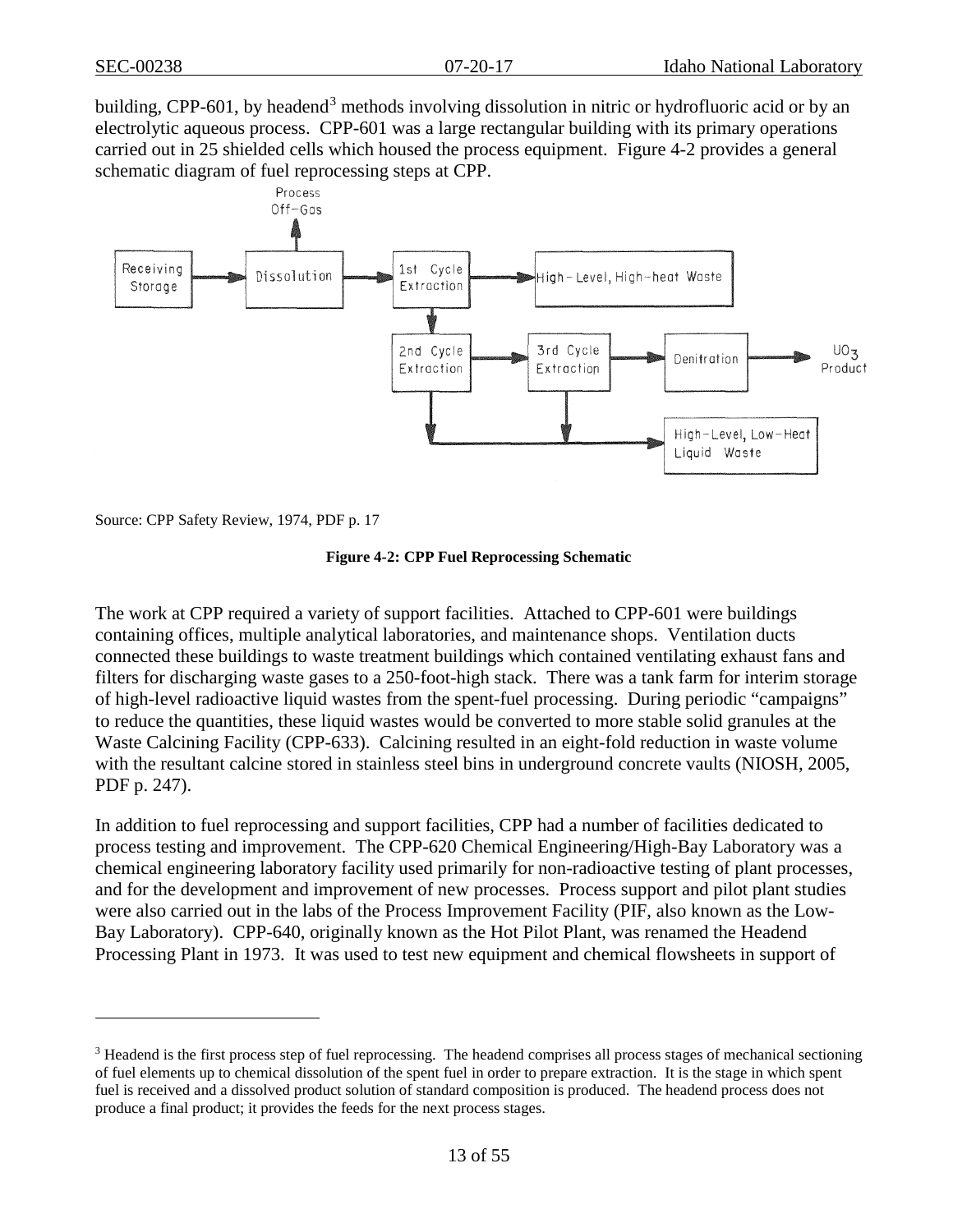the fuel-processing operations in CPP-601. A shielded Mechanical Handling Cave was added in CPP-640's process-makeup area in the late 1970s for processing graphite fuels.

Figure 4-3 shows the location of the major CPP buildings. Table 4-2 lists CPP key process and support buildings with a brief description of each building's function.



<span id="page-13-1"></span>Source: CPP Safety Review, 1974, PDF p. 16

**Figure 4-3: Schematic of CPP Buildings in March 1974**

| Table 4-2: Descriptions of Key CPP Process and Support Buildings |  |  |
|------------------------------------------------------------------|--|--|
|------------------------------------------------------------------|--|--|

<span id="page-13-0"></span>

| Bldg. No.       | <b>Building Name</b>                             | <b>First</b><br><b>Used</b> | Last<br><b>Used</b> | <b>Building Function</b>                                                                                                                                                                                                                                                      |
|-----------------|--------------------------------------------------|-----------------------------|---------------------|-------------------------------------------------------------------------------------------------------------------------------------------------------------------------------------------------------------------------------------------------------------------------------|
| $CPP-601$       | Main Processing<br>Building                      | 1953                        | 1992                | A five-story building, with four stories underground, where spent reactor<br>fuel was reprocessed. The dissolution of spent fuel and recovery of<br>enriched uranium was performed in various steps by equipment housed<br>in shielded cells.                                 |
| CPP-602         | Laboratory                                       | 1952                        | 2009                | Attached to CPP-601 building; contained a series of laboratories to<br>provide analytical support.                                                                                                                                                                            |
| CPP-603         | <b>Fuel Storage</b><br>Building                  | 1953                        | Present             | Designed to receive and store irradiated fuel elements. Located one-third<br>of a mile away from the CPP-601 Building. The fuel elements were<br>moved to CPP-601 via shield cask, truck, or rail car.                                                                        |
| CPP-<br>604/605 | Waste Disposal<br>Building and Rare<br>Gas Plant | 1953                        | ND.                 | A building dedicated to processing liquid and gaseous wastes. Liquid<br>wastes were evaporated and then sent to the liquid waste tank for storage.<br>Gaseous waste were processed in the CPP-605 building which had the<br>ability to recover krypton and xenon, if desired. |
| $CPP-620$       | Chemical<br>Engineering<br>Laboratory            | 1968                        | ND.                 | Primarily used for non-radioactive testing of plant processes and for<br>development and improvement of new processes.                                                                                                                                                        |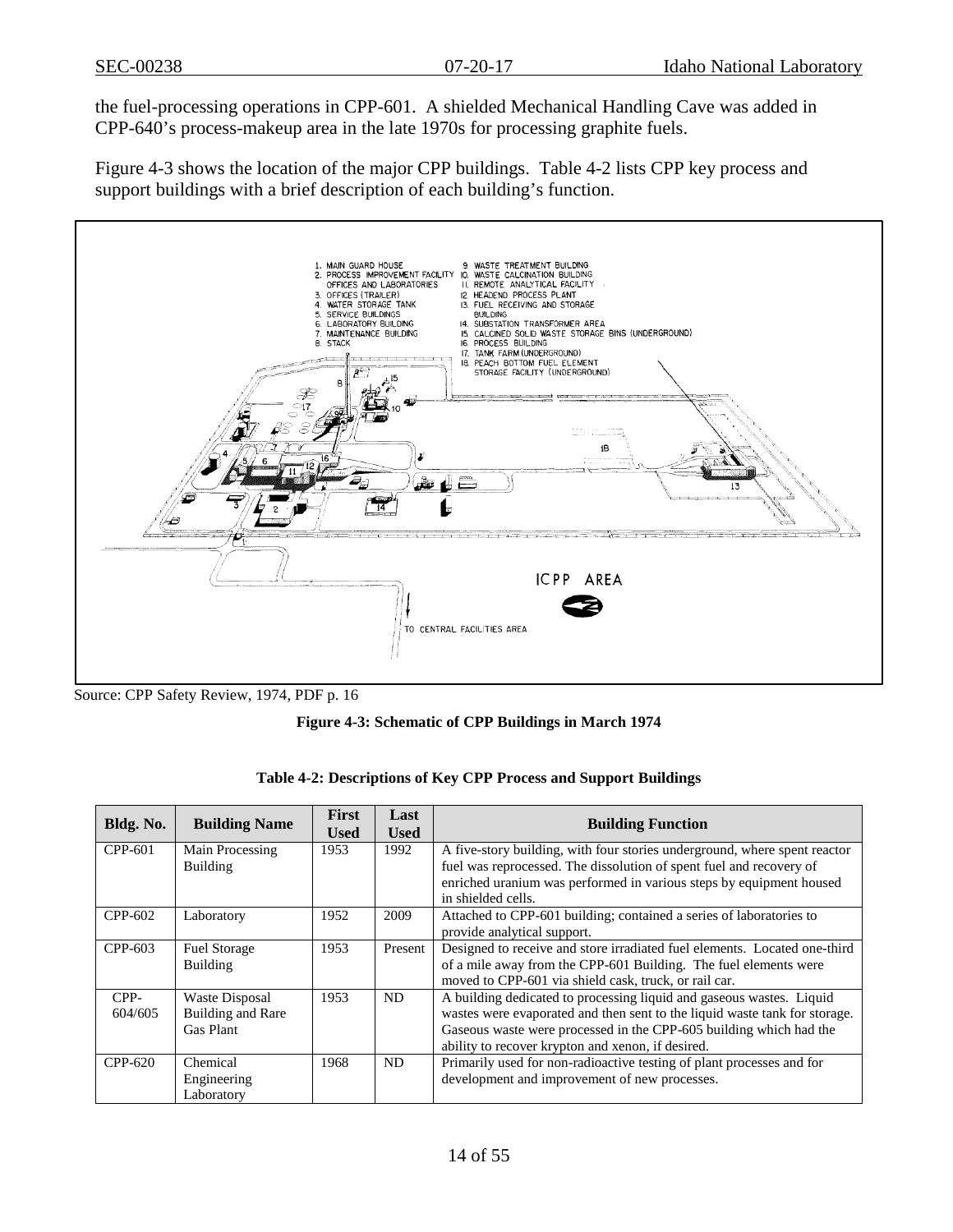| Bldg. No. | <b>Building Name</b>                                                 | <b>First</b><br><b>Used</b> | Last<br><b>Used</b> | <b>Building Function</b>                                                                                                                                                                                           |
|-----------|----------------------------------------------------------------------|-----------------------------|---------------------|--------------------------------------------------------------------------------------------------------------------------------------------------------------------------------------------------------------------|
| CPP-627   | <b>Remote Analytical</b><br>Facility and Multi-<br>Curie Cell        | 1955                        | 1997                | Supplied continuous analytical services in support of the CPP-601 and<br>CPP-633 buildings. Primary constituents were two lines of shielded cells<br>as well the Shift Lab, which provided a bench and hood.       |
| $CPP-630$ | <b>Mass Spectrometry</b><br>Facility                                 | 1956                        | 2009                | Primarily used to perform mass measurements on final product samples.                                                                                                                                              |
| CPP-633   | Waste Calcining<br>Facility                                          | 1963                        | 1981                | Converted aqueous nuclear fuel reprocessing waste into granular calcine<br>solids.                                                                                                                                 |
| CPP-637   | <b>Process</b><br>Improvement<br>Facility                            | 1959                        | <b>ND</b>           | Support facility using a chemical engineering laboratory for testing of<br>plant processes with non-radioactive materials and un-irradiated<br>uranium.                                                            |
| $CPP-640$ | Hot Pilot<br>Plant/Headend<br>Process Plant                          | 1963                        | 1981                | Support facility for testing new equipment and chemical flowsheets in<br>support of the spent reactor fuel processing operations in CPP-601.                                                                       |
| CPP-709   | Eastside Service<br><b>Waste Monitoring</b><br><b>Station</b>        | 1952                        | 1990                | Wastewater from floor drains, steam-condensate lines, equipment-<br>cooling jackets, and the process-equipment-waste evaporator were routed<br>through the basin of this building and pumped to an injection well. |
| CPP-734   | <b>Westside Service</b><br><b>Waste Monitoring</b><br><b>Station</b> | 1960                        | 1989                | The normally-uncontaminated wastewater from steam condensate and<br>equipment-cooling lines was routed to the basin of this building for<br>monitoring and then flowed by gravity into an injection well.          |

Section 5.1.2 in Rev. 2 of the SEC-00219 INL Evaluation Report contains detailed information on CPP buildings and operations (NIOSH, 2017). The following discussion addresses facility operations and modifications of interest for this evaluation.

By 1975, CPP had been operating for almost 25 years as a full-scale fuel-reprocessing facility with increased production requirements that resulted in almost continuous plant operations. In 1975, a campaign (Run #30) to co-process zirconium and aluminum fuels to recover uranium was completed, as well as a second electrolytic-processing campaign to convert recovered and purified uranyl nitrate solution to UO<sub>3</sub> (Idaho Chemical Programs, 1976, PDF p. 3). Table 4-3 provides details of processing runs at CPP from 1975 through 1980 (Stacy, 2000, PDF pp. 285-286). Four operating periods of the Rare Gas Plant to recover Kr-85 and xenon isotopes were also successfully completed that year. These recoveries from the off-gas produced from dissolution of aluminum-clad fuel took place in specialized equipment located within the CPP-604 Waste Disposal Building (Fuel Reprocessing Complex, 2006, PDF p. 42).

<span id="page-14-0"></span>

| Run#                   | <b>Process Period</b> | <b>Fuel Type</b>                                                                                                |  |  |  |  |  |
|------------------------|-----------------------|-----------------------------------------------------------------------------------------------------------------|--|--|--|--|--|
| 30                     | $2/74$ to $1/75$      | Zr, GETR, ATR, MTR, MTR 20%, TRA scrap, JRR, ETR, CP-5, OWR, JMTR,                                              |  |  |  |  |  |
|                        |                       | Juggernaut, KUR, Um, SER, LPTR, EBR-II Vycor glass, G.G.A.Thermionic, ETRC                                      |  |  |  |  |  |
|                        |                       | plates, University of Wyoming UO <sub>2</sub> SO <sub>4</sub> , Atomics International fission disc, HTRE scrap, |  |  |  |  |  |
|                        |                       | Walter Reed Army Hospital, Nuclear Test Gauge/Split Table Reactor, HTGR secondary                               |  |  |  |  |  |
|                        |                       | burner ash leaching, BML fission disc                                                                           |  |  |  |  |  |
| 31                     | $2/75$ to $5/75$      | EBR-II, APPR cold fuel scrap                                                                                    |  |  |  |  |  |
| 32                     | $5/76$ to $9/76$      | Zr. PWR                                                                                                         |  |  |  |  |  |
| 33                     | $3/77$ to $6/77$      | Godiva reactor fuel, HTRE, ATR, MTR, LPT, ETR, GETR                                                             |  |  |  |  |  |
| $8/77$ to $9/77$<br>34 |                       | EBR-II, OMRE, SPERT, ORNL-17-1, BMI, Kinglet, Sandia (Godiva reactors), PBF                                     |  |  |  |  |  |
|                        |                       | metallurgical samples                                                                                           |  |  |  |  |  |
| 35                     | 7/78 to 3/79          | Zr, custom                                                                                                      |  |  |  |  |  |
| 36                     | $9/80$ to $3/81$      | Zr, Rocky Flats U3O8, GETR, OWR, STIR, LPTR, UCLA-MTR, ATR, ETR, ATR-XA                                         |  |  |  |  |  |

|  | Table 4-3: Chronology of CPP Processing Runs (1975-1980) |
|--|----------------------------------------------------------|
|  |                                                          |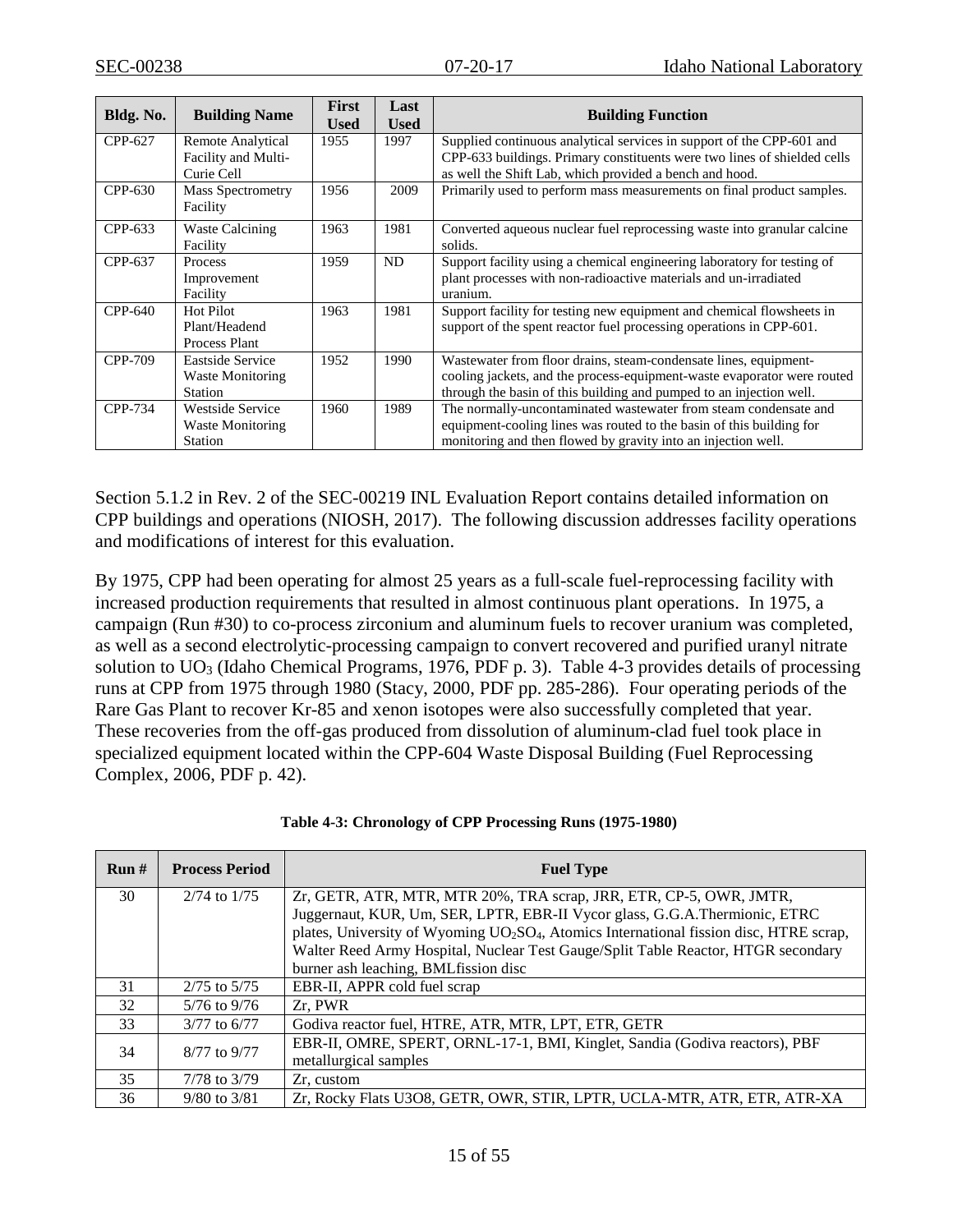| SEC-00238                                                                                    | $07 - 20 - 17$ | <b>Idaho National Laboratory</b> |
|----------------------------------------------------------------------------------------------|----------------|----------------------------------|
|                                                                                              |                |                                  |
| After a lengthy maintenance and decontamination period, the Waste Calcining Facility resumed |                |                                  |

operations in May 1975. Calcining a fluoride waste stream had not been considered in the original facility design. The processing of zirconium fluoride waste solutions amplified a condition of increased radioactive contamination depositing on the scratched and pitted surfaces of metal vessels and pipes (INEEL, 1997, PDF p. 48). Decontamination became steadily more difficult and residual radiation rates continued to rise over time (Decontamination, 1978, PDF p. 34). Also in 1975, funds to design a new calcining facility were authorized; the new facility was completed in 1982. Table 4-4 provides details of the campaign runs at the Waste Calcining Facility from 1975 through 1980 (INEEL, 1997, PDF p. 64).

<span id="page-15-0"></span>

| Campaign No. | <b>Campaign Dates</b> | <b>Waste Solution Calcined</b> | <b>Liquid Waste Calcined (Gallons)</b> |
|--------------|-----------------------|--------------------------------|----------------------------------------|
|              | May 1975 – Jan 1977   | Zirconium Fluoride             | 375,300                                |
| -8           | Aug 1977 – Sep 1978   | Zirconium Fluoride             | 267,500                                |
| 8            | Aug $1977 -$ Sep 1978 | Sodium Bearing                 | 193,400                                |
| $\mathbf{Q}$ | Jun 1979 – Mar 1981   | Zirconium Fluoride             | 454,600                                |
| -9           | Jun 1979 – Mar 1981   | Sodium Bearing                 | 22,300                                 |

The CPP analytical laboratories had been a source of contamination issues at CPP due to the nature of the work performed (primarily analysis of process samples) as well as poor housekeeping. Contamination incidents were fairly common occurrences, especially in the Shift Lab (see Figure 4-4) in the Remote and Service Analytical Laboratory (CPP-627) (Norman, 1979).

<span id="page-15-1"></span>

**Figure 4-4: Laboratory Bench in the Shift Lab in 1977** Source: CPP Safety Review, 1977, PDF p. 46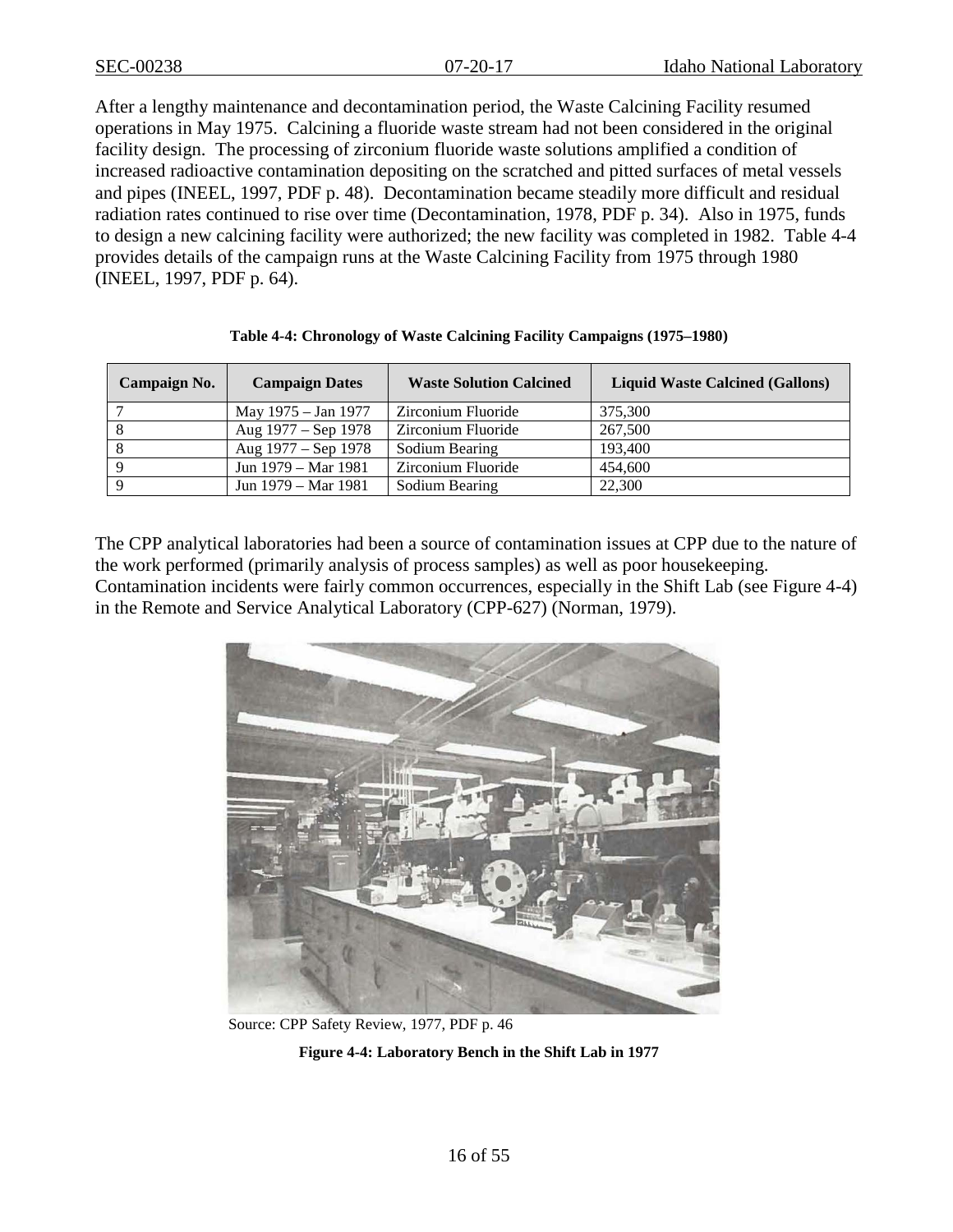As a result of the ongoing contamination issues, plus an extended production outage in 1978 due to a small criticality in H-Cell of CPP-601, modifications were made in many of the CPP analytical laboratories. Modifications included the following (Dykes, 1981, PDF p. 2):

#### CPP-602:

- Locker room modified and cafeteria relocated (1977)
- Old exhaust HEPA filter boxes replaced with new bag-out type housings (1979)

#### CPP-627:

 $\overline{a}$ 

- New lab benches installed in the West End of the Shift Lab (1978)
- Isolation room built for warm work in the East End of the Shift Lab (1980)
- Lab benches in the East End of the Shift Lab replaced by open-front boxes (1980)
- Prototype master/slave manipulators installed in an isolation box (1980)
- System compatible with CPP Operations procedures installed to receive hot samples directly into the Remote Analytical and Service Laboratory (1980)

The initial phase of compiling the *ICPP Decontamination Manual[4](#page-16-0)* was completed in 1975. The manual contained 12 sections, each dealing with a specific group of plant vessels and equipment having a common contamination history. The sections covered all equipment used in fuel reprocessing and radioactive material handling that was subject to decontamination and contact maintenance (Idaho Chemical Programs, 1976, PDF p. 4). The importance of the effort to reduce radiation and contamination problems at CPP was evidenced in the decontamination and decommissioning (D&D) of process cells A, B, C, D, and L in the CPP-601 Main Processing Facility. These five process cells contained process equipment previously used for fuel reprocessing but categorized as surplus in 1978. The D&D operations began in July 1980 and were completed in June 1984. The radioactive waste volume generated included 1024 ft<sup>3</sup> of transuranic waste and 16,180 ft<sup>3</sup> of non-compactible low-level waste (Process Cells, 1984, PDF p. 7).

Major decontamination efforts were also performed in other CPP buildings, including the CPP-603 Fuel Storage Building. The facility had a number of contamination-control issues, including excess basin contamination levels, elevated general area radiation rates, and frequent personnel contamination incidents, including visitors (Rich, 1974a, PDF pp. 2-3). While the clean-up efforts were ongoing, it was not until 1977 that substantial results were realized after priority attention was given to reducing the radioactivity levels in the basin and improving the chemical make-up of the basin water (CPP Rad Controls, 1977, PDF pp. 2-3).

Beginning in 1978, a portion of the Hot Pilot Plant (CPP-640) was modified to support headend processing of graphite-based fuel. The name of the building was changed to the Headend Process Plant. Much of the fuel for this work came from a joint AEC and National Aeronautics and Space Administration (NASA) Rover project for developing a nuclear-powered rocket. When the project was abandoned, fuel was sent to ICPP for processing; however, graphite-based fuel processing did not begin until 1983 (Fuel Reprocessing Complex, 2006, PDF p. 39).

<span id="page-16-0"></span><sup>4</sup> ICCP stands for Idaho Chemical Processing Plant. CPP stands for Chemical Processing Plant. Both acronyms were used interchangeably at the site and are employed within this report as well, depending on the source document.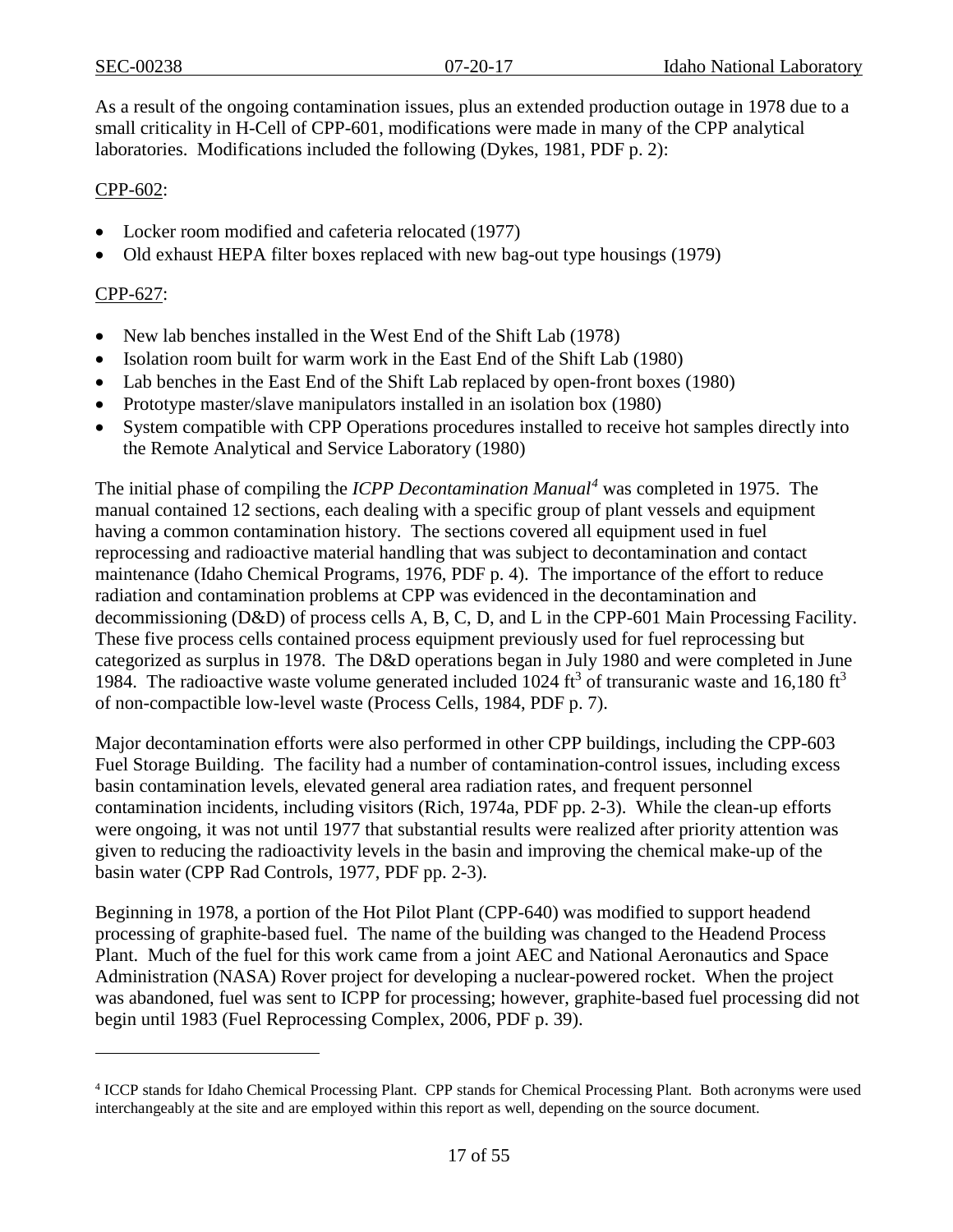### <span id="page-17-0"></span>**4.2 Radiation Exposure Potential from Operations**

Based on the site operations outlined in Section 4.1, sources of external exposure at CPP were primarily attributed to photon and beta radiation. Neutron radiation was present due to spontaneous fissions and alpha-neutron reactions, but only at insignificant levels during the period under evaluation (Szulinski, 1980, PDF pp. 7 and 14). The potential for external radiation dose was primarily due to the presence of mixed fission and activation products from the reactor fuels processed at CPP. The majority of radioactivity in process raffinate solutions and calcined wastes were from the long and medium half-life fission products. In addition to the products present in the reactor fuels, activation of fuel cladding and structural materials (e.g., Mn-54 and Co-60) would also be present, but would vary depending on the type of fuel processed. Beta emissions would be present because most fission products are initially rich in neutrons and undergo beta decay to dissipate energy.

The primary sources of internal radiation exposure at CPP were related to its primary function of processing spent fuel elements containing enriched uranium in order to recover un-fissioned uranium. While the reprocessing itself was performed remotely in heavily-shielded cells, maintenance for the entire plant was performed via direct contact (CPP Safety Review, 1974). In addition, there was a large process sampling program that took raffinate samples from all three cycle extractions for laboratory analysis. Another potential source of internal radiation exposure was during wastecalcining operations where liquid wastes were converted into solid granules for long-term storage. The primary radionuclides likely present throughout most CPP facilities during the period under evaluation would include uranium, mixed fission and activation products, radioactive noble gases, radioiodines, plutonium, and neptunium.

### <span id="page-17-1"></span>**4.3 Time Period Associated with Radiological Operations**

The first year of CPP radiological operations was 1951. CPP was used for reprocessing of spent nuclear fuel until 1992, when the Department of Energy (DOE) announced that the CPP reprocessing function would be phased out (Wagner, 1999, PDF p. 9). CPP was re-tasked with a mission focused on fuel-storage technologies and waste management. CPP was renamed the Idaho Nuclear Technology and Engineering Center (INTEC) in 1998 when the fuel reprocessing mission was officially over. At that time, DOE identified the Main Processing Building (CPP-601) for removal, along with the Fuel Storage Building (CPP-603), and several support structures. In 2005, DOE identified the remaining ICPP structures as obsolete; deactivation, decommissioning, and demolition (DD&D) of its buildings and structures began, including those associated with spent fuel reprocessing (Fuel Reprocessing Complex, 2006, PDF pp. 11 and 58).

As presented in Section 3.0 of this report, DHHS has already included CPP employees in the SEC for the period from March 1, 1970 through December 31, 1974 due to the lack of transuranic bioassay monitoring. The period from January 1, 1963 through February 28, 1970 is still under active review by the Advisory Board on Radiation and Worker Health. Further evaluation has revealed that it was not until 1981 that CPP implemented a routine transuranic bioassay program. Due to the date of this monitoring change, NIOSH has since determined that it cannot estimate internal radiation doses from exposures to transuranic radionuclides separated from mixed fission products with sufficient accuracy for employees who worked in any area of CPP from January 1, 1975 through December 31, 1980.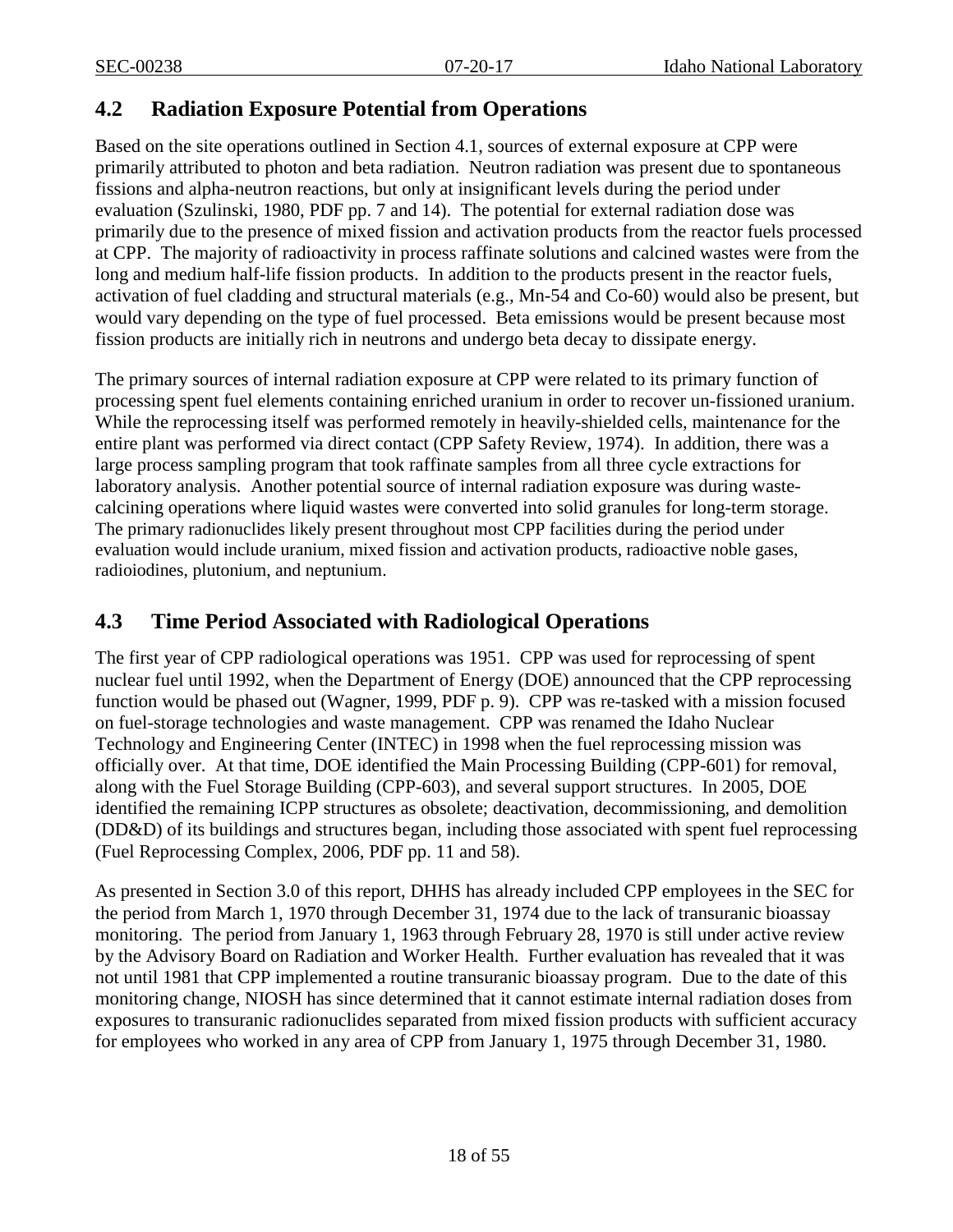#### <span id="page-18-0"></span>**4.4 Site Locations Associated with Radiological Operations**

NIOSH has determined that CPP-specific and claimant-specific data available for the period from January 1, 1975 through December 31, 1980 allow NIOSH to identify workers entering the CPP fenced area, but not worker movement within CPP. Although transuranic materials without mixed fission products present were located only in a few specific areas at CPP (primarily in the processing facility hot cells, the Multi-Curie Cell, and the analytical laboratories), there is no way to determine which CPP workers accessed those areas. NIOSH is therefore unable to define individual employee exposure scenarios based on specific work locations within CPP during the period under evaluation.

### <span id="page-18-1"></span>**4.5 Job Descriptions Affected by Radiological Operations**

NIOSH has determined that the site-specific and claimant-specific data available for CPP for the time period under evaluation (January 1, 1975 – December 31, 1980) are insufficient to allow NIOSH to determine that any specific work group was not potentially exposed to radioactive material releases or possible subsequent contamination.

NIOSH has insufficient information associating job titles and/or job assignments with specific radiological operations or conditions. Without such information, NIOSH is unable to define potential radiation exposure conditions based on employee job descriptions.

# <span id="page-18-2"></span>**5.0 Summary of Available Monitoring Data for the Proposed Class**

The primary data used for determining internal exposures are derived from personal monitoring data, such as urinalyses, fecal samples, and whole-body counting results. If these are unavailable, the air monitoring data from breathing zone and general area monitoring are used to estimate the potential internal exposure. If personal monitoring and breathing zone area monitoring are unavailable, internal exposures can sometimes be estimated using more general area monitoring, process information, and information characterizing and quantifying the source term.

This same hierarchy is used for determining the external exposures to the cancer site. Personal monitoring data from film badges or thermoluminescent dosimeters (TLDs) are the primary data used to determine such external exposures. If there are no personal monitoring data, then area and environmental dosimeter data, exposure rate surveys, process knowledge, and source term modeling can be used to reconstruct the potential exposure.

A more detailed discussion of the information required for dose reconstruction can be found in OCAS-IG-001, *External Dose Reconstruction Implementation Guideline,* and OCAS-IG-002, *Internal Dose Reconstruction Implementation Guideline*. These documents are available on the [Radiation](http://www.cdc.gov/niosh/ocas/ocasdose.html)  [Dose Reconstruction Program \(DR\)](http://www.cdc.gov/niosh/ocas/ocasdose.html) page.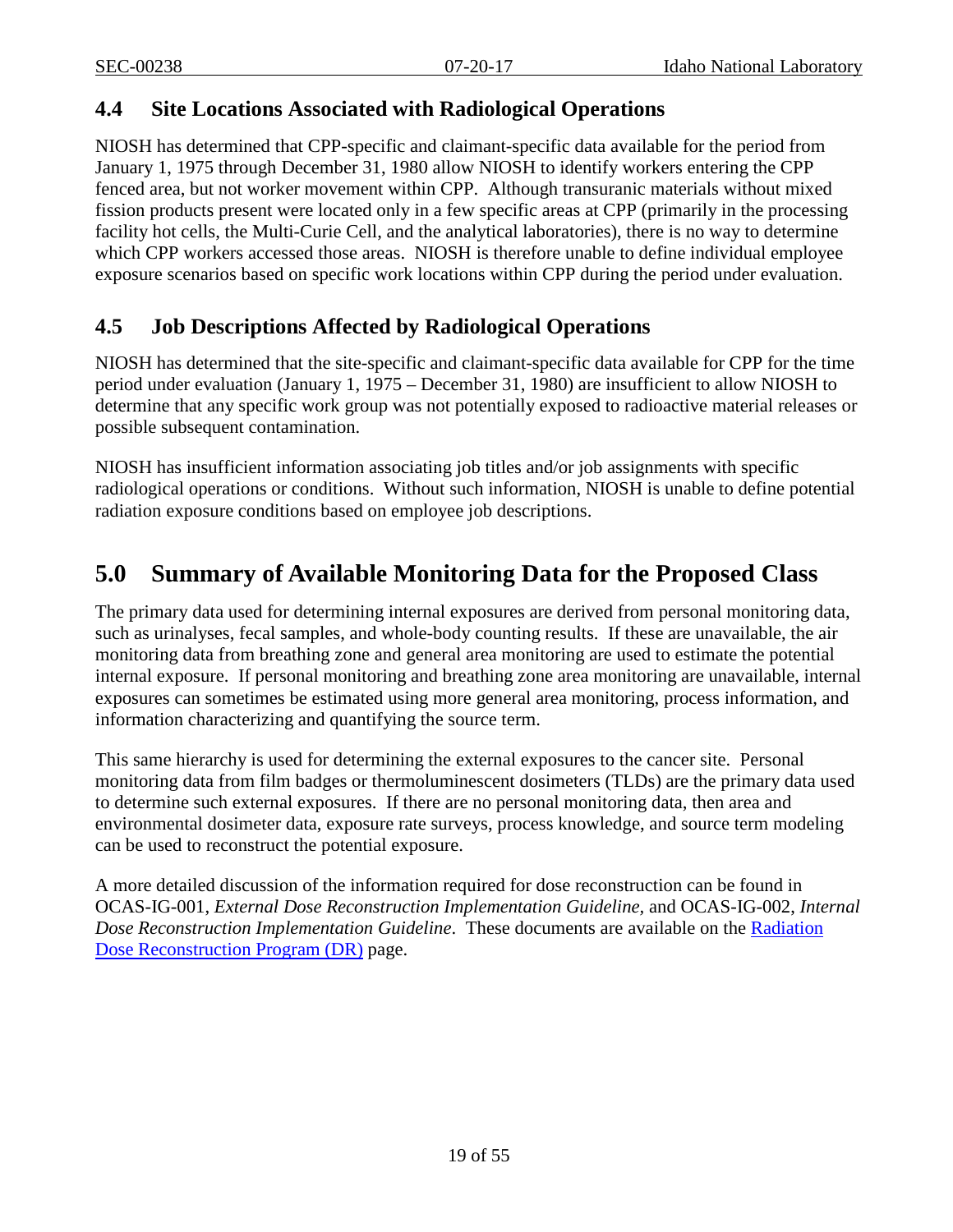### <span id="page-19-0"></span>**5.1 Data Capture Efforts and Sources Reviewed**

As a standard practice, NIOSH completed an extensive database and Internet search for information regarding Idaho National Laboratory. The database search included the DOE Legacy Management Considered Sites database, the DOE Office of Scientific and Technical Information (OSTI) database, the Energy Citations database, and the Hanford Declassified Document Retrieval System. In addition to general Internet searches, the NIOSH Internet search included OSTI OpenNet Advanced searches, OSTI Information Bridge Fielded searches, Nuclear Regulatory Commission (NRC) Agency-wide Documents Access and Management (ADAMS) web searches, the DOE Office of Human Radiation Experiments website, and the DOE-National Nuclear Security Administration-Nevada Site Officesearch. Attachment One contains a summary of Idaho National Laboratory documents. The summary specifically identifies data capture details and general descriptions of the documents retrieved.

In addition to the database and Internet searches listed above, NIOSH identified and reviewed numerous data sources to determine information relevant to determining the feasibility of dose reconstruction for the class of employees under evaluation. This included determining the availability of information on personal monitoring, area monitoring, industrial processes, and radiation source materials. The following subsections summarize the data sources identified and reviewed by NIOSH.

### <span id="page-19-1"></span>**5.2 Previous Dose Reconstructions**

NIOSH reviewed its NIOSH DCAS Claims Tracking System (referred to as NOCTS) to locate EEOICPA-related dose reconstructions that might provide information relevant to the petition evaluation. Table 5-1 summarizes the results of this review. (NOCTS data available as of June 5, 2017).

<span id="page-19-2"></span>

| <b>Description</b>                                                                                                                                                                      | <b>Totals</b> |
|-----------------------------------------------------------------------------------------------------------------------------------------------------------------------------------------|---------------|
| Total number of claims submitted for dose reconstruction                                                                                                                                | 1928          |
| Total number of claims submitted for energy employees who worked during the period under<br>evaluation (January 1, 1975 through December 31, 1980).                                     | 1015          |
| Number of dose reconstructions completed for energy employees who worked during the period<br>under evaluation (i.e., the number of such claims completed by NIOSH and submitted to the |               |
| Department of Labor for final approval).                                                                                                                                                | 957           |
| Total number of claims submitted for energy employees who started their employment during the<br>period under evaluation (January 1, 1975 through December 31, 1980)                    | 567           |
| Number of claims for which internal dosimetry records were obtained for the identified years in<br>the evaluated class definition                                                       | 308           |
| Number of claims for which external dosimetry records were obtained for the identified years in<br>the evaluated class definition                                                       | 605           |

|  | Table 5-1: No. of INL Claims Submitted Under the Dose Reconstruction Rule |
|--|---------------------------------------------------------------------------|
|  |                                                                           |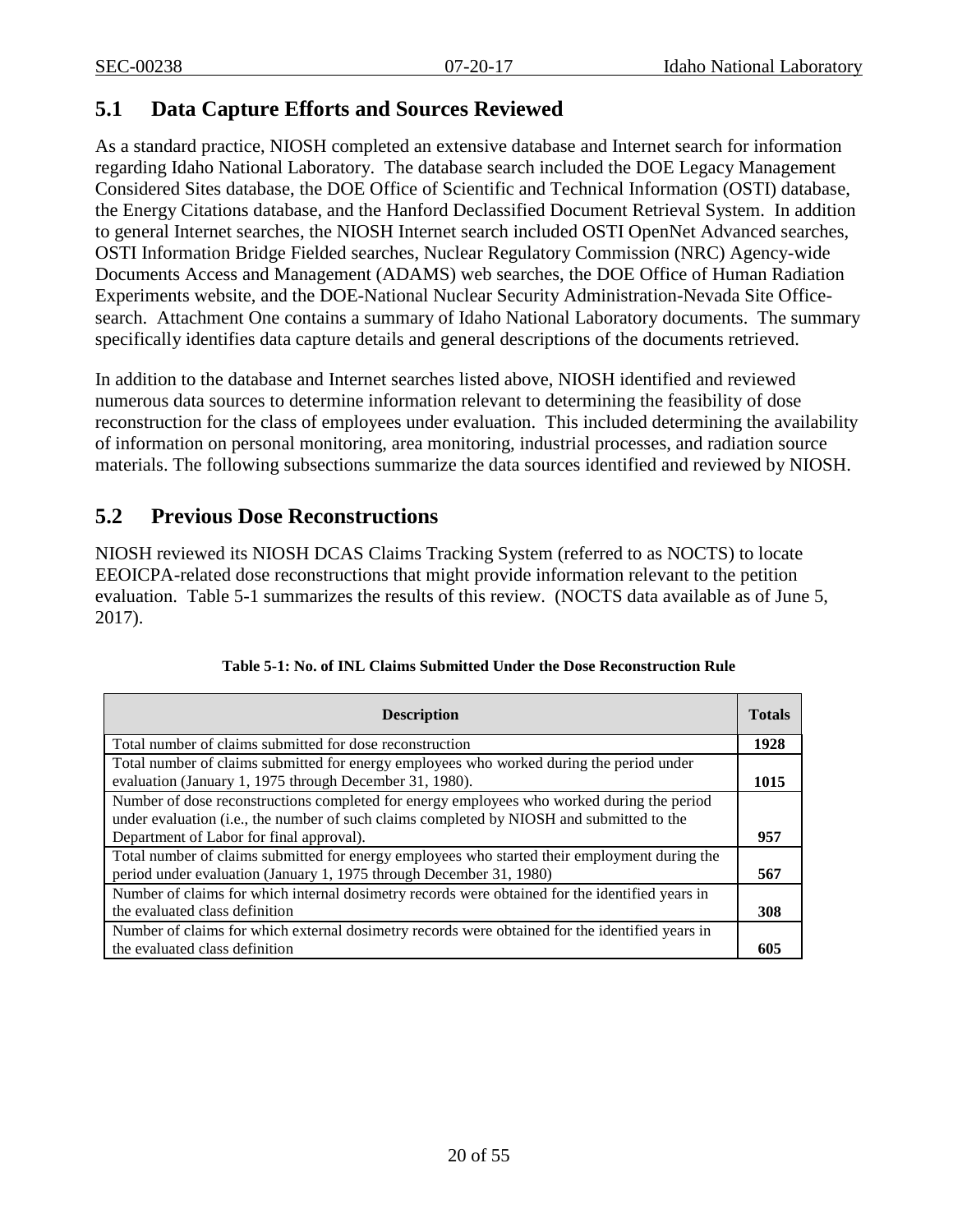### <span id="page-20-0"></span>**5.3 Employee Interviews**

To obtain additional information about INL, NIOSH interviewed a large number of current and former INL employees during the SEC-00219 INL evaluation. Those interviews included both in-person and telephone interviews. An additional joint interview (2016a below) was conducted with two former INL employees for the specific purpose of supporting this SEC-00238 evaluation because these individuals were considered likely to have new information on the CPP for the period under evaluation. A review of all SEC-00219 interviews identified the following 21 interviews as germane to the CPP focus in this SEC-00238 evaluation.

- Personal Communication, 2014a, *Personal Communication with former Idaho National Laboratory [job title redacted]*; In-person interview at Idaho Falls, Idaho by DCAS, ORAU Team, ABRWH, and SC&A; June 24, 2014; SRDB Ref ID: 142401
- Personal Communication, 2014b, *Personal Communication with former Idaho National Laboratory [job title redacted]*; In-person interview at Idaho Falls, Idaho by DCAS and SC&A; June 24, 2014; SRDB Ref ID: 142397
- Personal Communication, 2014c, *Personal Communication with former Department of Energy-Idaho Office [job title redacted]*; In-person interview at Idaho Falls, Idaho by NIOSH, ABRWH, and SC&A; June 24, 2014; SRDB Ref ID: 142359
- Personal Communication, 2014d, *Personal Communication with former Idaho National Laboratory [job title redacted]*; In-person interview at Idaho Falls, Idaho by DCAS, ORAU Team, ABRWH, and SC&A; June 25, 2014; SRDB Ref ID: 142404
- Personal Communication, 2014e, *Personal Communication with former Idaho National Laboratory [job title redacted]*; In-person interview at Idaho Falls, Idaho by ORAU Team, ABRWH, and SC&A; June 25, 2014; SRDB Ref ID: 142364
- Personal Communication, 2014f, *Personal Communication with former Idaho National Laboratory [job title redacted]*; In-person interview at Idaho Falls, Idaho by DCAS, ORAU Team, ABRWH, and SC&A; June 25, 2014; SRDB Ref ID: 142387
- Personal Communication, 2014g, *Personal Communication with former Idaho National Laboratory [job title redacted]*; In-person interview at Idaho Falls, Idaho by NIOSH, ORAU Team, ABRWH and SC&A; June 26 2014; SRDB Ref ID: 142362
- Personal Communication, 2014h, *Personal Communication with former Idaho National Laboratory [job title redacted]*; In-person interview at Idaho Falls, Idaho by DCAS, ORAU Team, ABRWH, and SC&A; September 10, 2014; SRDB Ref ID: 142398
- Personal Communication, 2014i, *Personal Communication with former Idaho National Laboratory [job title redacted]*; In-person interview at Idaho Falls, Idaho by NIOSH and SC&A; November, 2014; SRDB Ref ID: 141472
- Personal Communication, 2014j, *Personal Communication with former Idaho National Laboratory [job title redacted]*; In-person interview at Idaho Falls, Idaho by DCAS, ORAU Team, ABRWH, and SC&A; November 17, 2014; SRDB Ref ID: 159717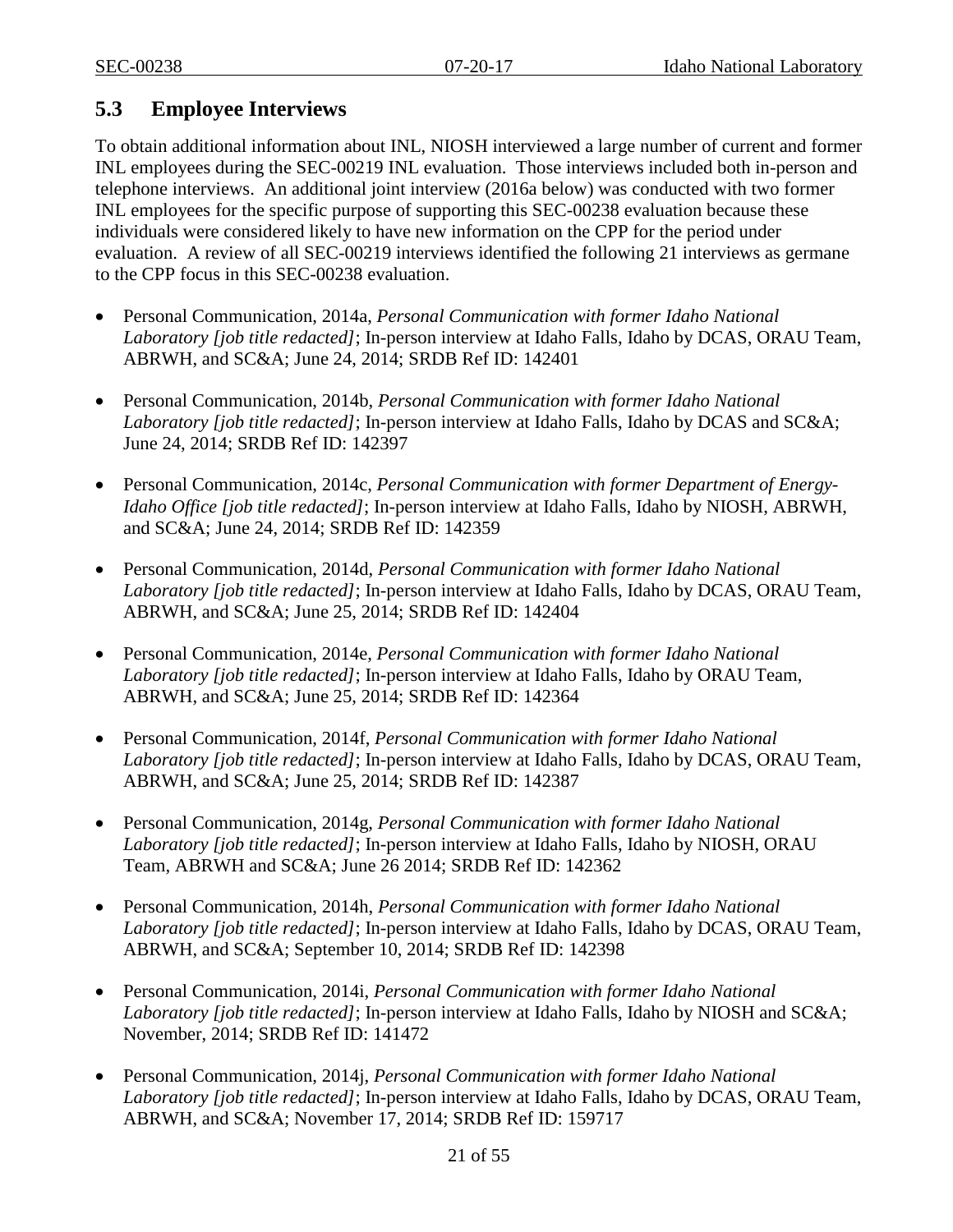- Personal Communication, 2014k, *Personal Communication with former Idaho National Laboratory [job title redacted]*; In-person interview at Idaho Falls, Idaho by NIOSH, ORAU Team, ABRWH, and SC&A; November 18, 2014; SRDB Ref ID: 141477
- Personal Communication, 2014l, *Personal Communication with former Idaho National Laboratory [job title redacted]*; In-person interview at Idaho Falls, Idaho by NIOSH, ORAU Team, ABRWH, and SC&A; November 18, 2014; SRDB Ref ID: 141478
- Personal Communication, 2014m, *Personal Communication with former Idaho National Laboratory [job title redacted]*; In-person interview at Idaho Falls, Idaho by NIOSH, ORAU Team, ABRWH and SC&A; November 18, 2014; SRDB Ref ID: 142363
- Personal Communication, 2014n, *Personal Communication with current Idaho National Laboratory [job title redacted]*; In-person interview at Idaho Falls, Idaho by NIOSH and SC&A; November 18, 2014; SRDB Ref ID: 141480
- Personal Communication, 2014o, *Personal Communication with former Idaho National Laboratory [job title redacted]*; In-person interview at Idaho Falls, Idaho by NIOSH, ORAU Team and SC&A; November 19, 2014; SRDB Ref ID: 142360
- Personal Communication, 2014p, *Personal Communication with former Idaho National Laboratory [job title redacted]*; In-person interview at Idaho Falls, Idaho by DCAS, ORAU Team, and SC&A; November 19, 2014; SRDB Ref ID: 142405
- Personal Communication, 2014q, *Personal Communication with former Idaho National Laboratory [job title redacted]*; In-person interview at Idaho Falls, Idaho by DCAS, ORAU Team, ABRWH, and SC&A; November 19, 2014; SRDB Ref ID: 159715
- Personal Communication, 2014r, *Personal Communication with former Idaho National Laboratory [job title redacted]*; In-person interview at Idaho Falls, Idaho by NIOSH and ORAU Team; December 11, 2014; SRDB Ref ID: 141471
- Personal Communication, 2016a, *Personal Communication with former Idaho National Laboratory [job title redacted]and a DOE Idaho Operations [job title redacted]*; In-person interview at Idaho Falls, Idaho by ORAUT and DCAS; January 27, 2016; SRDB Ref ID: 167245
- Personal Communication, 2016b, *Personal Communication with former Idaho National Laboratory [job title redacted]*; In-person interview at Idaho Falls, Idaho by DCAS, ABRWH, and SC&A; January 27, 2016; SRDB Ref ID: 159731
- Personal Communication, 2016c, *Personal Communication with former Idaho National Laboratory [job title redacted]*; Phone interview by ABRWH, and SC&A; February 16, 2016; SRDB Ref ID: 159716
- Personal Communication, 2016d, *Personal Communication with former Idaho National Laboratory [job title redacted]*; Phone interview by DCAS, ABRWH, and SC&A; April 5, 2016; SRDB Ref ID: 159718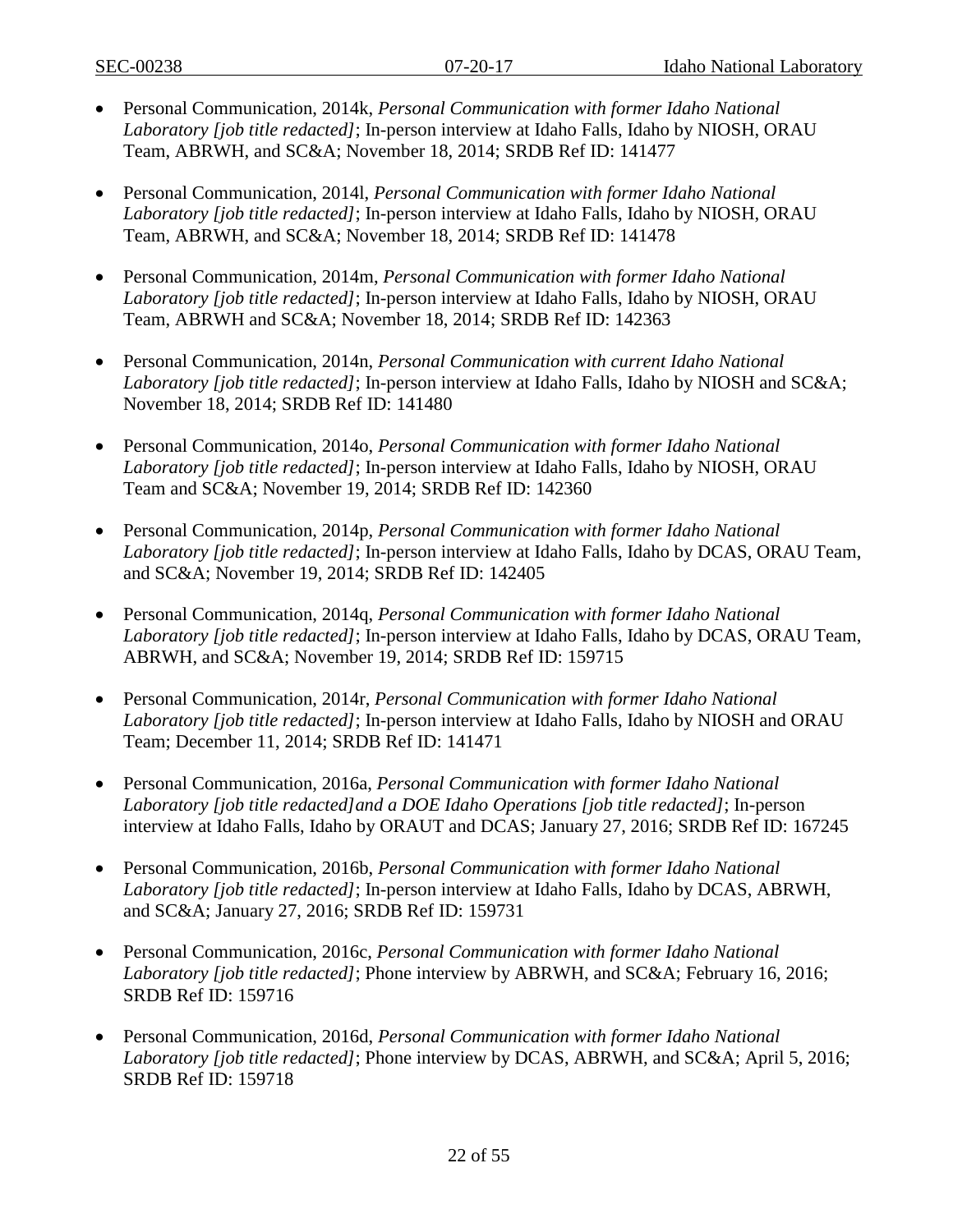### <span id="page-22-0"></span>**5.4 Incidents**

The CPP was especially designed for the dissolution of a wide variety of spent reactor fuels for the principal purpose of recovering enriched uranium. Because its primary activities involved the handling and storage of spent fuel, chemical separation, and disposal of process wastes, radiological incidents did occur. However, during the period under evaluation (1975-1980), most of these incidents were minor in nature (CPP West Gate, 1975; Contamination Incidents, 1978). INL's monitoring and analytical programs were designed to initiate an investigation of any potential internal intake that was indicated by off-normal workplace indicators, such as personnel contamination or positive air sampling. NIOSH found extensive personal monitoring data for mixed fission and activation products (beta/gamma); therefore, only two external radiation events of interest plus the criticality in H-Cell in 1978 are discussed below.

- Plutonium Spill in CPP-602 (February 1975): A plutonium spill occurred in CPP-602, Room 703. No detectable personnel exposures (Condotta, 1981).
- Exposure Limit Exceeded During CPP-603 Basin Filters Change-Out (June 16-21, 1976): Exposures to [number redacted] CPP operations personnel during basin filter backwashing operations at the CPP-603 Fuel Storage Building resulted in exceeding the quarterly skin exposure limit of 5 rem for second quarter 1976 (Exposures, 1973, PDF p. 182). The basin wash filters were originally supplied with an automatic backwashing system but this was abandoned after problems were encountered. Subsequently, a manual system was adopted even though it was known that higher personnel exposures would result. The overexposure was primarily the result of not reviewing exposure histories prior to work. The overexposures also pointed out the need for the much-needed basin filtration system which was in the process of being installed at the time of the incident.
- Radiation Incident at CPP-603 (November 27, 1976): During routine duties at the CPP-603 Fuel Storage Building, it was reported that a canister of material was floating on the surface of the basin water (Storms, 1976, PDF p. 2). Radiological measurements indicated a 3 R/hr direct radiation dose rate but no airborne activity. Personnel exposures from the dosimeters of [number redacted] workers in the affected area indicated a maximum whole body dose of 70 mrem. The incident was another indicator of needed operational safety upgrades to the CPP-603 facility.
- Criticality Accident (October 17, 1978): The accident occurred in a shielded operation of the firstcycle solvent-extraction columns in CPP-601, which were designed to remove fission products from dissolved irradiated reactor fuel in order to recover enriched uranium. The criticality occurred in the H-100 column (in the H Cell) after a dilute solution containing increased uranium levels (due to a leaking water valve on a make-up tank) caused an increase in the uranium inventory of the column until the excursion occurred (1979 CPP Criticality, 2000, PDF p. 59). Radiation alarms alerted CPP workers to the increased radiation rates resulting from the criticality. The extraction columns were shut down and the plant evacuated. Forty five operations personnel and 35 construction personnel were evacuated. Personnel and the environment were monitored to determine the extent of radiation exposure and contamination. [Number redacted] construction workers and 11 operations personnel received whole-body counts as follow-up bioassay. The results showed no internal deposition of radioactive material due to the accident. Personnel radiation dosimeters were pulled and processed. The maximum whole-body dose to any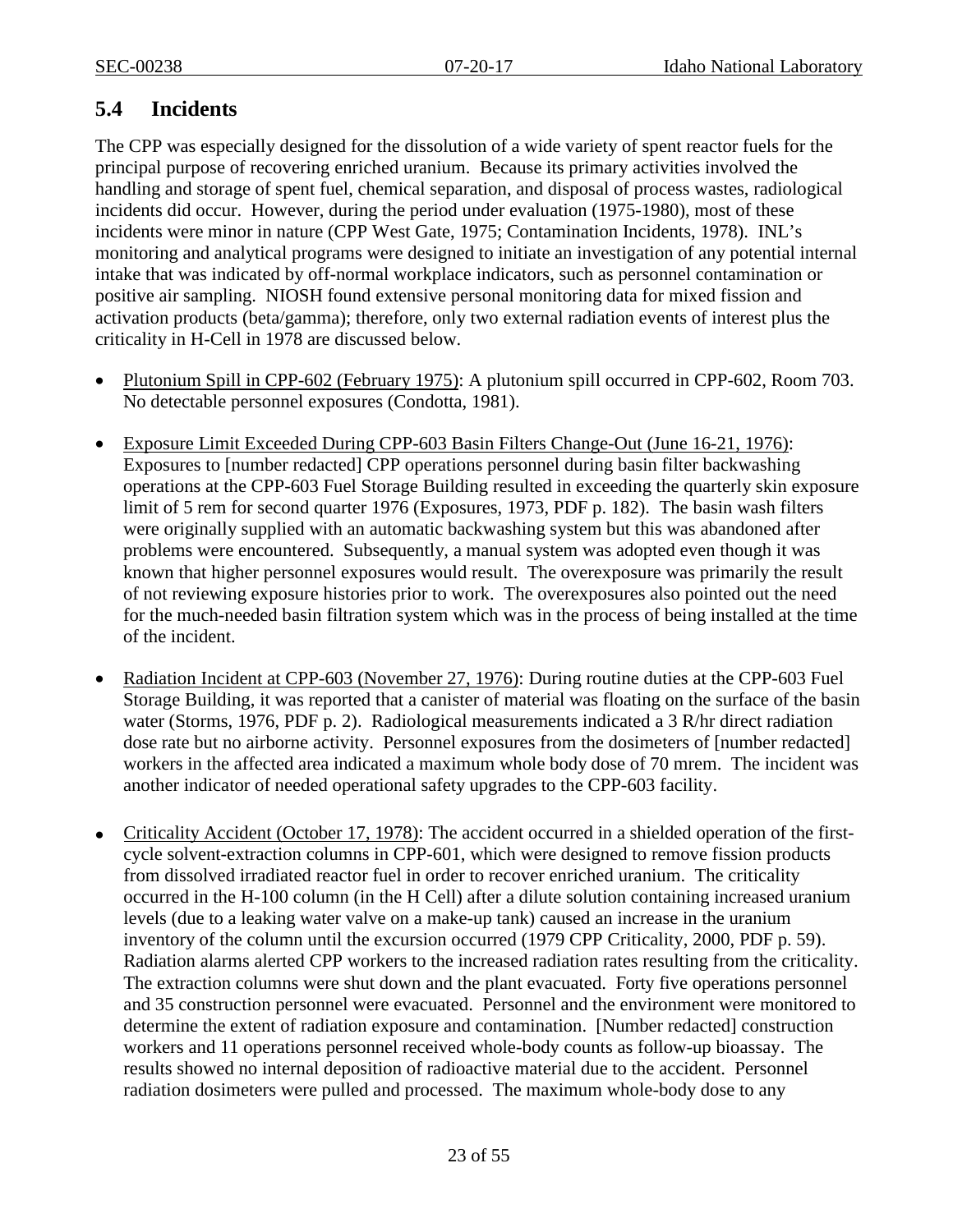individual was less than 130 mrem (Note: This dose also included the previous two weeks exposure accumulated on the dosimeter) (DOE, 1978, PDF p. 43). No contamination attributable to the incident was found on or near the CPP site or in the environment. There were no significant personnel exposures and no damage to process equipment as a result of the criticality. However, as a direct result of this event, the plant entered an "extended and expensive" shutdown (1979 CPP Criticality, 2000, PDF p. 59).

• CPP Shift Lab (1981): Although there was not a contamination event of dosimetric consequence during the period under evaluation, there were a series of contamination control problems in the CPP Shift Lab, sometimes involving alpha-emitting radionuclides. In 1981, this culminated in the identification (via routine *in-vivo* bioassay) of uranium and plutonium intakes for a number of Shift Lab radioanalysts.

#### <span id="page-23-0"></span>**5.5 Internal Monitoring Data**

A class of CPP workers was added to the SEC as a result of the SEC-00219 evaluation that discovered a lack of transuranic bioassay data from 1963 through 1974 despite new activities that involved separating certain transuranic radionuclides from the mixed fission products. The October 1974 report entitled *Preliminary ICPP Health Physics Upgrade Program* stated that an improved bioassay program was necessary due to the increase in routinely encountered alpha activity plausibly attributable to plutonium (ICPP HP Upgrade, 1971-1980). At the time of the report, CPP workers were only required to have a whole-body count every four years with urinalysis required, as deemed necessary by CPP Health Physics, depending on radiological conditions. This monitoring program was inadequate for transuranic materials such as plutonium. In an effort to rectify this deficiency, a routine *in-vitro* bioassay program was planned. Also planned were upgrades to the existing chestcounting program to "state of the art detection capabilities believed to be essential for plutonium lung counting support of the ICPP internal dosimetry program" (ICPP HP Upgrade, 1971-1980, PDF p. 113). Endeavors to improve calibration methods and lower the *in-vivo* detection limit for transuranic radionuclides of interest were undertaken. A systematic investigation into uncertainties associated with chest-counting, such as chest-wall thickness, calibration uncertainty, and subject background was also undertaken so that the propagated uncertainty with chest-counting for transuranic materials could be better understood.

The upgrades in the CPP bioassay program were slow to be implemented. In February 1975, an initial request was made to the Health Services Laboratory (HSL) for support of a routine CPP bioassay program that would include *in-vitro* (urine and feces) and *in-vivo* bioassay. It was requested that plutonium, uranium, and strontium-90 analyses be performed on 150-200 urine samples, with a like number of plutonium analyses performed on fecal samples. There is an indication that the substantial workload resulting from such a large number of time-consuming analyses could not be supported at that time (Anderson, 1975, PDF pp. 3-4).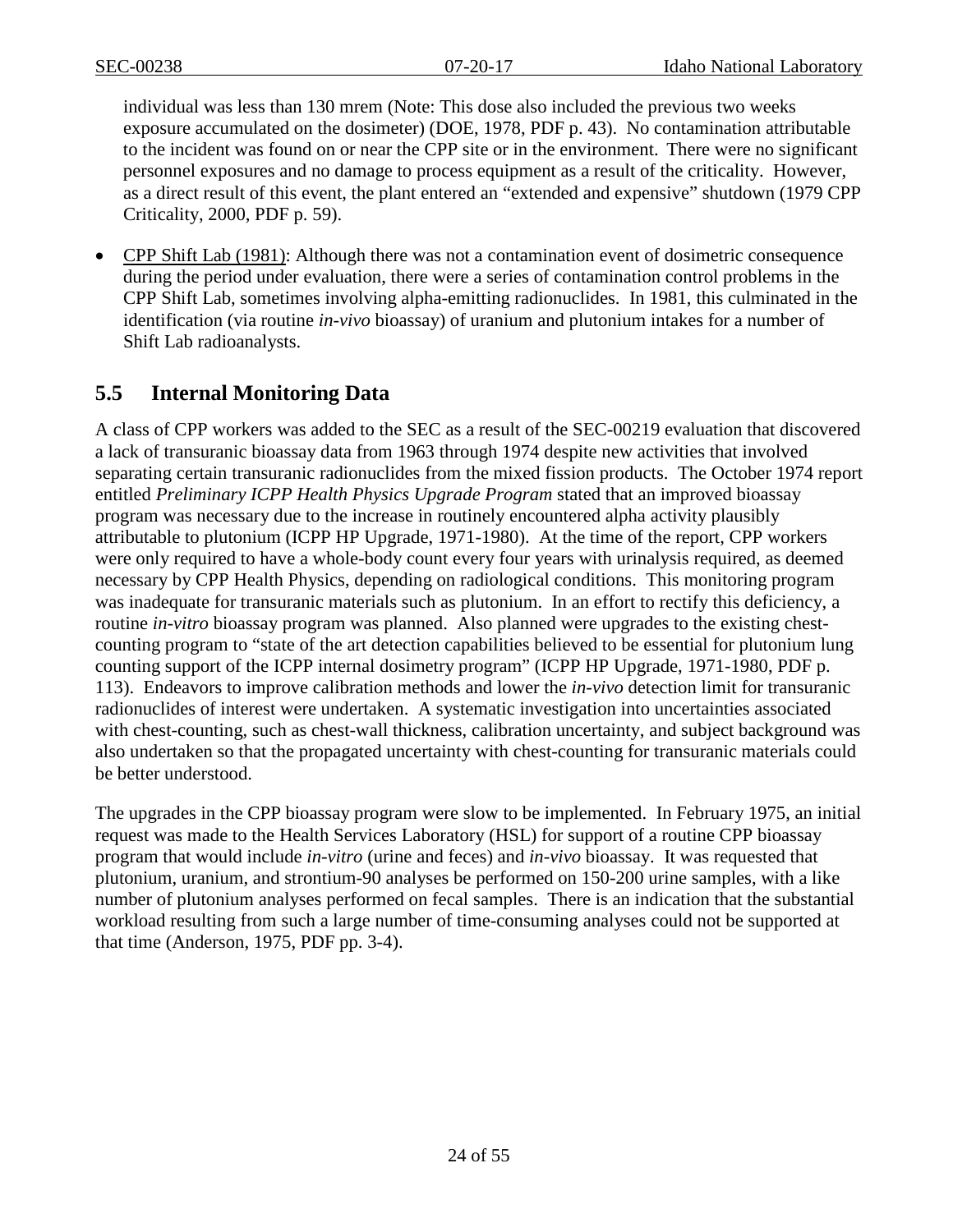$\overline{a}$ 

While the requested analytical services were not implemented for CPP in 1975, the Analytical Chemistry Branch of the HSL performed some investigatory work on plutonium analyses of feces. This work indicated that this type of analysis would be the preferred matrix for plutonium bioassay. Additional work was done on screening fecal samples to determine the severity of a potential inhalation intake of insoluble plutonium. As a result of this work, the HSL offered (in 1977) to provide support for 50 fecal analyses for plutonium, 50 fecal analyses for gamma-emitters and strontium-89/90, 50 urinalyses for gamma-emitters and strontium-89/90, 50 urinalyses for isotopic uranium, and 50 urinalyses for natural uranium (Williamson, 1976, PDF pp. 2-3).

The beginnings of the routine bioassay program were implemented in 1978. The sampling program was limited, but it indicated that low-level plutonium exposures were occurring at CPP. The initial bioassay program focused on chemists, analysts, operations personnel, decontamination technicians, and instrumentation personnel (Bioassay, 1978, PDF p. 2). In November 1980, a planned substantial upgrade in the "ICPP Internal Dose Monitoring Program" was announced. The upgrade involved an increase in the number of *in-vivo* and *in-vitro* bioassays, including plutonium, uranium, and strontium *in-vitro* analyses. The program consisted of a staggered schedule of annual *in-vitro* bioassay and annual or semi-annual *in-vivo* bioassay for selected organizations or groups of employees deemed to have the highest internal exposure potential. Supervisors were required to provide lists of employees scheduled for *in-vivo* bioassay to the Radiological and Environmental Sciences Laboratory (RESL)<sup>[5](#page-24-0)</sup> a month in advance. Likewise, a list of employees scheduled to submit *in-vitro* bioassay samples was generated with notices provided to affected workers a month in advance. Instructions on sample collection and sample collection kits were distributed by the CPP Dispensary (CPP Program Upgrade, 1980, PDF pp. 2-3).

<span id="page-24-0"></span><sup>5</sup> Health Services Laboratory was renamed the Radiological and Environmental Sciences Laboratory in 1978.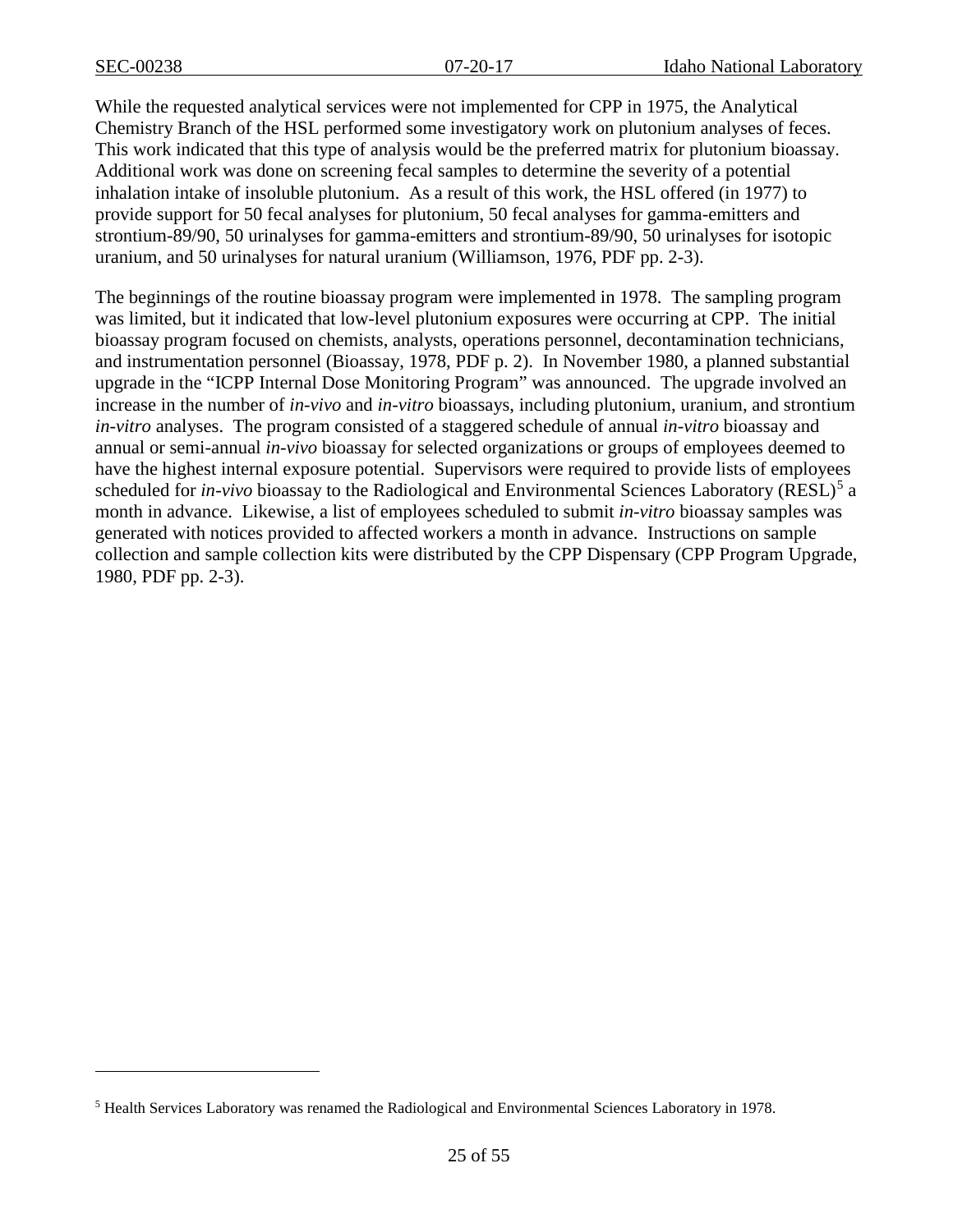| Year               | <b>Urine</b>            | Fecal            |
|--------------------|-------------------------|------------------|
| 1970*              | $\mathbf{1}$            | $\boldsymbol{0}$ |
| 1971*              | 0                       | $\boldsymbol{0}$ |
| 1972*              | 86                      | $\boldsymbol{0}$ |
| 1973*              | 55                      | $\boldsymbol{0}$ |
| 1974*              | 29                      | $\boldsymbol{0}$ |
| 1975*              | 7                       | $\boldsymbol{0}$ |
| 1976               | $\boldsymbol{0}$        | $\boldsymbol{0}$ |
| 1977               | $\boldsymbol{0}$        | $\boldsymbol{0}$ |
| 1978               | $\mathfrak{Z}$          | 8                |
| 1979               | 14                      | 11               |
| 1980               | 36                      | 1                |
| 1981               | 214                     | 278              |
| 1982               | 180                     | 226              |
| 1983               | 220                     | 357              |
| 1984               | 209                     | 314              |
| 1985               | 369                     | 300              |
| 1986<br>$\Omega$ . | 137<br>n:<br>1050, 1007 | 324              |

<span id="page-25-0"></span>

|  |  |  | Table 5-2: Plutonium <i>In-vitro</i> Bioassay Analyses by Year for CPP (1970-1988) |
|--|--|--|------------------------------------------------------------------------------------|
|  |  |  |                                                                                    |

Source: Bioassay, 1958-1986

Note: \* means that values for that year are from NIOSH, 2017, Table 7-6

The plutonium *in-vitro* analyses performed by month in 1981 were reviewed to ensure that the routine program was fully implemented at the beginning of the year as indicated. Table 5-3 presents these data. The substantial increase in analyses beginning in July 1981 are the result of follow-up monitoring of personnel after a routine positive bioassay for a Shift Lab radioanalyst detected an intake in May 1981 (Shift Lab Intakes, 1981). The analyses per month remain elevated until returning to routine levels in October 1981.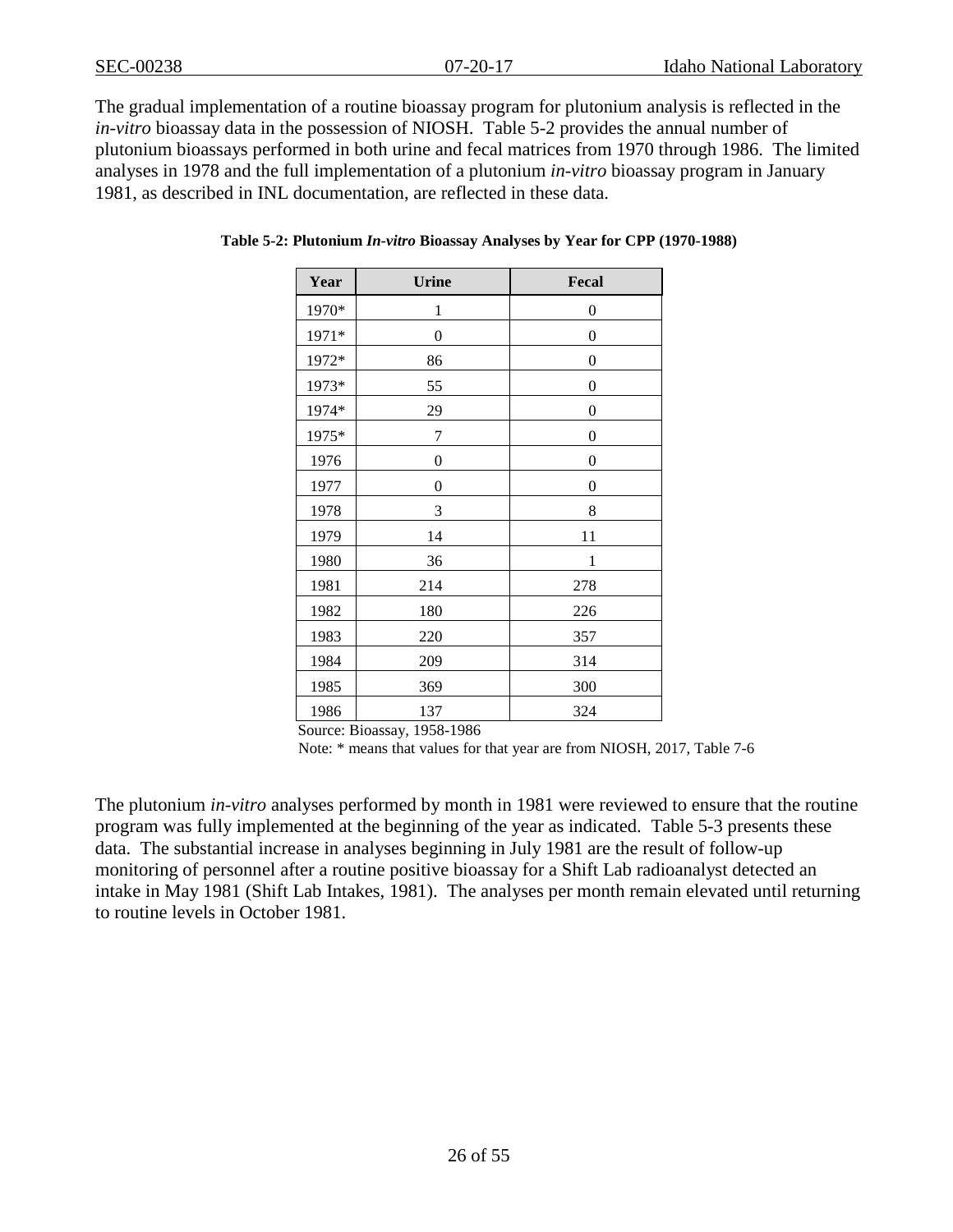| <b>Month/Year</b> | <b>Urine</b> | Fecal          |
|-------------------|--------------|----------------|
| Jan-1981          | 4            | $\overline{0}$ |
| Feb-1981          | 18           | 3              |
| Mar-1981          | 9            | 2              |
| Apr-1981          | 7            | $\overline{2}$ |
| May-1981          | 17           | $\mathbf{1}$   |
| Jun-1981          | 10           | 15             |
| Jul-1981          | 80           | 166            |
| Aug-1981          | 23           | 56             |
| Sep-1981          | 16           | 25             |
| Oct-1981          | 10           | 6              |
| Nov-1981          | 10           | 2              |
| Dec-1981          | 10           | $\theta$       |
| Total             | 214          | 278            |

<span id="page-26-1"></span>**Table 5-3: Plutonium** *In-vitro* **Bioassay Analyses by Month for CPP in 1981**

Source: Bioassay, 1958-1986

#### <span id="page-26-0"></span>**5.6 External Monitoring Data**

In January 1975, INL returned to a "one badge, one area" policy for external dosimetry. The appeal for returning to this policy is captured in the following memo excerpt from the Director of the INL Security Division in November 1974:

*It is the desire of the ID Health Services Laboratory, Aerojet Nuclear Company, and Allied Chemical Corporation to return to the original concept of one badge for one area. The present multi-area badge system was initiated in 1969 on a recommendation by [name redacted] then of Idaho Nuclear Corporation, at a time when INC controlled all of the areas concerned. Now that the area responsibilities are divided between ANC and ACC, and because of the frequent interchange of personnel between the areas, the multi-area badge system is no longer adequate for the necessary radiation exposure control and the identification of the location of the radiation source. These capabilities are extremely important now due to the inception of the "as low as practicable" concept in personnel radiation exposure*. (Dosimetry, 1972-1981, PDF p. 145)

The implementation of the ALARA (As Low As Reasonably Achievable) concept to reduce radiation exposures was led by the Health Physics Group at the Idaho Nuclear Corporation, which introduced new administrative controls in 1974. Each branch manager was required to set annual exposure goals below 3 rem per year for each radiation worker who had received an annual exposure greater than 0.5 rem for the previous year. These controls resulted in the use of added shielding in operating areas and hot cells, a clean-up of plant areas having elevated radiation levels, and a more even distribution of exposures among people in the same maintenance crafts. Each succeeding year, the exposure experience was reviewed by branch management and efforts were made to lower the exposure goal for each individual (Occupational Exposure History, 1993, PDF p. 54).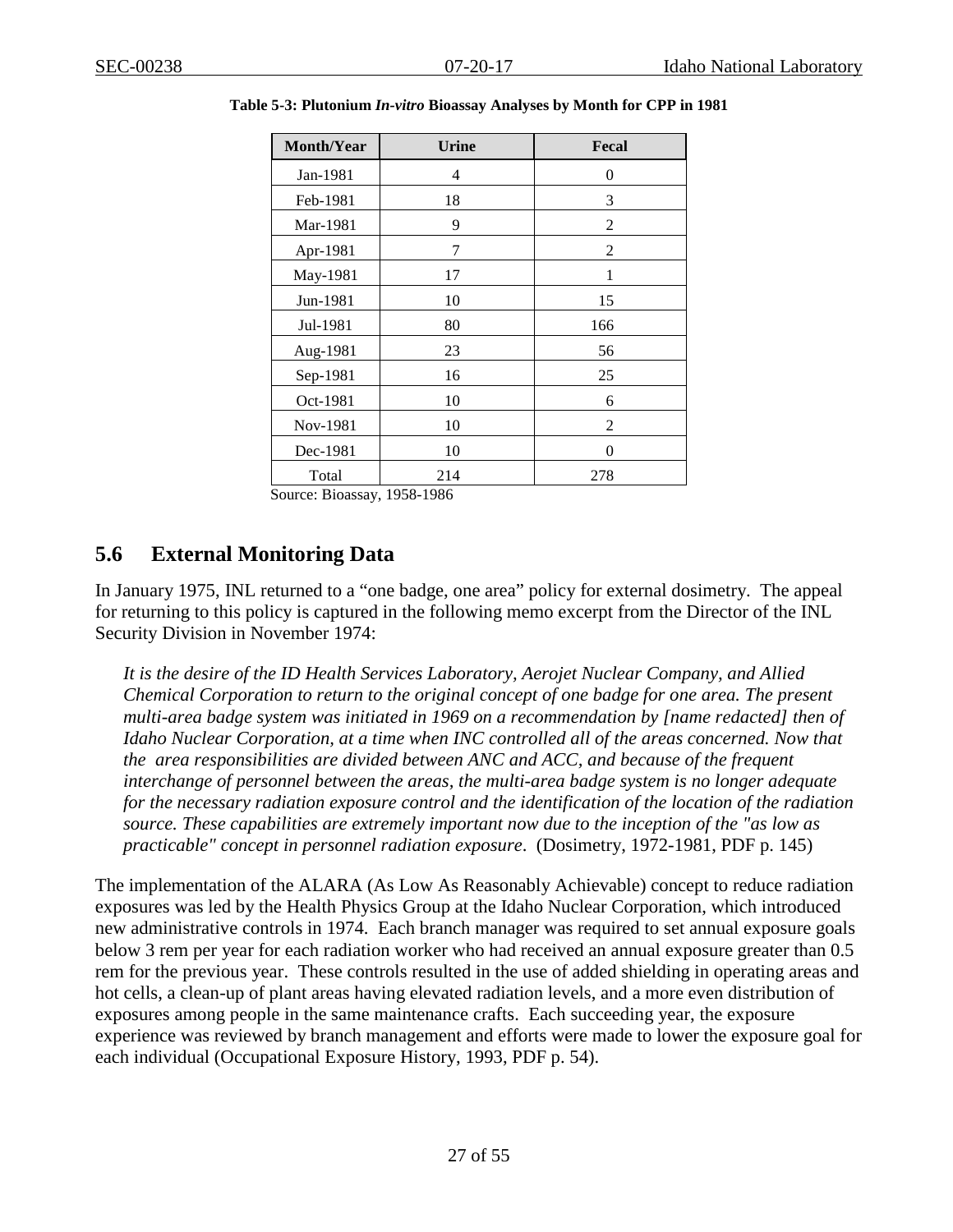ALARA was especially important in the mid- to late-1970s. In 1975, CPP had a low plant collective dose of about 340 person-rem because almost continuous fuel reprocessing allowed only for minimal direct maintenance. However, the following year extensive upgrading and expansion of the plant and construction staffs resulted in a near doubling of the collective dose. By 1978, due to a comprehensive facility clean-up, CPP comprised about 70% of the total INL collective exposure (Occupational Exposure History, 1993, PDF p. 53).

In February 1974, a locally researched and developed dosimetry system was implemented for all INL areas except for the Naval Reactor Facility. This system, called ATLAS (Automatic Thermoluminescence Analyses System), used lithium fluoride (LiF) in a Teflon matrix that was the identical shape and size as the film packet it was to replace. However, the ATLAS system proved to be problematic for use in a large occupational dosimetry program due to the inconsistent and unpredictable nature of its TLD response. The variations observed in comparison tests between the ATLAS dosimeters and direct-reading dosimeters demonstrated the ATLAS system "exceeded tolerable limits for use in our radiation protection program" according to a December 1974 memo from the Director of the INL Safety Division (Dosimetry, 1972-1981, PDF p. 277).

In December 1974, the CPP dosimetry program began an upgrade to a two-chip LiF dosimeter by having a small group of workers wear the LiF chip dosimeter, the ATLAS LiF Teflon dosimeter, and a Savannah River Site dosimeter that had been requested for testing (Dosimetry, 1972-1981, PDF p. 38). The two-chip LiF dosimeter was selected and a Harshaw Model 2000 TLD system was implemented at INL. By May 1975, all INL areas were using the Harshaw TLDs (Dosimetry Branch Changes, 1978, PDF p. 3).

Other changes to the INL external dosimetry program that are of interest for the period under evaluation included a change to TLD-700 chips for use as extremity dosimeters. The TLD disc that had been in use delivered an erratic response to high-energy beta fields and also reduced manual dexterity. The change to TLD-700 chips led to increased usage by INL personnel (Dosimetry Program, 1974, PDF p. 41; Dosimetry Branch Changes, 1978, PDF p. 5). In October 1976, INL began testing a new albedo neutron dosimeter. This dosimeter consisted of an outer cadmium case and an inner polyethylene shield with TLD-700 and TLD-600 chips; this dosimeter replaced the NTA neutron film badges in 1977 (Aoki, 1979, PDF p. 4).

Access to the CPP operating area was controlled by an outer security fence and security-controlled gates. In addition, all personnel entering the CPP operating area were required to be monitored for external dose via a dosimeter (i.e., by film badge or TLD). Due to this entry requirement, individuals who entered the CPP operating area can be identified by their external dosimetry, which also indicates when they were there. In an effort to provide a review of the completeness of the CPP area external dosimetry records for 1975 through 1980, the CPP and CX (CPP Construction) area exposure reports, which contain individual dosimeter results, were compared to the dosimeter processing numbers reported in the INL Dosimetry Branch monthly reports. Not all of the Dosimetry Branch monthly reports during the evaluation period were found.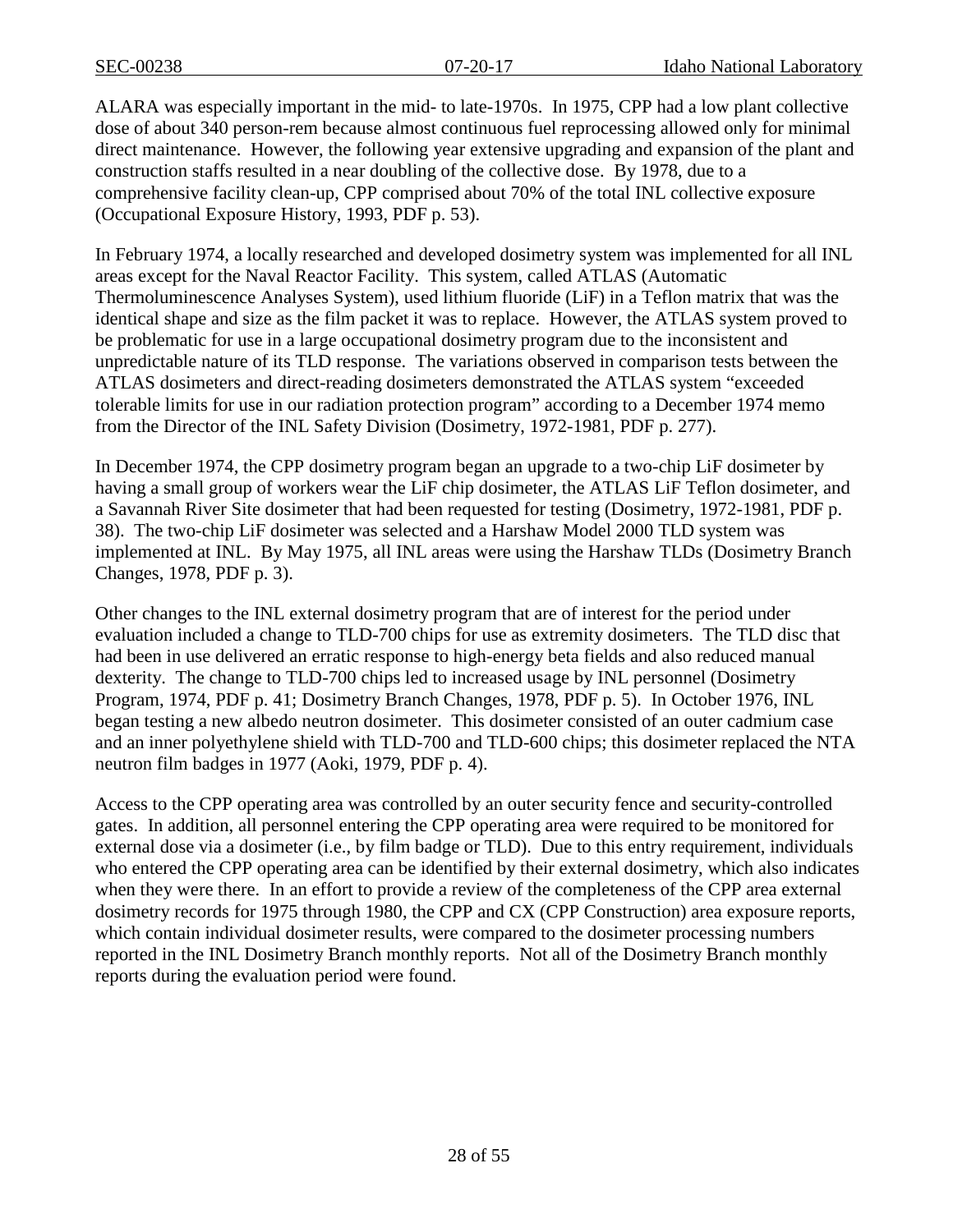Figure 5-1 provides a comparison of the monthly totals reported in the Dosimetry Branch monthly reports that were found and the monthly CPP area exposure reports. NOTE: The bars for 1975 also represent data from CPP 55 printouts and CPP 55 monthly reports (see Table 5-1 Note).



**INL CPP Dosimetry Comparison** 

Source: Exposure Reports, 1975; CPP Area Exposures, 1976; CPP Area Exposures, 1977; CPP Area Exposures, 1978; CPP Area Exposures, 1979; CPP Area Exposures, 1980; DOE Idaho Summaries, 1975; DOE Idaho Summaries, 1978; DOE Idaho Summaries, 1979; DOE Idaho Summaries, 1980; ERDA Idaho Summaries 1976; ERDA Idaho Summaries 1977

<span id="page-28-0"></span>NOTE: CPP 55 was the code used to designate annual TLD exchange.

**Figure 5-1: Comparison of Number of Personnel Monitored on Monthly CPP Area Exposure Reports vs. Dosimetry Branch Monthly Reports for 1975-1980**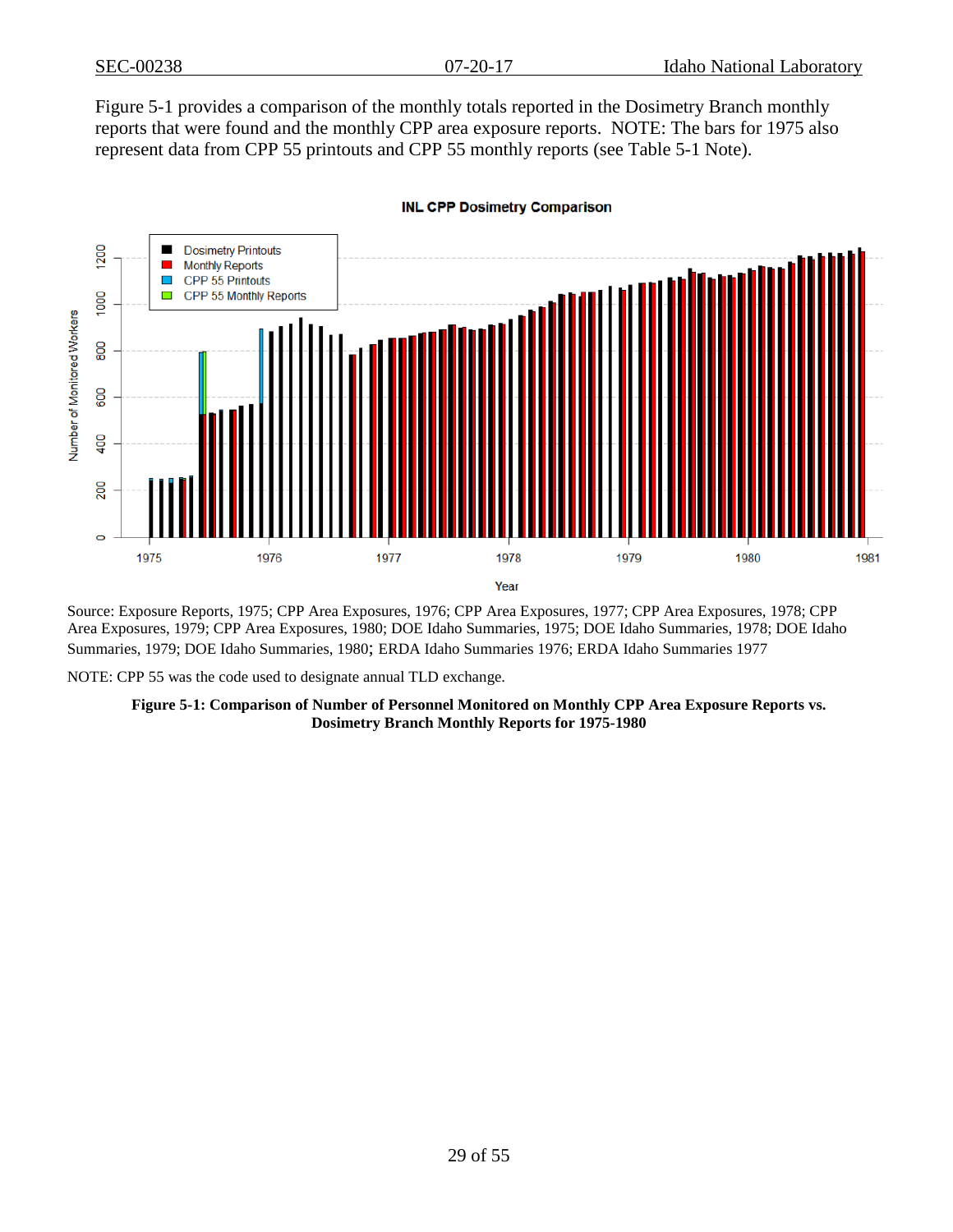Figure 5-2 provides a comparison of the monthly totals reported in the Dosimetry Branch monthly reports that were found and the monthly CX area exposure reports. NOTE: The bars for 1975 also represent data from EPFCON printouts and EPFCON monthly reports (see Table 5-2 Note).



Source: CXM Area Exposures, 1975; CXM Area Exposures, 1976; CXM Area Exposures, 1977; CXM Area Exposures, 1978; CXM Area Exposures, 1979; CXM Area Exposures, 1980; DOE Idaho Summaries, 1975; DOE Idaho Summaries, 1978; DOE Idaho Summaries, 1979; DOE Idaho Summaries, 1980; ERDA Idaho Summaries 1976; ERDA Idaho Summaries 1977

NOTE: NIOSH has been unable to confirm the full definition of the acronym "EPFCON." However, it has been confirmed that "CON" refers to construction. EPFCON was the designator used for a series of exposure reports that broke out exposures both by construction company and by area. It appears that INL generated these reports only in 1974 and 1975.

#### <span id="page-29-0"></span>**Figure 5-2: Comparison of Number of Personnel Monitored on Monthly CX Area Exposure Reports vs. Dosimetry Branch Monthly Reports for 1975-1980**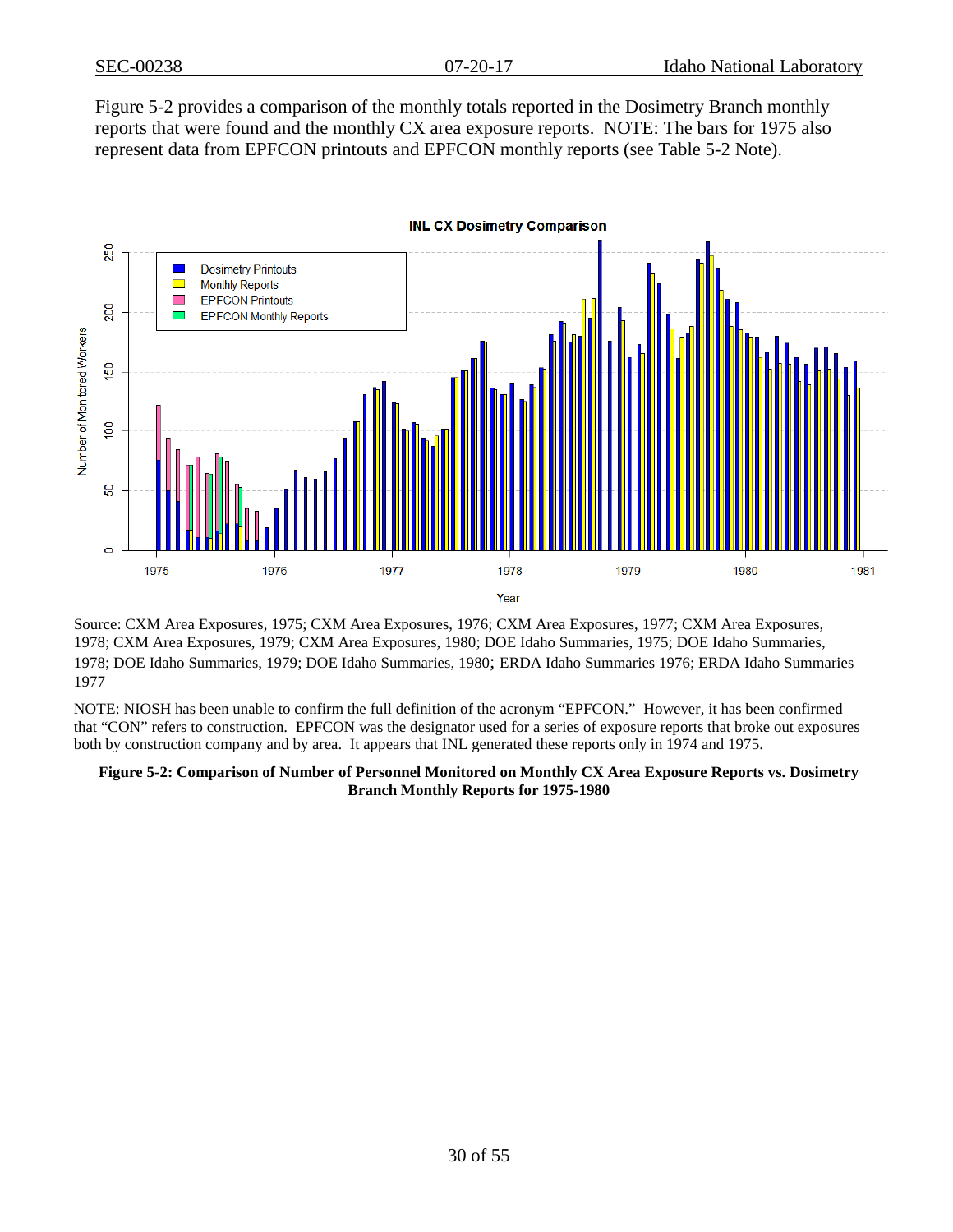# **Table of Contents**

| 1.0  |                                                      |  |
|------|------------------------------------------------------|--|
| 2.0  |                                                      |  |
| 3.0  |                                                      |  |
| 4.0  | 4.1<br>4.2<br>4.3<br>4.4<br>4.5                      |  |
| 5.0  | 5.1<br>5.2<br>5.3<br>5.4<br>5.5<br>5.6<br>5.7<br>5.8 |  |
| 6.0  | 6.1<br>6.2<br>6.3                                    |  |
| 7.0  |                                                      |  |
| 8.0  |                                                      |  |
| 9.0  |                                                      |  |
| 10.0 |                                                      |  |
| 11.0 |                                                      |  |
|      |                                                      |  |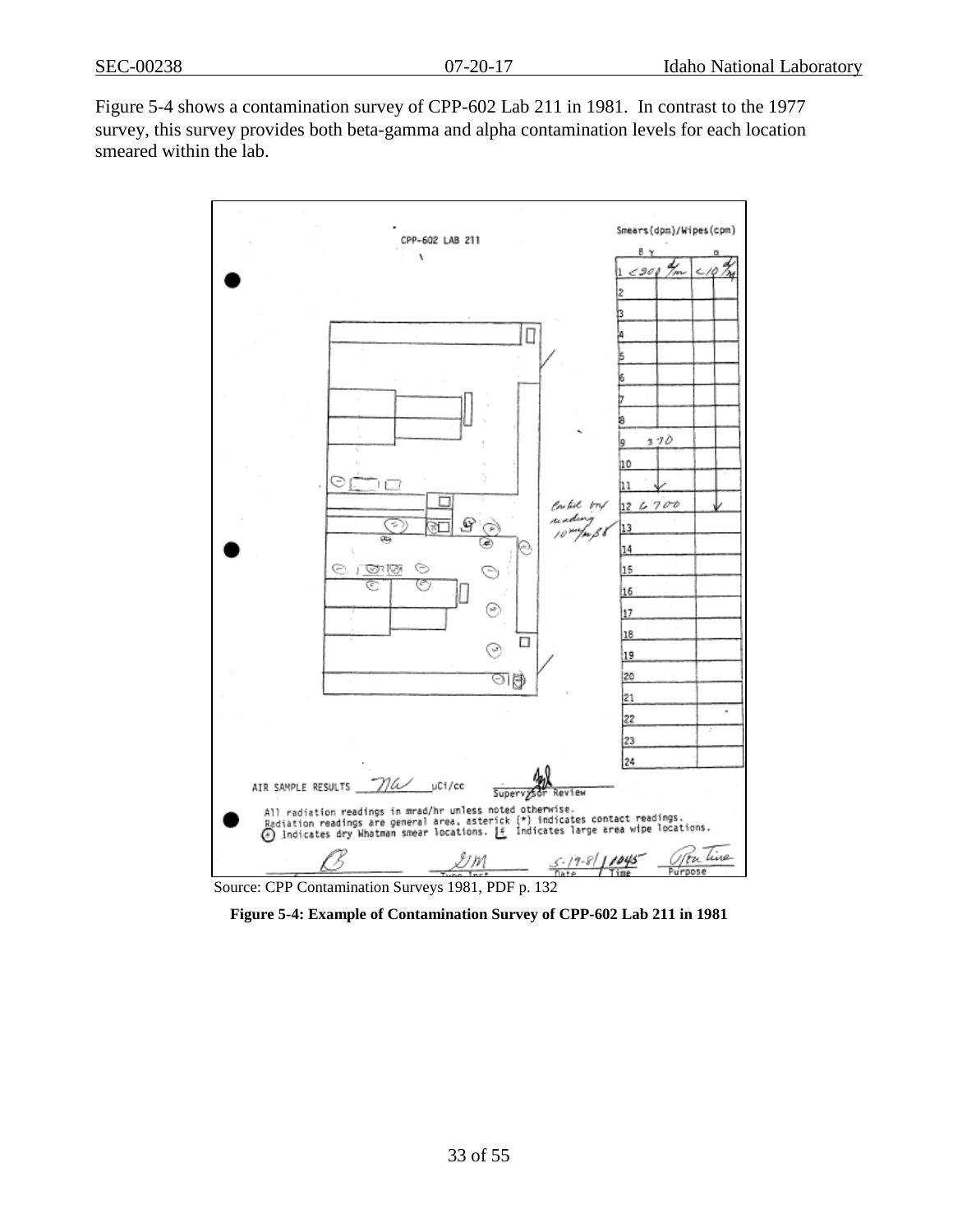An additional example of the emphasis on control and handling of alpha-emitting radionuclides is found in the 1982 Standard Operating Procedure, *Control and Handling of Radioactive Materials*. The included Radiological Hazards Checklist specifies "operation involves alpha emitters which are not tagged with detectable quantities of gamma emitters" as a condition that requires Health Physics approval prior to work (see Figure 5-5) (SOP, 1982, PDF p. 11).

| FORM ENICO-5072 (Rev. 9-79)                                                                                                                                                                                                                 |                        | <b>EXON NUCLEAR IDAHO COMPANY, Inc.</b>                                               |                                                    | Page <u>6 of 6</u> |  |  |  |
|---------------------------------------------------------------------------------------------------------------------------------------------------------------------------------------------------------------------------------------------|------------------------|---------------------------------------------------------------------------------------|----------------------------------------------------|--------------------|--|--|--|
|                                                                                                                                                                                                                                             |                        | CORPORATE                                                                             |                                                    |                    |  |  |  |
| STANDARD                                                                                                                                                                                                                                    | Title:                 | CONTROL AND HANDLING OF<br>RADIOACTIVE MATERIALS                                      |                                                    | SOP<br>1.6.32      |  |  |  |
| <b>OPERATING</b><br>PROCEDURES                                                                                                                                                                                                              | Manager Approval:      | 0<br>Rev.                                                                             |                                                    |                    |  |  |  |
|                                                                                                                                                                                                                                             | Procedure Valid Until: | Indefinite                                                                            |                                                    | Date               |  |  |  |
|                                                                                                                                                                                                                                             |                        | <b>APPENDIX 2</b>                                                                     |                                                    |                    |  |  |  |
|                                                                                                                                                                                                                                             |                        | RADIOLOGICAL HAZARDS CHECKLIST                                                        |                                                    |                    |  |  |  |
|                                                                                                                                                                                                                                             |                        | NO                                                                                    | YES                                                |                    |  |  |  |
|                                                                                                                                                                                                                                             |                        | (No Prior Health<br>Physic's Approval<br>ls Required)                                 | (Prior Health<br>Physic's Approval<br>ls Required) |                    |  |  |  |
| Operation includes a dry powdery<br>material.                                                                                                                                                                                               |                        |                                                                                       |                                                    |                    |  |  |  |
| Operation involves greater than<br>50 grams or 50 mL.                                                                                                                                                                                       |                        |                                                                                       |                                                    |                    |  |  |  |
| Operation involves volatile<br>radionuclides (e.g. 1-131).                                                                                                                                                                                  |                        |                                                                                       |                                                    |                    |  |  |  |
| Operation involves burning or<br>vaporization.                                                                                                                                                                                              |                        |                                                                                       |                                                    |                    |  |  |  |
| Operation involves alpha emitters<br>which are not tagged with detectable<br>quantities of gamma emitters.                                                                                                                                  |                        |                                                                                       |                                                    |                    |  |  |  |
| Operation involves a major change<br>in material or procedure from<br>previous operation. For example,<br>new run pian.                                                                                                                     |                        |                                                                                       |                                                    |                    |  |  |  |
| The Hazard Index is greater than<br>50% of the upper limit for the<br>Containment Type which will be used.<br>For example, if the upper limit_for<br>a Type II containment is 1 x 107 and<br>the calculated Hazard Index is $5 \times 10^6$ |                        |                                                                                       |                                                    |                    |  |  |  |
| or greater, then prior approval from<br>R&ES is required.                                                                                                                                                                                   |                        |                                                                                       |                                                    |                    |  |  |  |
| operation is begun.                                                                                                                                                                                                                         |                        | If any of the above conditions exist, prior R&ES approval must be obtained before the |                                                    |                    |  |  |  |

Source: SOP, 1982, PDF p. 11

<span id="page-33-0"></span>**Figure 5-5: Radiological Hazards Checklist from CPP Procedure,** *Control and Handling of Radioactive Materials* **(1982)**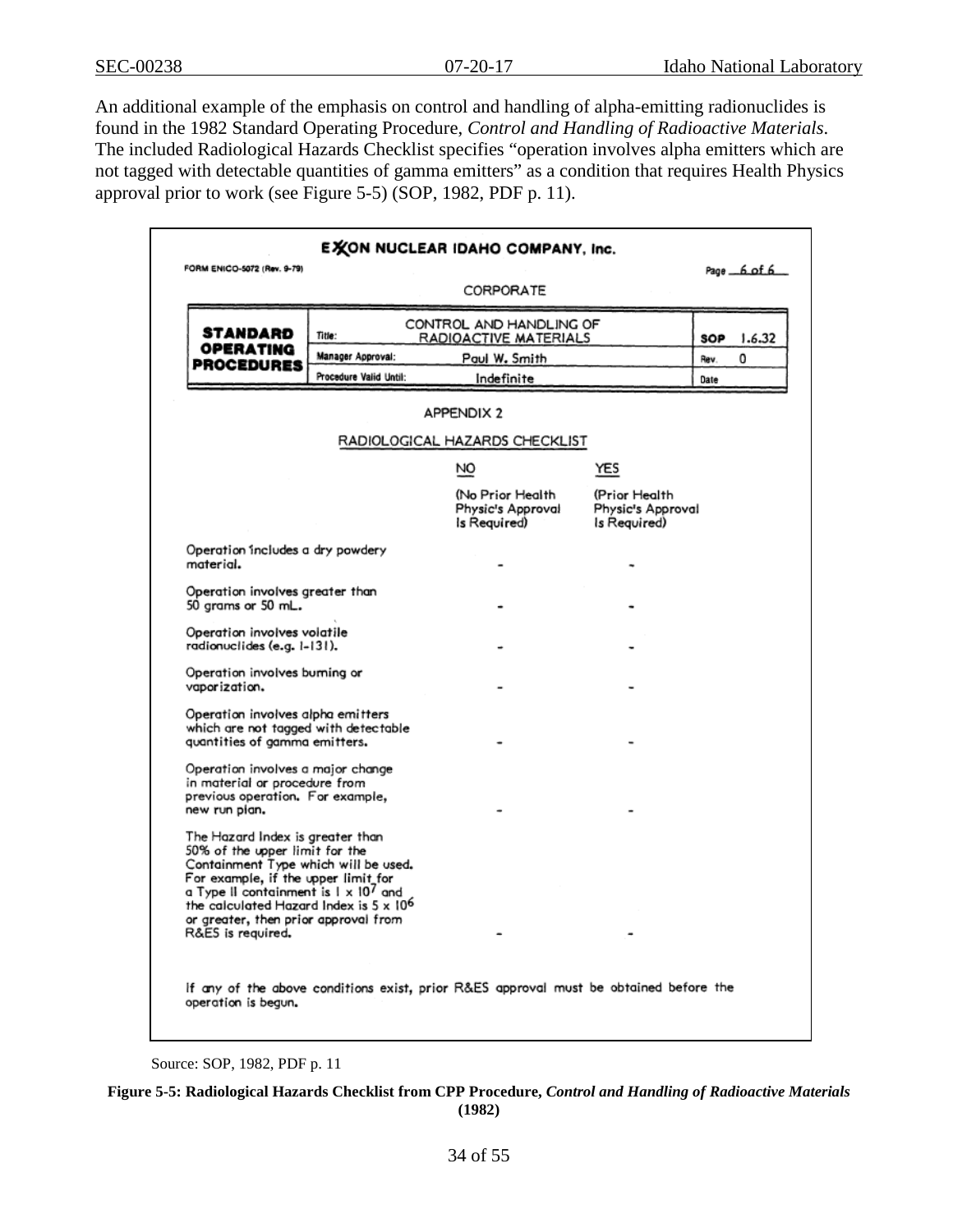ORAUT-TKBS-0007-4, Table 4-13 provides a summary of the annual environmental external doses for each major operating area at INL. For the years 1975-1980, facility fence-line TLD measurements were read on a six-month basis and recorded in Environmental Monitoring Data reports. Because all the workers in INL's radiological areas were monitored for external dose, and because the DOE provides each worker's dosimeter data for NIOSH dose reconstruction, the only doses that need to be assigned for the unmonitored workers at INL are onsite ambient (environmental) external doses. Because the control dosimeters at INL were likely exposed to elevated levels of onsite ambient radiation due to being located at the entrances of the major operating areas, onsite ambient doses are also assigned to all monitored INL workers to account for any radiation dose that may have been inappropriately subtracted from their dosimeter results as background radiation (ORAUT-TKBS-0007-6). To bound any onsite ambient dose when an energy employee's work location for a given year was unknown (often the case for unmonitored workers), the highest onsite ambient dose for any operating area can be assigned for that year.

For INL EEOICPA claims, environmental internal doses are only assessed for certain unmonitored workers, as discussed in the guidance in ORAUT-TKBS-0007-5, Section 5.6. ORAUT-TKBS-0007-4 and its supplement (Peterson, 2004) provide the historical background, rationale, and environmental intake data for reconstructing occupational environmental internal doses at the INL site. In summary, ORAUT-TKBS-0007-4 provides annual environmental intakes of the significant radionuclides for each major operating area on the INL site.

### <span id="page-34-0"></span>**5.8 Radiological Source Term Data**

The diverse fuel reprocessing, analytical, process testing and improvement, waste storage, and waste treatment operations at CPP resulted in potential exposures to various radionuclides. The radiological source term is described in detail in Rev. 2 of the SEC-00219 INL Evaluation Report (NIOSH, 2017). This evaluation for SEC-00238 identifies radionuclides of concern in fuel-reprocessing operations areas and in support areas. Of particular interest for the period under evaluation are the transuranic radionuclides, especially plutonium-238. Although most of the fission products appeared in the firstcycle waste at CPP, transuranic radionuclides tended to carry through the first-cycle separation process and appear in the second- and third-cycle waste. This resulted in a changing ratio of transuranics-to-fission products throughout fuel reprocessing. In practice, this meant that fission products were a very effective tracer early in the separation process; however, the relative hazard of the transuranic component became dominant over the fission product activity later in the process. While this phenomenon was very well known among CPP's professional staff, this information was not effectively communicated to the workforce, including the radiological control staff.

The relative hazard associated with plutonium was presented in a 1980 document by dividing the typical concentrations of radionuclides found in the co-processing feeds by the maximum permissible concentration (MPC) to determine the percentage that each radionuclide contributes to the total hazard (Szulinski, 1980, PDF p. 11)**.** Table 5-4 presents the results, which show that 58% of the hazard came from Pu-238 and 35% came from Sr-90.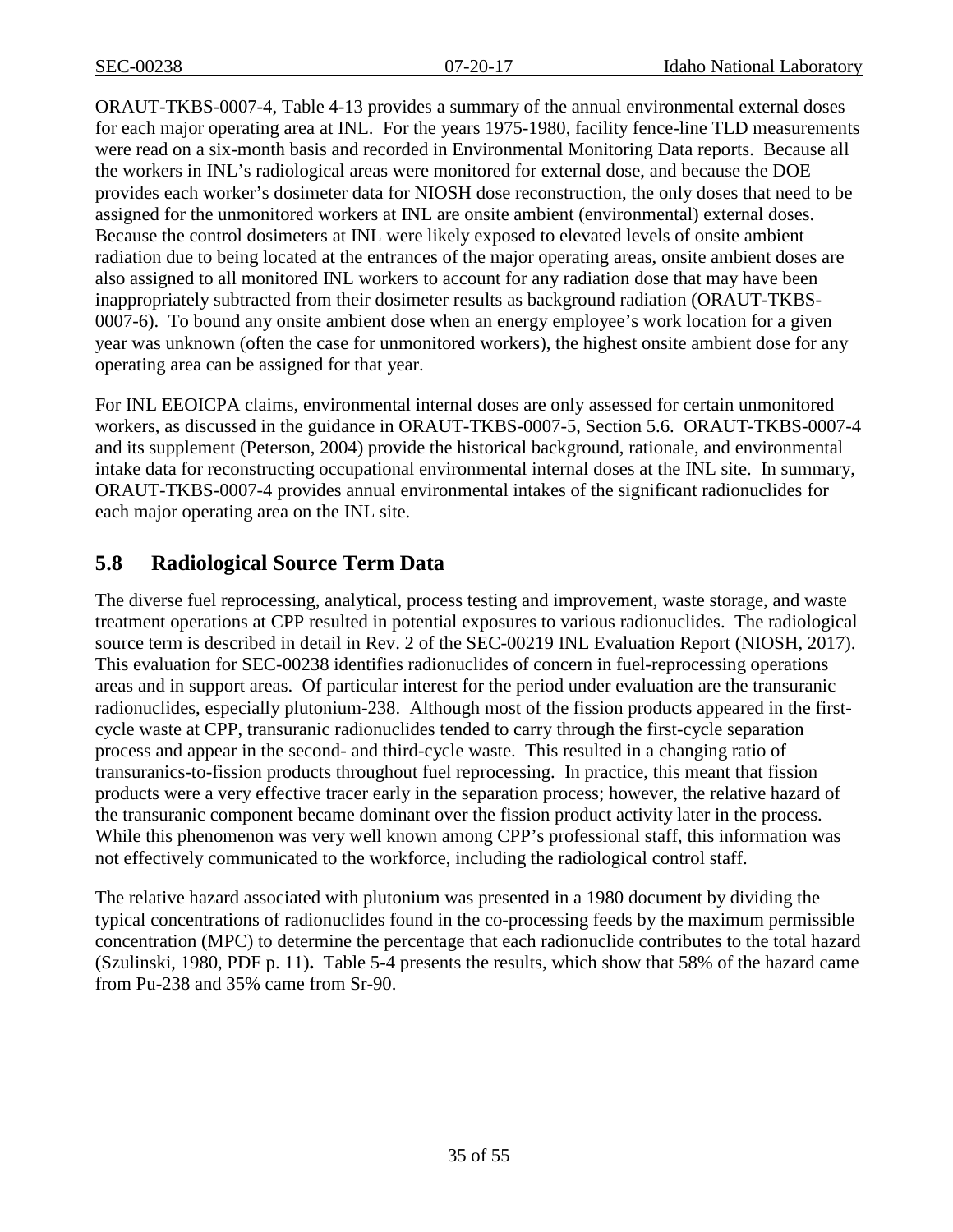<span id="page-35-1"></span>The processing of higher burnup fuels at CPP was expected to exacerbate the plutonium/mixed fission product ratios. Due to increased concentrations in plutonium, the hazard was not only present as a result of fuel reprocessing but also present in analytical samples and waste streams including the solid content generated by the calcining of liquid waste.

| <b>Radionuclide</b> | <b>Percent of Total Hazard for</b><br>$Co$ -processing* | <b>Percent of Total Hazard for</b><br><b>FAST DBFE**</b> |
|---------------------|---------------------------------------------------------|----------------------------------------------------------|
| $Sr-90$             | 35.3                                                    | 24.7                                                     |
| $Cs-134$            | 0.6                                                     | 0.3                                                      |
| $Cs-137$            | 0.6                                                     | 0.4                                                      |
| $Cs-144$            | 2.4                                                     | 8.6                                                      |
| $Pu-238$            | 58.8                                                    | 59.1                                                     |
| $Pu-239$            | 0.4                                                     | 1.2                                                      |
| $Pu-240$            | 0.4                                                     | 0.8                                                      |
| $Pu-241$            | 0.9                                                     | 3.7                                                      |
| Sum f.p.            | 38.9                                                    | 34.0                                                     |
| Sum TRU             | 60.5                                                    | 64.8                                                     |
| Sum Total           | 99.4                                                    | 98.8                                                     |

| Table 5-4: Relative Hazard in CPP Fuels by Radionuclide in 1980 |  |  |  |  |  |
|-----------------------------------------------------------------|--|--|--|--|--|
|                                                                 |  |  |  |  |  |

Source: Szulinski, 1980, PDF p. 12

Notes:

\* Co-processing = Co-processing fuels (aluminum and zirconium)

\*\* FAST DBFE = FAST Design Basis Fuel Element

Another change to the CPP transuranic source term during the period under evaluation involved the disposal of neptunium concentrate in 1977. Neptunium recovery from the CPP raffinate ceased in 1973, but the accumulated neptunium concentrate was not disposed of until March 1977. The major reason for termination of neptunium recovery and the subsequent disposal of the concentrate was the alpha-handling concerns associated with the material (Dickey, 1977, PDF p. 2).

In the absence of employee or workplace-monitoring data, the source term and activity data available to NIOSH are not adequate to reconstruct radiation doses with sufficient accuracy.

# <span id="page-35-0"></span>**6.0 Feasibility of Dose Reconstruction for the Proposed Class**

42 C.F.R. § 83.14(b) states that HHS will consider a NIOSH determination that there was insufficient information to complete a dose reconstruction, as indicated in this present case, to be sufficient, without further consideration, to conclude that it is not feasible to estimate the levels of radiation doses of individual members of the class with sufficient accuracy.

In the case of a petition submitted to NIOSH under 42 C.F.R. § 83.9(b), NIOSH has already determined that a dose reconstruction cannot be completed for an employee at the DOE or AWE facility. This determination by NIOSH provides the basis for the petition by the affected claimant. Per § 83.14(a), the NIOSH-proposed class defines those employees who, based on completed research, are similarly affected and for whom, as a class, dose reconstruction is similarly not feasible.

In accordance with § 83.14(a), NIOSH may establish a second class of co-workers at the facility for whom NIOSH believes that dose reconstruction is similarly infeasible, but for whom additional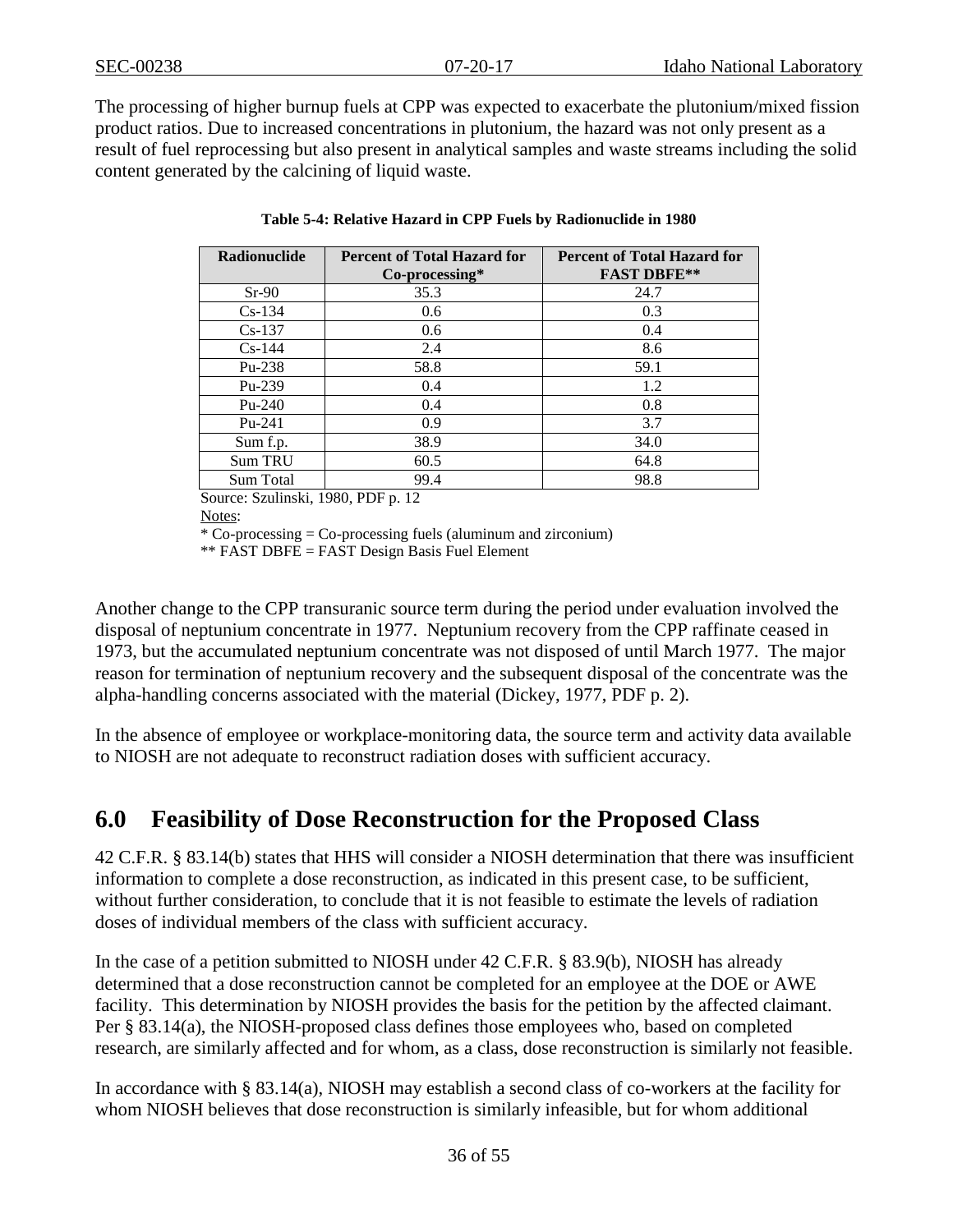research and analysis is required. If so identified, NIOSH would address this second class in a separate SEC evaluation rather than delay consideration of the claim currently under evaluation (see Section 10). This would allow NIOSH, the Board, and HHS to complete, without delay, their consideration of the class that includes a claimant for whom NIOSH has already determined a dose reconstruction cannot be completed, and whose only possible remedy under EEOICPA is the addition of a class of employees to the SEC.

This section of the report summarizes research findings by which NIOSH determined that it lacked sufficient information to complete the relevant dose reconstruction and on which basis it has defined the class of employees for which dose reconstruction is not feasible. NIOSH's determination relies on the same statutory and regulatory criteria that govern consideration of all SEC petitions.

### <span id="page-36-0"></span>**6.1 Feasibility of Estimating Internal Exposures**

NIOSH has evaluated the available employee and workplace monitoring data and source term information and has determined that there are insufficient data for estimating internal exposures, as described below.

As presented in Section 3.0 of this report, DHHS has previously designated an SEC class for INL CPP from March 1, 1970 through December 31, 1974. The NIOSH-recommended class for the period January 1, 1963 through February 28, 1970 is still under active review by the Advisory Board on Radiation and Worker Health.

In Rev. 2 of the SEC-00219 INL Evaluation Report (NIOSH, 2017), NIOSH determined that a routine bioassay monitoring program for transuranic radionuclides had not been established for CPP despite increased contamination levels during the evaluation period from January 1, 1949 through December 31, 1970. Though outside the evaluation period, the end date for the identified monitoring deficiency was chosen as December 31, 1974, based on a report entitled *Preliminary ICPP Health Physics Upgrade Program* released in October 1974 (Rich, 1974). After the SEC-00219 evaluation, NIOSH continued its data capture activities in an attempt to locate additional data that could be used to determine when a transuranic bioassay program was established for CPP.

Available bioassay data for CPP employees include beta/gamma urine bioassay, uranium bioassay, and very limited plutonium bioassay. In addition, there are comprehensive *in-vivo* bioassay data, primarily in the form of whole-body counting. There are limited chest-counting data (the method described in Section 5.5 of this report was still being developed and had limited detection capabilities for plutonium).

In 1966, the routine collection of urine samples at INL was halted in favor of a transition to reliance on whole-body counting (McCaslin, 1966, PDF p. 19). Incident-prompted special urine analyses were also performed, as deemed necessary at CPP, but not to a degree that would allow for the bounding of exposures to transuranic radionuclides, considering that there was a general lack of appreciation for the radiotoxicity of plutonium among the general CPP workforce. In addition, a complacent attitude towards low-level contamination had arisen at CPP (Rich, 1974). The analytical laboratories, in particular the CPP Shift Lab, were beleaguered with contamination control problems, including alphaemitting radionuclides. Table 6-1 provides examples of reported alpha contamination during the period June 1 to August 16, 1979. When intakes of plutonium and uranium were discovered via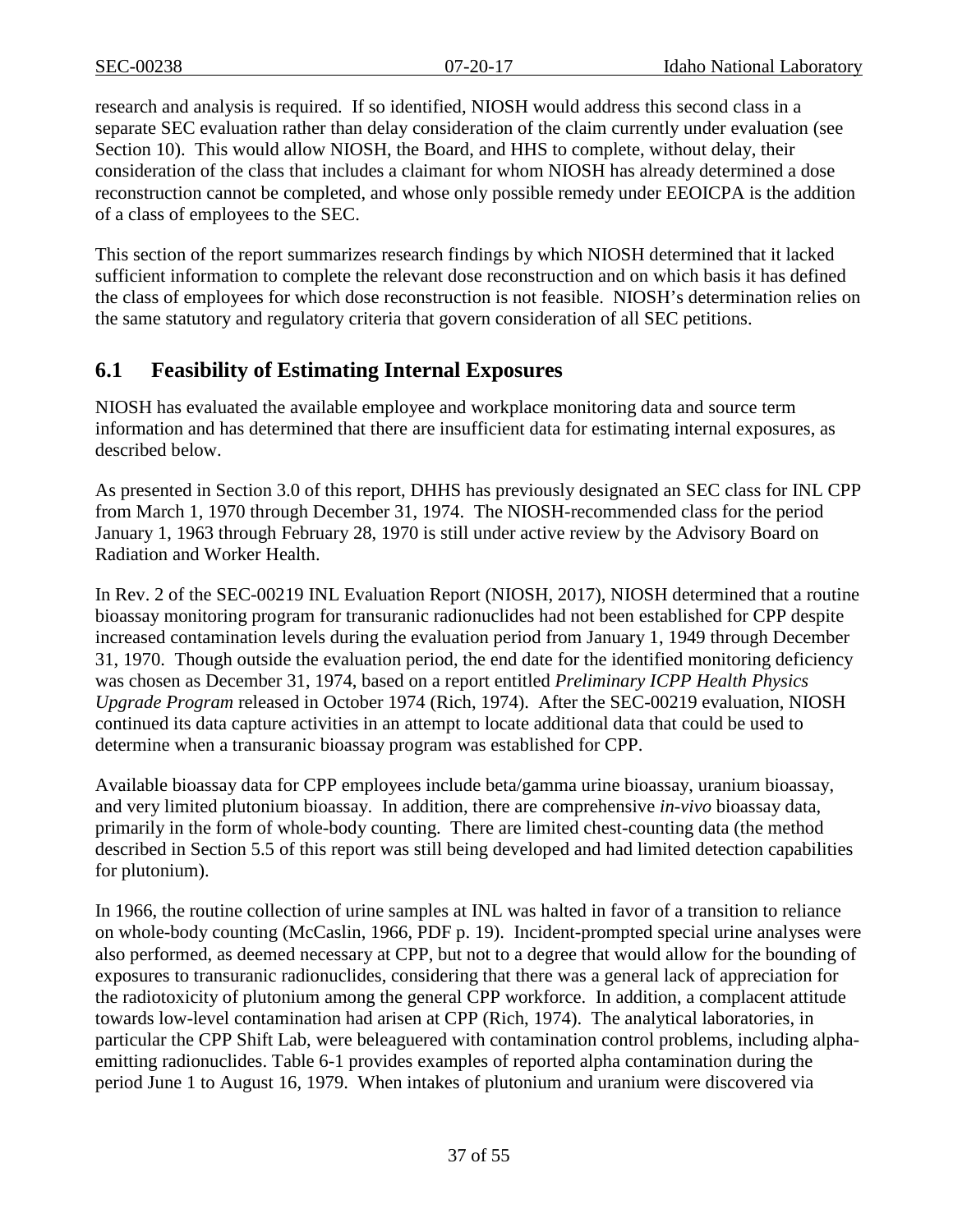routine bioassay for multiple CPP Shift Lab radioanalysts in 1981, plutonium and uranium analyses were fully implemented as demonstrated in INL documentation (Alexander, 1981).

<span id="page-37-1"></span>

| Date            | <b>Time</b> | <b>Description</b>                                                       |
|-----------------|-------------|--------------------------------------------------------------------------|
| June 1, 1979    | 15:30       | Shift Lab contaminated when sample spike with uranium spilled. After     |
|                 |             | cleaning area once, lab smeared 240 dpm alpha. Requested to clean again. |
| June 1, 1979    | 18:20       | Survey of Shift Lab showed contamination to 240 dpm alpha, 500 dpm       |
|                 |             | beta/gamma.                                                              |
| June 13, 1979   | 14:35       | Shift Lab survey showed contamination of 8,168 dpm alpha                 |
| June 15, 1979   | 23:00       | Routine survey of Shift Lab showed the following: Sink 600-800 dpm       |
|                 |             | beta/gamma; Controlled Area 400-9,000 dpm beta/gamma and 100 dpm         |
|                 |             | alpha.                                                                   |
| June 17, 1979   | 18:00       | Survey of Shift Lab showed contamination on cabinet. Contamination to    |
|                 |             | 250 dpm alpha.                                                           |
| July 4, 1979    | 2:00        | Shift Lab survey shows as follows: East Hood - 300 cpm alpha; Floor      |
|                 |             | 300-2000 dpm beta/gamma and 1700 dpm alpha                               |
| July 21, 1979   | 3:00        | Survey of Shift Lab showed contamination as follows (smears): Second     |
|                 |             | survey showed 22,500 dpm beta/gamma and 5,800 dpm alpha                  |
| August 13, 1979 | 18:30       | Survey of Shift Lab is as follows: Hood ledges contaminated to 3,200     |
|                 |             | dpm beta/gamma and 120 dpm alpha                                         |

| Table 6-1: CPP Shift Lab Alpha Contamination Reported Between June 1, 1979 to Aug., 16, 1979 |  |  |  |  |
|----------------------------------------------------------------------------------------------|--|--|--|--|
|----------------------------------------------------------------------------------------------|--|--|--|--|

Source: Norman, 1979

Much of the source term information for CPP is available through site records. INL established and maintains a centralized records program that has been used by NIOSH. Health physics records, source term and process information, including types and quantities of specific radionuclides and sources present, and the types and frequency of operations are available to NIOSH.

NIOSH has concluded, based on assessment of the available employee monitoring data, that there are insufficient internal dosimetry data or air monitoring data available to bound intakes of transuranic radionuclides for the period from January 1, 1975 through December 31, 1980. Nor does NIOSH have access to sufficient source-term data, for programs or facilities over time, to estimate potential internal exposures to transuranic radionuclides during this period of DOE operations. Consequently, NIOSH finds that it is not feasible to estimate, with sufficient accuracy, internal exposures to transuranic radionuclides and resulting doses for the class of employees covered by this evaluation.

Although NIOSH found that it is not possible to completely reconstruct internal radiation doses for the period from January 1, 1975 through December 31, 1980, NIOSH intends to use any internal monitoring data that may become available for an individual claim (and that can be interpreted using existing NIOSH dose reconstruction processes or procedures). Dose reconstructions for individuals employed at CPP during the period from January 1, 1975 through December 31, 1980, but who do not qualify for inclusion in the SEC, may be performed using these data as appropriate.

#### <span id="page-37-0"></span>**6.2 Feasibility of Estimating External Exposures**

This evaluation responds to a petition based on NIOSH determining that internal radiation exposures to transuranic radionuclides cannot be reconstructed for a dose reconstruction referred to NIOSH by the Department of Labor (DOL). As noted above, HHS will consider this determination to be sufficient without further consideration to determine that it is not feasible to estimate the levels of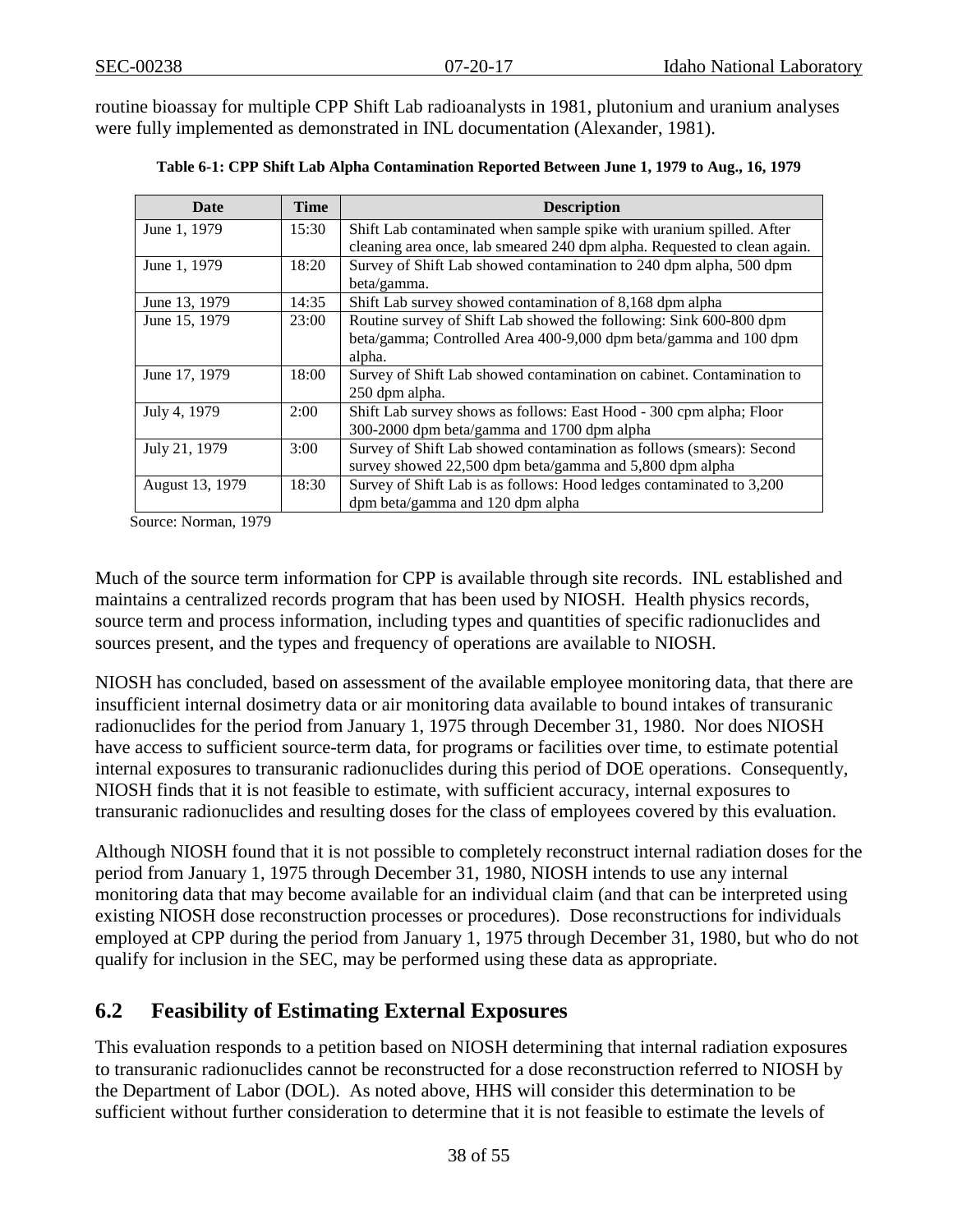radiation doses of individual members of the class with sufficient accuracy. Consequently, it is not necessary for NIOSH to fully evaluate the feasibility of reconstructing external radiation exposures for the class of employees covered by this report.

In its previous SEC-00219 INL class designation, NIOSH found that it has access to sufficient employee monitoring data to bound potential external exposures for employees at CPP from the beginning of radiological operations in 1951 through 1974. This current evaluation has found no evidence to the contrary for the period from January 1, 1975 through December 31, 1980. NIOSH has established that it has access to sufficient information to either: (1) estimate the maximum external radiation dose for every type of cancer for which radiation doses are reconstructed that could have been incurred under plausible circumstances by any member of the class; or (2) estimate the external radiation doses to members of the class more precisely than a maximum dose estimate.

Adequate medical dose reconstruction is possible by using the assumptions described in *Idaho National Laboratory and Argonne National Laboratory-West – Occupational Medical Dose* (ORAUT-TKBS-0007-3).

#### <span id="page-38-0"></span>**6.3 Class Parameters Associated with Infeasibility**

On July 23, 2015, NIOSH recommended the following class definition for inclusion to the Special Exposure Cohort from the SEC-00219 evaluation of the Idaho National Laboratory.

*All employees of the Department of Energy, its predecessor agencies, and their contractors and subcontractors who worked at the Idaho National Laboratory (INL) in Scoville, Idaho, and (a) who were monitored for external radiation at the Idaho Chemical Processing Plant (CPP) (e.g., at least one film badge or TLD dosimeter from CPP) between January 1, 1963 and February 28, 1970; or (b) who were monitored for external radiation at INL (e.g., at least one film badge or TLD dosimeter)between March 1, 1970 and December 31, 1974, for a number of work days aggregating at least 250 work days, occurring either solely under this employment, or in combination with work days within the parameters established for one or more other classes of employees in the Special Exposure Cohort.* 

On May 2, 2016, the Advisory Board on Radiation and Work Health recommended to the Department of Health and Human Services (DHHS) that SEC status be accorded to all employees of the Department of Energy, its predecessor agencies, and their contractors and subcontractors who worked at the Idaho National Laboratory and were monitored for external radiation at INL (at least one film badge or TLD dosimeter) during the period from March 1, 1970, through December 31, 1974. The HHS designation for inclusion in the SEC was finalized on June 3, 2016. The January 1, 1963 through February 28, 1970 period is still under review.

NIOSH has found insufficient documentation associating job titles and/or job assignments with specific radiological operations or conditions within CPP. Without this information, NIOSH is unable to define the proposed SEC class based on job descriptions. Using information presented in Section 4.4, NIOSH is able to identify workers entering the CPP fenced area but not worker movement within CPP. NIOSH therefore recommends that the proposed class definition include all employees of the Department of Energy, its predecessor agencies, and their contractors and subcontractors who worked in any area at CPP, as identified by external dosimetry, during the specified time period.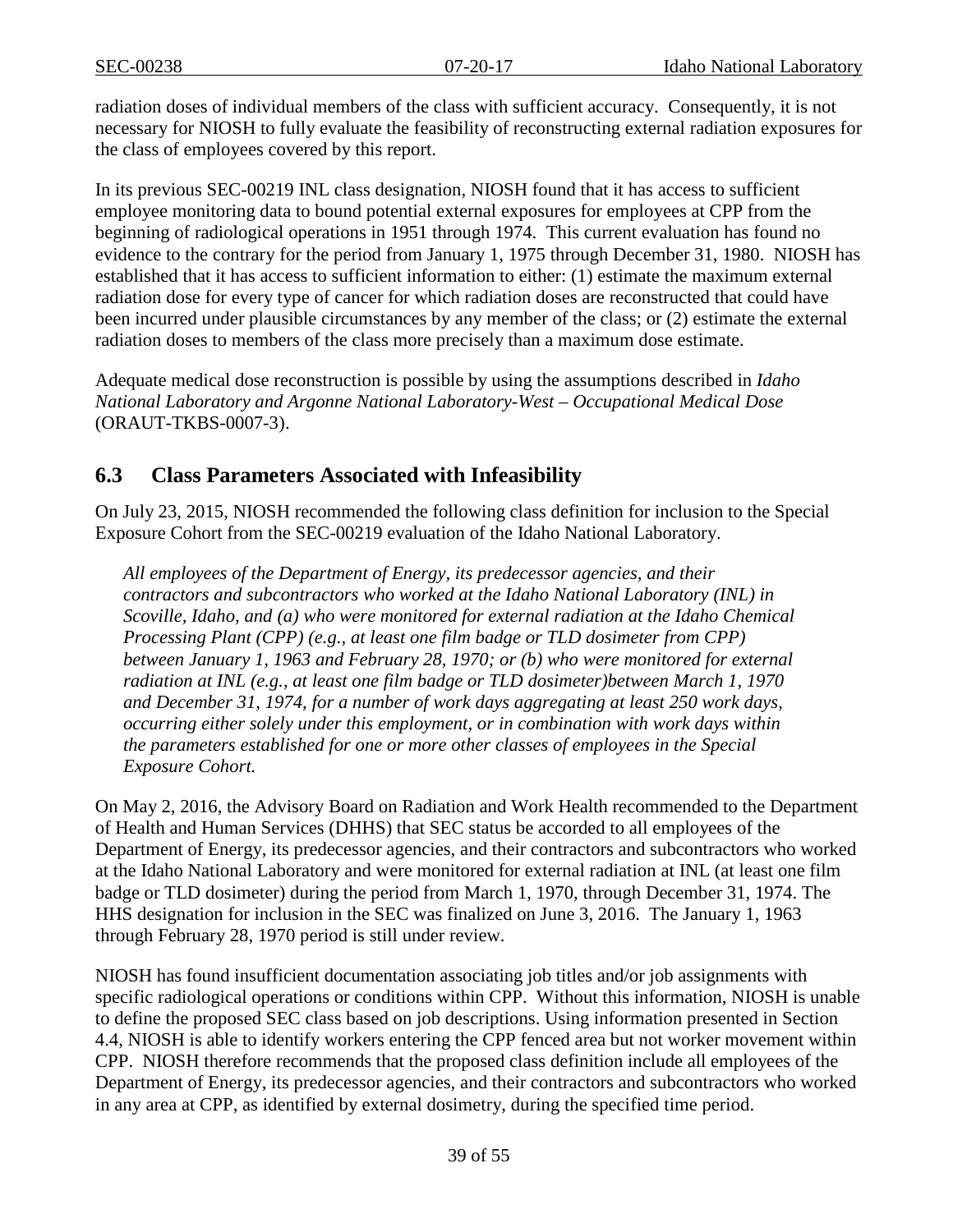# <span id="page-39-0"></span>**7.0 Summary of Feasibility Findings for Petition SEC-00238**

This report evaluates the feasibility for completing dose reconstructions for employees at the Idaho Chemical Processing Plant from January 1, 1975 through December 31, 1980. NIOSH determined that members of this class may have received internal radiation exposures from transuranic radionuclides. NIOSH lacks sufficient information, which includes biological monitoring data and air monitoring data, which would allow it to estimate the potential internal exposure(s) to which the proposed class may have been exposed.

NIOSH has documented herein that it cannot complete the dose reconstructions related to this petition. The basis of this finding demonstrates that NIOSH does not have access to sufficient information to estimate either the maximum radiation dose incurred by any member of the class or to estimate such radiation doses more precisely than a maximum dose estimate.

External radiation exposures can be reconstructed for this class of CPP employees using ORAUT-TKBS-0007-6. Likewise, occupational medicine doses and environmental doses can be reconstructed using ORAUT-TKBS-0007-3 and ORAUT-TKBS-0007-4, respectively. Internal doses, with the exception of transuranic radionuclides as described above, can be adequately reconstructed using ORAUT-TKBS-0007-5.

Although NIOSH found that it is not possible to completely reconstruct radiation doses for the proposed class, NIOSH intends to use any internal and external monitoring data that may become available for an individual claim (and that can be interpreted using existing NIOSH dose reconstruction processes or procedures). Therefore, dose reconstructions for individuals employed at CPP during the period from January 1, 1975 through December 31, 1980, but who do not qualify for inclusion in the SEC, may be performed using these data as appropriate.

## <span id="page-39-1"></span>**8.0 Evaluation of Health Endangerment for Petition SEC-00238**

The health endangerment determination for the class of employees covered by this evaluation report is governed by EEOICPA and 42 C.F.R. § 83.14(b) and § 83.13(c) (3). Pursuant to these requirements, if it is not feasible to estimate with sufficient accuracy radiation doses for members of the class, NIOSH must determine that there is a reasonable likelihood that such radiation doses may have endangered the health of members of the class. The regulations require NIOSH to assume that any duration of unprotected exposure may have endangered the health of members of a class when it has been established that the class may have been exposed to radiation during a discrete incident likely to have involved high levels of exposure. If the occurrence of such an exceptionally high-level exposure has not been established, then NIOSH is required to specify that health was endangered for those employees who were employed for a number of work days aggregating at least 250 work days within the parameters established for the class or in combination with work days within the parameters established for one or more other classes of employees in the SEC.

NIOSH has determined that the increased potential for intake due to poor contamination control, and inadequate personnel monitoring for exposures to transuranic radionuclides separated from mixed fission products, makes it unlikely that exposures to alpha-emitters can adequately be reconstructed from January 1975 through December 1980. This time period is a continuation of the 1963-1974 period that NIOSH proposed to be added to the SEC in Rev. 2 of the SEC-00219 Idaho National Laboratory SEC Petition Evaluation Report (NIOSH, 2017). NIOSH believes that the establishment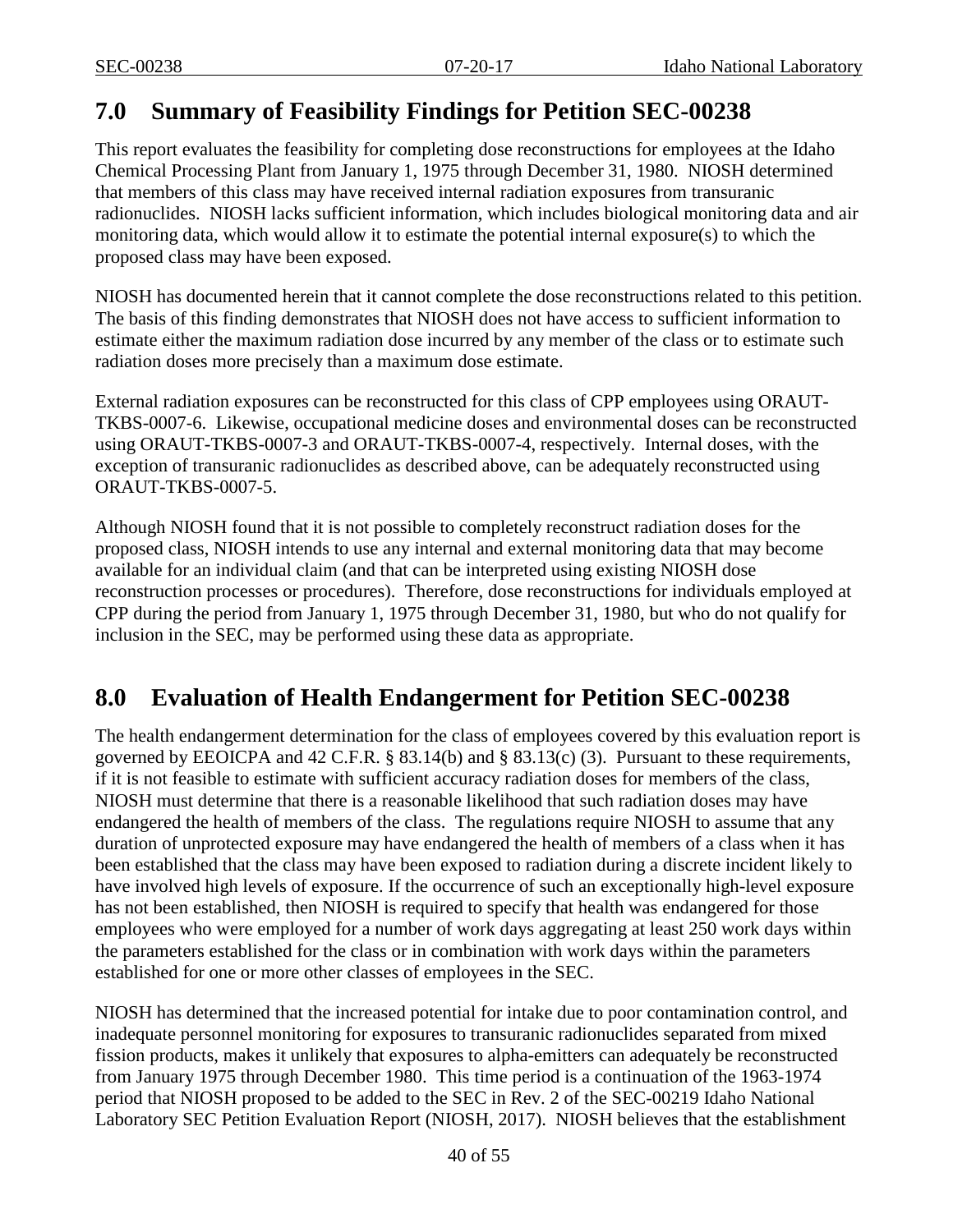in 1981 of a routine bioassay program for transuranic radionuclides at CPP provides the data necessary going forward for reconstructing dose with sufficient accuracy.

NIOSH did not identify any evidence supplied by the petitioners or from other resources that would establish that members of the proposed SEC class at the Idaho Chemical Processing Plant (CPP) between January 1, 1975 and December 31, 1980 were exposed to radiation during a discrete incident resulting in significant unmonitored exposures likely to have involved exceptionally high-level exposures. The H Cell criticality of October 17, 1978 resulted in a maximum whole-body dose of less than 130 mrem to the highest-exposed worker. However, evidence indicates that some workers in the proposed class may have accumulated substantial chronic exposures through episodic intakes of radionuclides, combined with external exposures to gamma, beta, and neutron radiation. Based on its assessment, presented in this evaluation report, NIOSH finds that there were issues that make it unlikely that exposures to alpha-emitters can be adequately reconstructed from January 1, 1975 through December 31, 1980. Consequently, NIOSH has determined that health was endangered from January 1, 1975 through December 31, 1980 for CPP workers who were employed for at least 250 aggregated work days either solely under their employment or in combination with work days within the parameters established for other SEC classes.

# <span id="page-40-0"></span>**9.0 NIOSH-Proposed Class for Petition SEC-00238**

The evaluation defines a single class of employees for which NIOSH cannot estimate radiation doses with sufficient accuracy. This class includes all employees of the Department of Energy, its predecessor agencies, and their contractors and subcontractors who worked at the Idaho National Laboratory (INL) in Scoville, Idaho, and who were monitored for external radiation at the Idaho Chemical Processing Plant (CPP) (e.g., at least one film badge or TLD from CPP) between January 1, 1975 and December 31, 1980 for a number of work days aggregating at least 250 work days, occurring solely under this employment, or in combination with work days within the parameters established for one or more other classes of employees in the Special Exposure Cohort.

# <span id="page-40-1"></span>**10.0 Evaluation of Second Similar Class**

In accordance with § 83.14(a), NIOSH may establish a second class of co-workers at the facility, similar to the class defined in Section 9.0, for whom NIOSH believes that dose reconstruction may not be feasible, and for whom additional research and analyses is required. If a second class is identified, it would require additional research and analyses. Such a class would be addressed in a separate SEC evaluation rather than delay consideration of the current claim. At this time, NIOSH has not identified a second similar class of employees at the Chemical Processing Plant for whom dose reconstruction may not be feasible.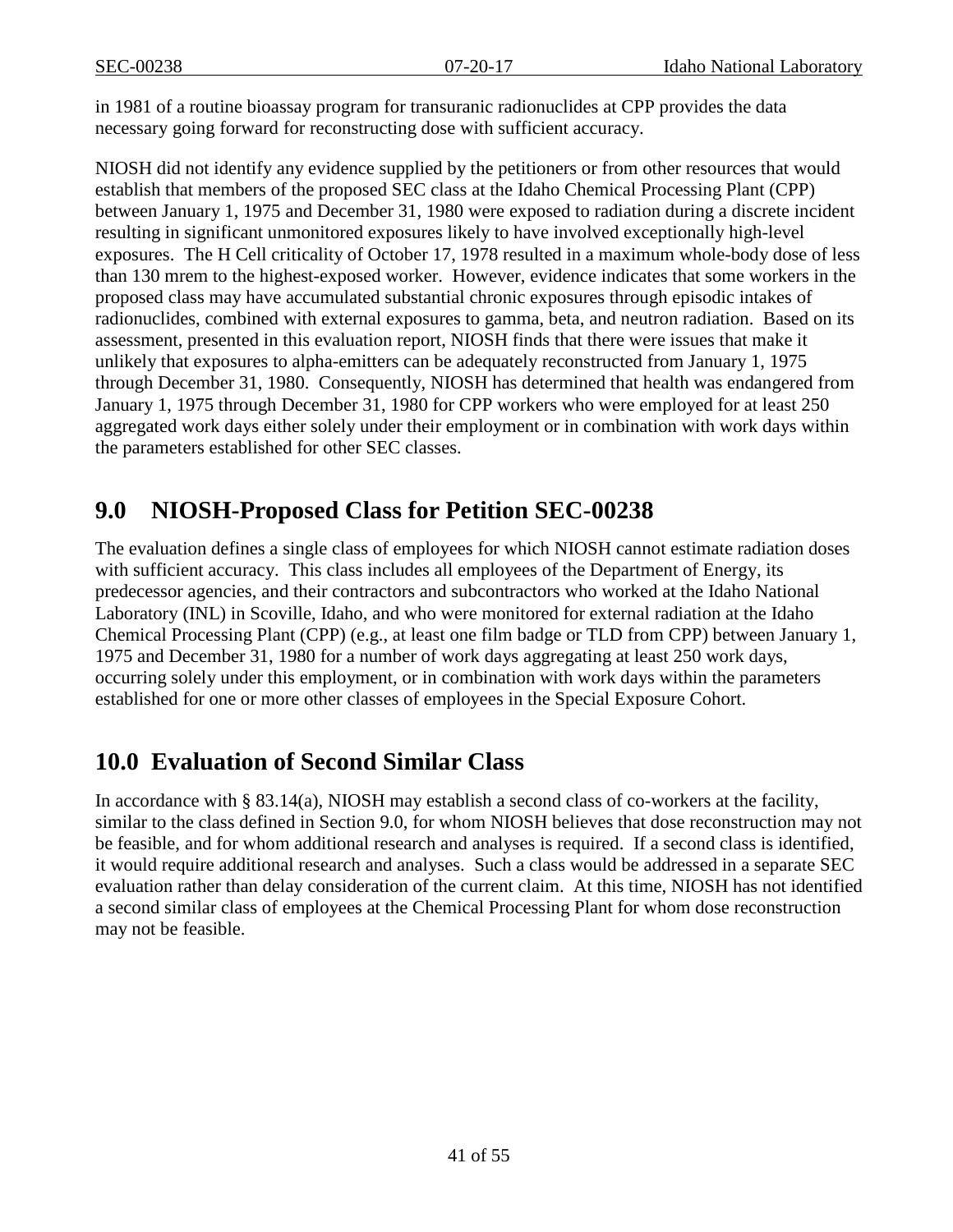This page intentionally left blank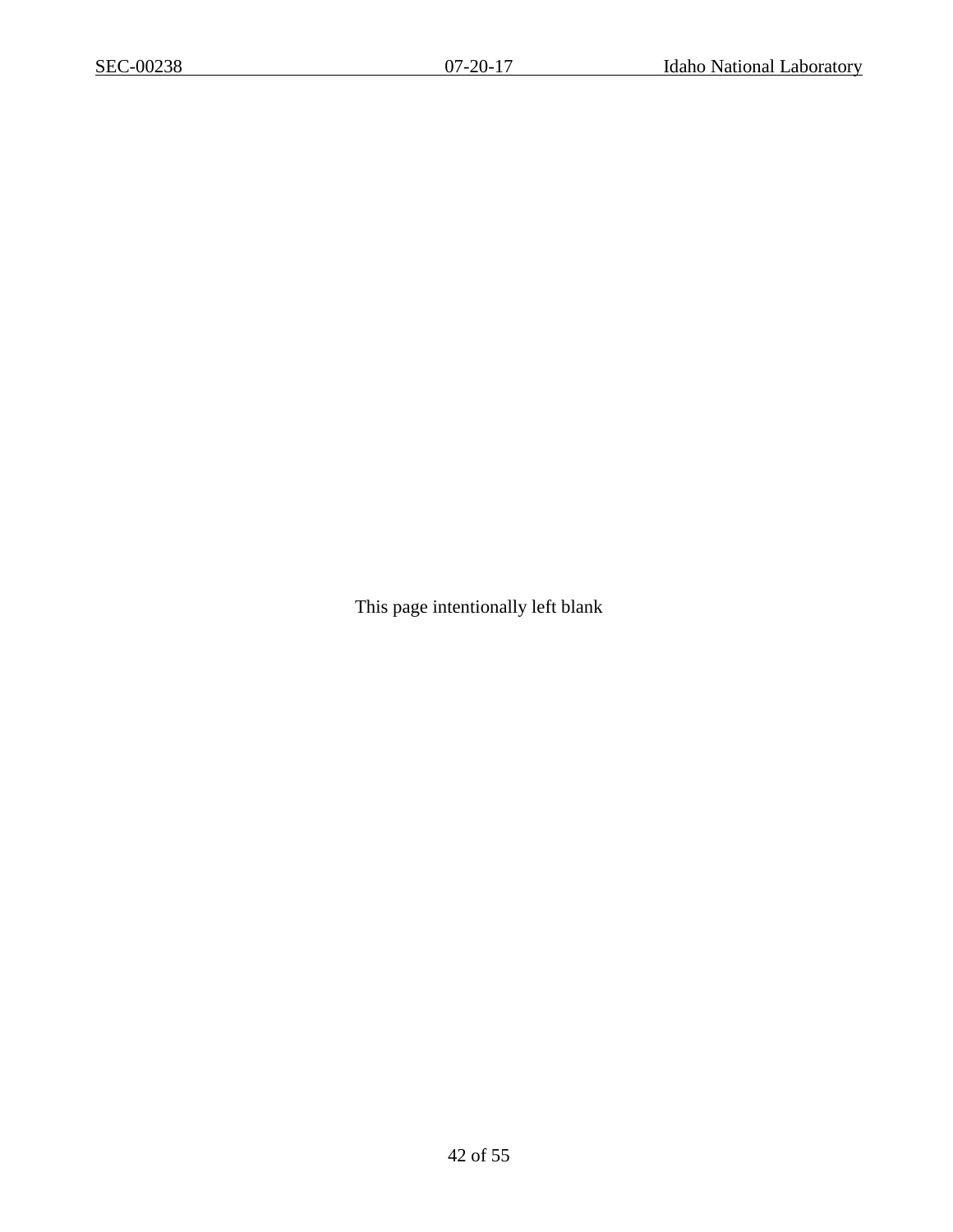# <span id="page-42-0"></span>**11.0 References**

42 C.F.R. pt. 81, *Guidelines for Determining the Probability of Causation Under the Energy Employees Occupational Illness Compensation Program Act of 2000;* Final Rule, Federal Register/Vol. 67, No. 85/Thursday, p 22,296; May 2, 2002; SRDB Ref ID: 19391

42 C.F.R. pt. 82, *Methods for Radiation Dose Reconstruction Under the Energy Employees Occupational Illness Compensation Program Act of 2000*; Final Rule; May 2, 2002; SRDB Ref ID: 19392

42 C.F.R. pt. 83, *Procedures for Designating Classes of Employees as Members of the Special Exposure Cohort Under the Energy Employees Occupational Illness Compensation Program Act of 2000*; Final Rule; May 28, 2004; SRDB Ref ID: 22001

42 U.S.C. §§ 7384-7385 [EEOICPA], *Energy Employees Occupational Illness Compensation Program Act of 2000*; as amended; DCAS website

1979 CPP Criticality, 2000, *A Review of Criticality Accidents: 2000 Revision;* various authors; LA-13638; Los Alamos National Laboratory; May 2000; SRDB Ref ID: 895, PDF p. 59

Alexander, 1981, Shift Lab Health Physics Report, DRA-90-81, internal correspondence from D. R. Alexander to W. S. Nechodom; Exxon Nuclear Idaho Company, Inc.; August 25, 1981; SRDB 124259, PDF pp. 533-579

Anderson, 1975, *Request for Bioassay Program Support*, FHA-33-75; F.H. Anderson; February 7, 1975, SRDB Ref ID: 139017, PDF pp. 2-3

Aoki, 1979, *General Information for Evaluating Penetrating Exposure Summary at INEL for Years 1950 Through 1979*; May 31, 1959; SRDB Ref ID: 8529

Bioassay, 1958-1986, *INEL Bioassay CD 3 of 3*; author unknown; 1958-1986; SRDB Ref ID: 123104

Bioassay, 1978, *ICPP Bioassay Program Outline;* 1978; SRDB Ref ID: 143374

Contamination Incidents, 1978, *Handwritten List of CPP Contamination Incidents July-November*; July 16 – November 12, 1978; SRDB Ref ID: 150607

Contamination Surveys, 1975, *Contamination Surveys of the CPP Building Area January 1975*; January 1975; SRDB Ref ID: 141711

CPP Area Exposures, 1976, *CPP Area Exposure Report Summary 1976*, Idaho National Laboratory; SRDB Ref ID: 166636

CPP Area Exposures, 1977, *CPP Area Exposure Report Summary 1977*, Idaho National Laboratory; SRDB Ref ID: 166640

CPP Area Exposures, 1978, *CPP Area Exposure Report Summary 1978*, Idaho National Laboratory; SRDB Ref ID: 166670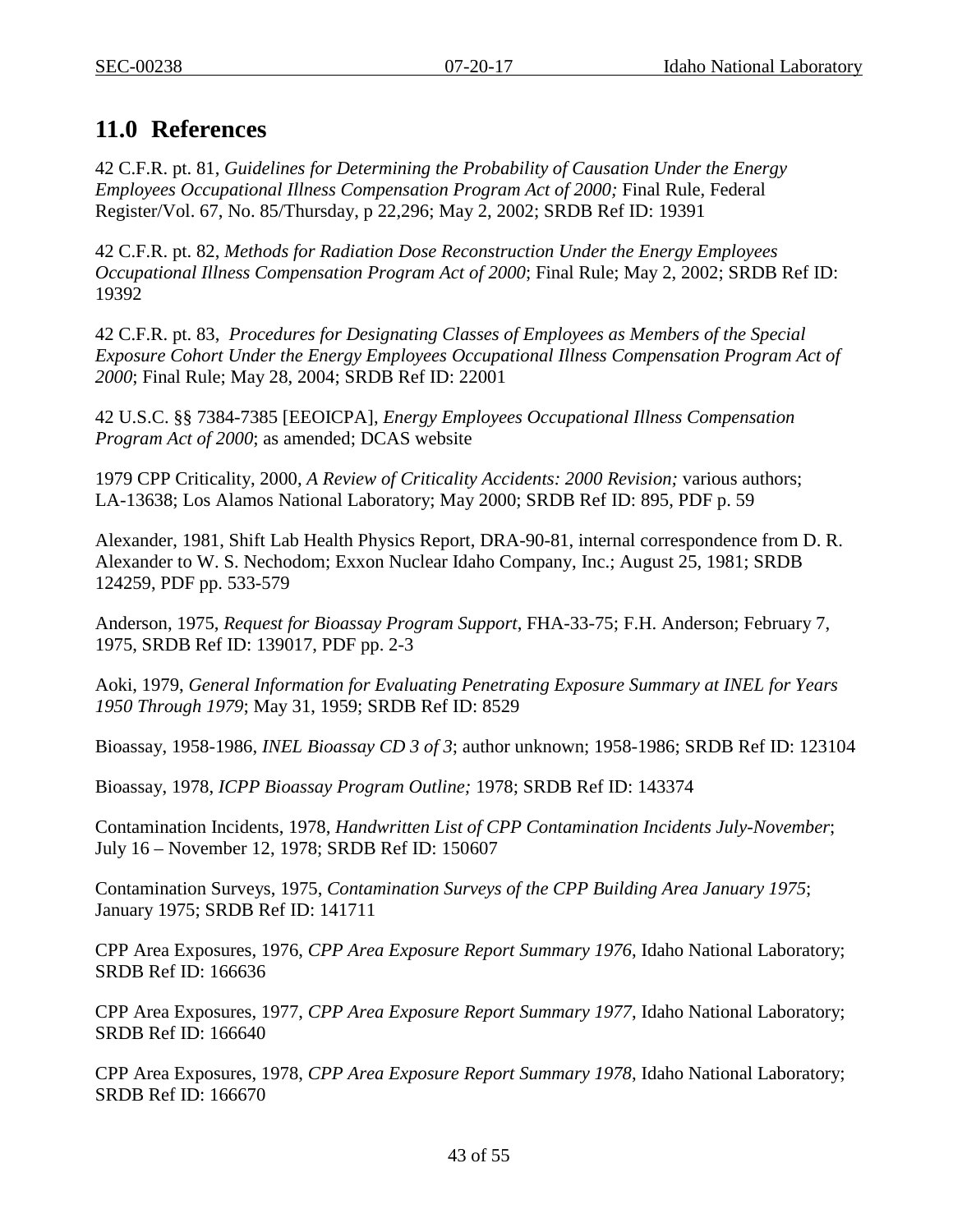CPP Area Exposures, 1979, *CPP Area Exposure Report Summary 1979*, Idaho National Laboratory; SRDB Ref ID: 166671

CPP Area Exposures, 1980, *CPP Area Exposure Report Summary 1980*, Idaho National Laboratory; SRDB Ref ID: 166672

CPP Contamination Surveys 1976, *CPP Routine Contamination Surveys September and October 1976*, Idaho National Laboratory; SRDB Ref ID: 166697

CPP Contamination Surveys 1977, *CPP Contamination Surveys August - October 1977*, Idaho National Laboratory; SRDB Ref ID: 166691

CPP Contamination Surveys 1981, *CPP Contamination Surveys 1981*, Idaho National Laboratory; SRDB Ref ID: 166700

CPP Program Upgrade, 1980, *Internal Dose Monitoring Program Upgrade / DRA-105-80*, WAE-149- 81; Exxon Nuclear Idaho Company, Inc. internal memo to Distribution from D. R. Anderson; November 6, 1980; SRDB Ref ID: 139071, PDF pp. 2-3

CPP Rad Controls, 1977, *Radiological Controls at ICPP*, memo to R. G. Bradley (Energy Research and Development Administration [ERDA]) from C. E. Williams (ERDA Idaho Operations Office); June 20, 1977; SRDB Ref ID: 118786, PDF pp. 2-3

CPP Safety Review, 1974, *Idaho Chemical Processing Plant Safety Review Document, Volume I*, ICPP-SRD-1; G. K. Cederberg; Allied Chemical Corporation; March 1974; SRDB Ref ID: 14660

CPP Safety Review, 1977, *Idaho Chemical Processing Plant Safety Review Document, Section 4.10, Laboratory Facilities, Volume II*, ACI-216-4.10; M. K. Valentine; Allied Chemical Corporation; April 1977; SRDB Ref ID: 142059

CPP West Gate, 1975, *CPP West Gate Contaminated Items and Personnel Survey Results*; February – June 1975; SRDB Ref ID: 141709

CXM Area Exposures, 1975, *CXM Area Exposure Report Summary 1975*, Idaho National Laboratory; SRDB Ref ID: 146530

CXM Area Exposures, 1976, *CXM Area Exposure Report Summary 1976*, Idaho National Laboratory; SRDB Ref ID: 166673

CXM Area Exposures, 1977, *CXM Area Exposure Report Summary 1977*, Idaho National Laboratory; SRDB Ref ID: 166674

CXM Area Exposures, 1978, *CXM Area Exposure Report Summary 1978*, Idaho National Laboratory; SRDB Ref ID: 166676

CXM Area Exposures, 1979, *CXM Area Exposure Report Summary 1979*, Idaho National Laboratory; SRDB Ref ID: 166680

CXM Area Exposures, 1980, *CXM Area Exposure Report Summary 1980*, Idaho National Laboratory; SRDB Ref ID: 166682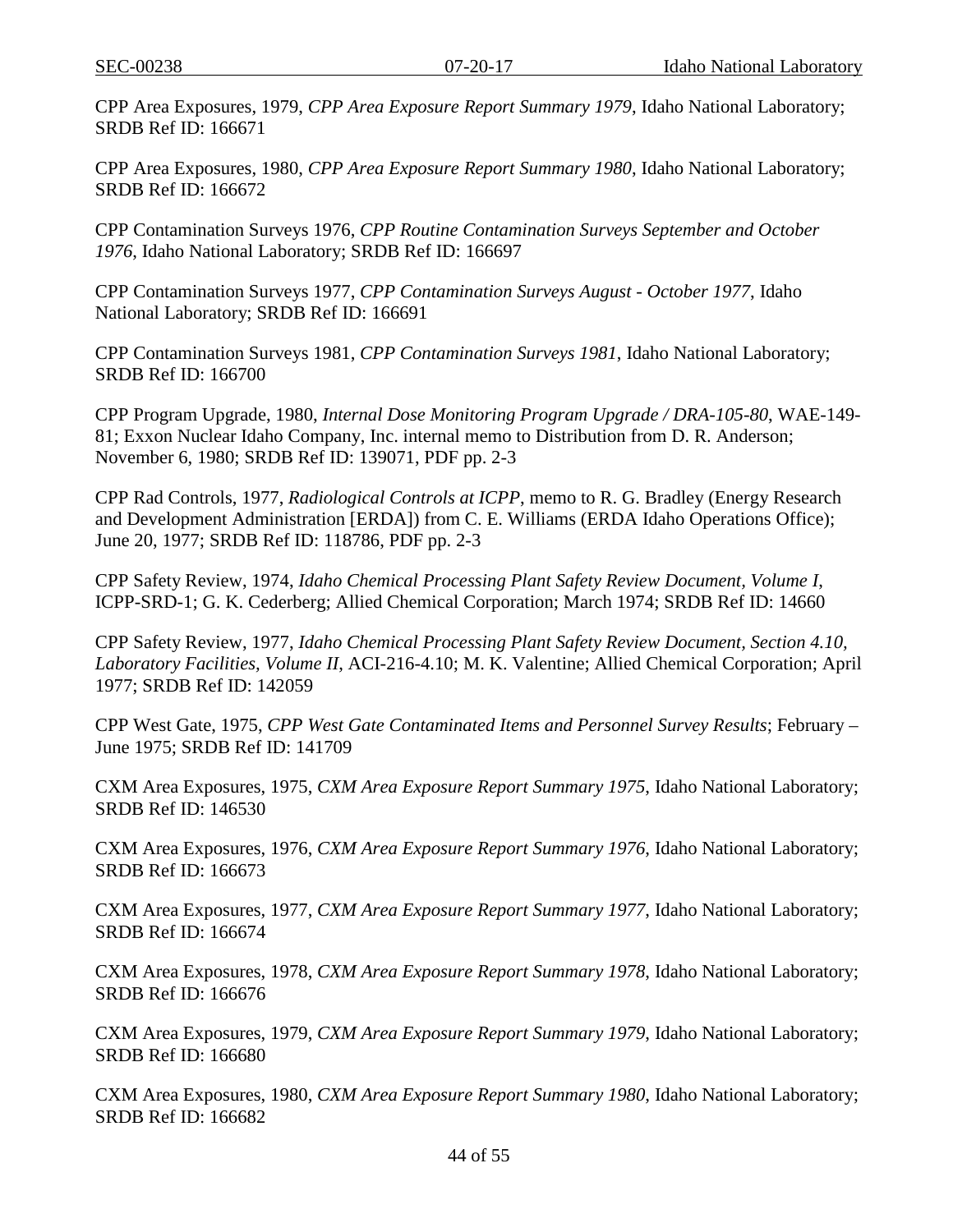Decontamination, 1978, *Decontamination of the Waste Calcining Facility – A Historical Review*; ICP-1173; J.E. Johnson and D.J. Bradford; December 1978; SRDB Ref ID: 14662, PDF p. 34

Dickey, 1977, *Neptunium Concentrate Disposal*; B.R. Dickey; March 23, 1972; SRDB Ref ID: 136650, PDF p. 2

DOE, 1978, *Investigation of the October 17, 1978, Criticality Incident at the Idaho Chemical Processing Plant*; DOE Investigating Committee; November 1978; SRDB Ref ID: 88394, PDF p. 43

DOE Idaho Summaries, 1975, *DOE Idaho Operations Office Area Exposure Report Summaries July 21 through August 30, 1975*, U.S. Department of Energy, Idaho Operations Office; SRDB Ref ID: 166664

DOE Idaho Summaries, 1978, *DOE Idaho Operations Office Area Exposure Report Summaries February - September and December 1978*, U.S. Department of Energy, Idaho Operations Office; SRDB Ref ID: 166721

DOE Idaho Summaries, 1979, *DOE Idaho Operations Office Area Exposure Report Summaries February, March, May - December 1979*, U.S. Department of Energy, Idaho Operations Office; SRDB Ref ID: 166715

DOE Idaho Summaries, 1980, *DOE Idaho Operations Office Area Exposure Report Summaries 1980*, U.S. Department of Energy, Idaho Operations Office; SRDB Ref ID: 166713

Dosimetry, 1972-1981, *Dosimetry Program at the INL 1972-1981*, various authors, 1972-1981, SRDB Ref ID: 125958

Dosimetry Branch Changes, 1978, *Dosimetry Branch Changes*, chronology of changes from March 1958 to March 1978; author unknown, Idaho National Laboratory; undated, but latest entry is March 1978; SRDB Ref ID: 8436

Dosimetry Program, 1974, Dosimetry Program at INEL, D. I. Walker, Health Services Laboratory; November 11, 1974; SRDB Ref ID: 125958, PDF p. 41

Dykes, 1981, *Chronology of ICPP Modifications 1955 – Present*; F.W. Dykes; July 21, 1981; SRDB Ref ID: 151575

ERDA Idaho Summaries 1976, *U.S. ERDA Idaho Operations Office Area Exposure Summaries September - December 1976*, U.S. Energy Research and Development Administration; SRDB Ref ID: 166742

ERDA Idaho Summaries 1977, *U.S. ERDA Idaho Operations Office Area Exposure Summaries 1977*, U.S. Energy Research and Development Administration; SRDB Ref ID: 166728

Exposure Reports, 1975*, Area Exposure Reports INL CPP – 2***,** Idaho National Laboratory; January 1975 through December 1975; SRDB Ref ID: 156512, PDF pp. 3035-3504

Exposures, 1973, *Investigation of WCF High Exposures at Idaho Chemical Processing Plant*; various authors; 1973-1974; SRDB Ref ID: 139030, PDF p. 182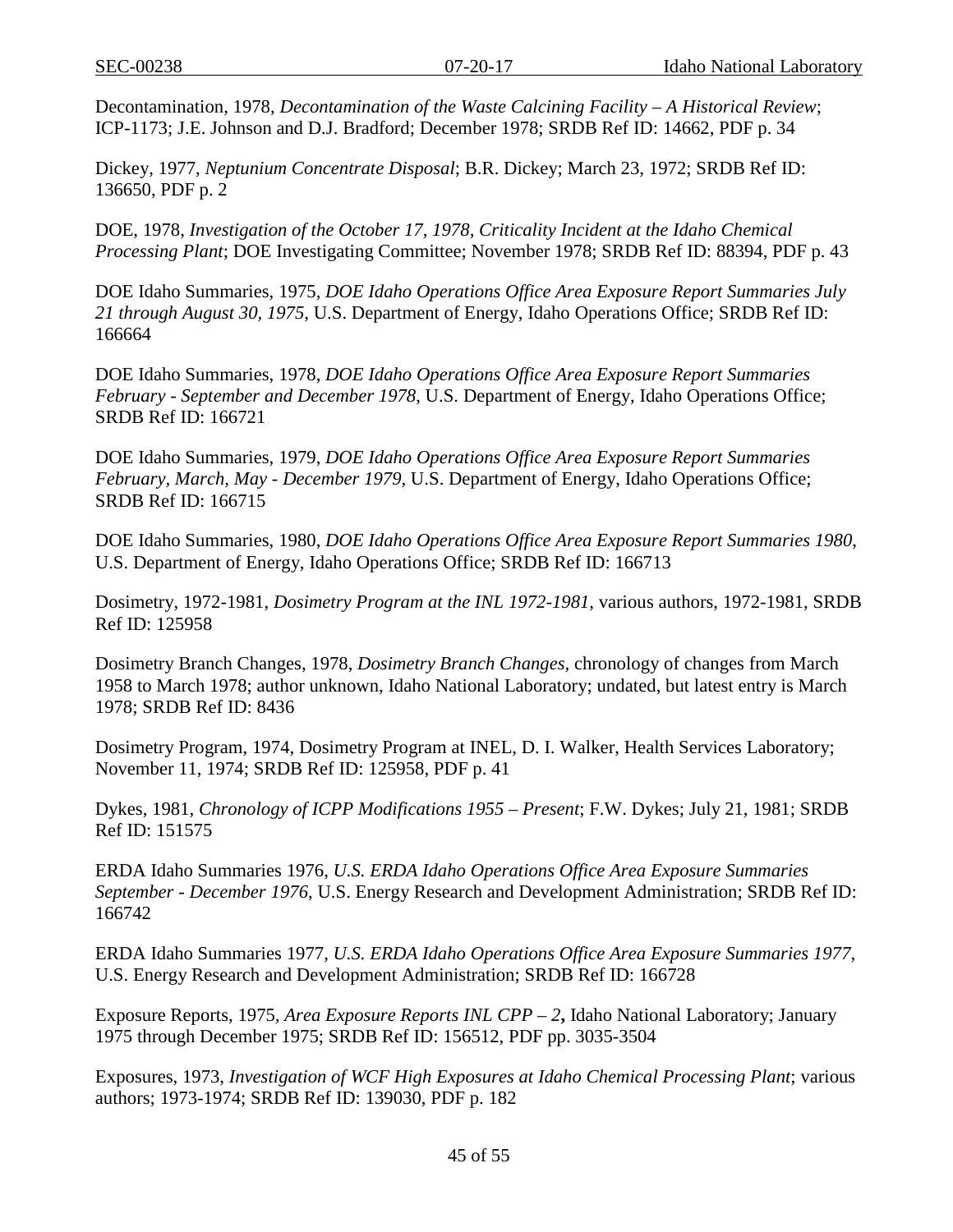Fuel Reprocessing Complex, 2006, *Idaho National Laboratory Fuel Reprocessing Complex Historic American Engineering Record Report- ID-3-H*; INL/EXT-06-11969; Brenda Pace, Julie Braun, and Hollie Gilbert; December 2006; SRDB Ref ID: 88464, PDF pp. 3-4

ICPP HP Upgrade, 1971-1980, *Preliminary ICPP Health Physics Upgrade Program*; various authors, 1971-1980; SRDB Ref ID: 124516

Idaho Chemical Programs, 1976, *Idaho Chemical Programs Annual Technical Report Fiscal Year 1975*; ICP-1086; various authors; June 1976; SRDB Ref ID: 83377

INEEL, 1997, *Historic American Engineering Record – Photographs, Written Historical and Descriptive Data for Various Years*; Idaho National Engineering and Environmental Laboratory (INEEL); received September 15, 1998; SRDB Ref ID: 139434

McCaslin, 1966, *J. W. McCaslin Correspondence 1966*; J. W. McCaslin; SRDB Ref ID: 126064

NIOSH, 2005, *An Epidemiologic Study of Mortality and Radiation-Related Risk of Cancer among Workers at the Idaho National Engineering and Environmental Laboratory, a U.S. Department of Energy Facility*; various authors, January 2005; SRDB Ref ID: 33197, PDF p. 247

NIOSH, 2017, *SEC Petition Evaluation Report for Petition SEC-00219-2, Idaho National Laboratory*; Rev. 2, National Institute for Occupational Safety and Health (NIOSH); February 22, 2017; SRDB Ref ID: 166679

Norman, 1979, *Shift Lab Contamination*, Norm-14-79; internal correspondence from G. R. Norman to M. A. Wade; Exxon Nuclear Idaho Company, Inc.; August 21, 1979; SRDB Ref ID: 151585

Occupational Exposure History, 1993, *Occupational Radiation Exposure History of Idaho Field Office Operations at the INEL*, J. R. Horan and J. B. Braun; EGG-CS-11143; Idaho National Engineering Laboratory; October 1993: SRDB Ref ID: 1023

ORAUT-TKBS-0007-1, *Idaho National Laboratory and Argonne National Laboratory-West – Introduction*, Rev. 03; ORAU Team Dose Reconstruction Project for NIOSH; Effective Date: March 12, 2010; SRDB Ref ID: 79862

ORAUT-TKBS-0007-2, *Idaho National Laboratory and Argonne National Laboratory-West – Site Description*, Rev. 04; ORAU Team Dose Reconstruction Project for NIOSH; Effective Date: August 2, 2010; SRDB Ref ID: 84106

ORAUT-TKBS-0007-3, *Idaho National Laboratory and Argonne National Laboratory-West – Occupational Medical Dose*, Rev. 02; ORAU Team Dose Reconstruction Project for NIOSH; Effective Date: December 21, 2009; SRDB Ref ID: 77829

ORAUT-TKBS-0007-4, *Idaho National Laboratory and Argonne National Laboratory-West – Occupational Environmental Dose*, Rev. 02; ORAU Team Dose Reconstruction Project for NIOSH; Effective Date: January 8, 2010; SRDB Ref ID: 78635

ORAUT-TKBS-0007-5, *Idaho National Laboratory and Argonne National Laboratory-West – Occupational Internal Dose*, Rev. 03; ORAU Team Dose Reconstruction Project for NIOSH; Effective Date: March 2, 2010; SRDB Ref ID: 79571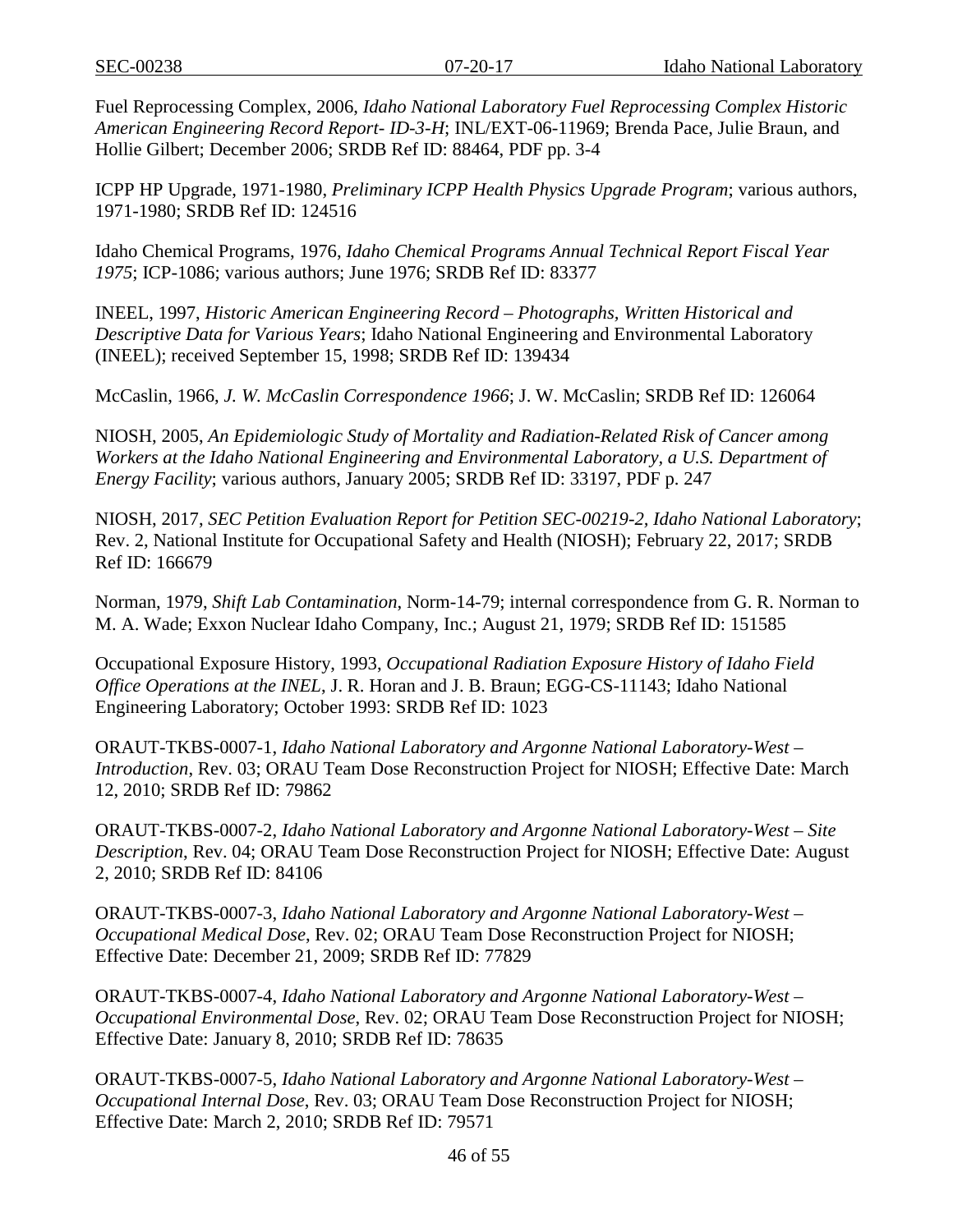ORAUT-TKBS-0007-6, *Idaho National Laboratory and Argonne National Laboratory-West – Occupational External Dose*, Rev. 03; ORAU Team Dose Reconstruction Project for NIOSH; Effective Date: April 19, 2011; SRDB Ref ID: 94104

Personal Communication, 2014a, *Personal Communication with former Idaho National Laboratory [job title redacted]*; In-person interview at Idaho Falls, Idaho by DCAS, ORAU Team, ABRWH, and SC&A; June 24, 2014; SRDB Ref ID: 142401

Personal Communication, 2014b, *Personal Communication with former Idaho National Laboratory (job title redacted)*; In-person interview at Idaho Falls, Idaho by DCAS and SC&A; June 24, 2014; SRDB Ref ID: 142397

Personal Communication, 2014c, *Personal Communication with former Department of Energy-Idaho Office [job title redacted]*; In-person interview at Idaho Falls, Idaho by NIOSH, ABRWH, and SC&A; June 24, 2014; SRDB Ref ID: 142359

Personal Communication, 2014d, *Personal Communication with former Idaho National Laboratory [job title redacted]*; In-person interview at Idaho Falls, Idaho by DCAS, ORAU Team, ABRWH, and SC&A; June 25, 2014; SRDB Ref ID: 142404

Personal Communication, 2014e, *Personal Communication with former Idaho National Laboratory [job title redacted]*; In-person interview at Idaho Falls, Idaho by ORAU Team, ABRWH, and SC&A; June 25, 2014; SRDB Ref ID: 142364

Personal Communication, 2014f, *Personal Communication with former Idaho National Laboratory [job title redacted]*; In-person interview at Idaho Falls, Idaho by DCAS, ORAU Team, ABRWH, and SC&A; June 25, 2014; SRDB Ref ID: 142387

Personal Communication, 2014g, *Personal Communication with former Idaho National Laboratory [job title redacted]*; In-person interview at Idaho Falls, Idaho by NIOSH, ORAU Team, ABRWH and SC&A; June 26 2014; SRDB Ref ID: 142362

Personal Communication, 2014h, *Personal Communication with former Idaho National Laboratory [job title redacted]*; In-person interview at Idaho Falls, Idaho by DCAS, ORAU Team, ABRWH, and SC&A; September 10, 2014; SRDB Ref ID: 142398

Personal Communication, 2014i, *Personal Communication with former Idaho National Laboratory [job title redacted]*; In-person interview at Idaho Falls, Idaho by NIOSH and SC&A; November, 2014; SRDB Ref ID: 141472

Personal Communication, 2014j, *Personal Communication with former Idaho National Laboratory [job title redacted]*; In-person interview at Idaho Falls, Idaho by DCAS, ORAU Team, ABRWH, and SC&A; November 17, 2014; SRDB Ref ID: 159717

Personal Communication, 2014k, *Personal Communication with former Idaho National Laboratory [job title redacted]*; In-person interview at Idaho Falls, Idaho by NIOSH, ORAU Team, ABRWH, and SC&A; November 18, 2014; SRDB Ref ID: 141477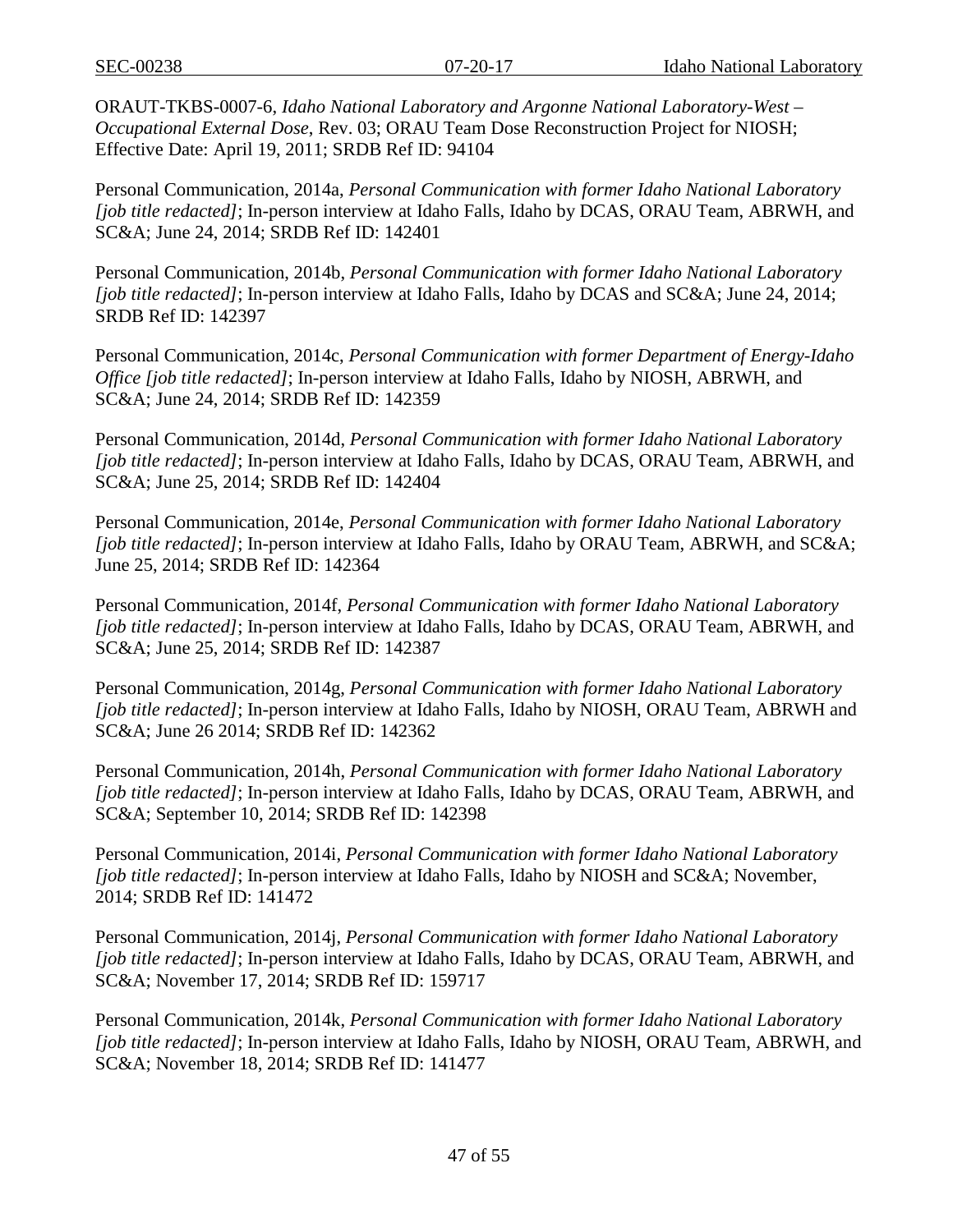Personal Communication, 2014l, *Personal Communication with former Idaho National Laboratory [job title redacted]*; In-person interview at Idaho Falls, Idaho by NIOSH, ORAU Team, ABRWH, and SC&A; November 18, 2014; SRDB Ref ID: 141478

Personal Communication, 2014m, *Personal Communication with former Idaho National Laboratory [job title redacted]*; In-person interview at Idaho Falls, Idaho by NIOSH, ORAU Team, ABRWH and SC&A; November 18, 2014; SRDB Ref ID: 142363

Personal Communication, 2014n, *Personal Communication with current Idaho National Laboratory [job title redacted]*; In-person interview at Idaho Falls, Idaho by NIOSH and SC&A; November 18, 2014; SRDB Ref ID: 141480

Personal Communication, 2014o, *Personal Communication with former Idaho National Laboratory [job title redacted]*; In-person interview at Idaho Falls, Idaho by NIOSH, ORAU Team and SC&A; November 19, 2014; SRDB Ref ID: 142360

Personal Communication, 2014p, *Personal Communication with former Idaho National Laboratory [job title redacted]*; In-person interview at Idaho Falls, Idaho by DCAS, ORAU Team, and SC&A; November 19, 2014; SRDB Ref ID: 142405

Personal Communication, 2014q, *Personal Communication with former Idaho National Laboratory [job title redacted]*; In-person interview at Idaho Falls, Idaho by DCAS, ORAU Team, ABRWH, and SC&A; November 19, 2014; SRDB Ref ID: 159715

Personal Communication, 2014r, *Personal Communication with former Idaho National Laboratory (iob title redacted)*; In-person interview at Idaho Falls, Idaho by NIOSH and ORAU Team; December 11, 2014; SRDB Ref ID: 141471

Personal Communication, 2016a, *Personal Communication with former Idaho National Laboratory [job title redacted] and a DOE Idaho Operations [job title redacted]*; In-person interview at Idaho Falls, Idaho by ORAUT and DCAS; January 27, 2016; SRDB Ref ID: 167245

Personal Communication, 2016b, *Personal Communication with former Idaho National Laboratory (job title redacted)*; In-person interview at Idaho Falls, Idaho by DCAS, ABRWH, and SC&A; January 27, 2016; SRDB Ref ID: 159731

Personal Communication, 2016c, *Personal Communication with former Idaho National Laboratory [job title redacted]*; Phone interview by ABRWH, and SC&A; February 16, 2016; SRDB Ref ID: 159716

Personal Communication, 2016d, *Personal Communication with former Idaho National Laboratory (job title redacted)*; Phone interview by DCAS, ABRWH, and SC&A; April 5, 2016; SRDB Ref ID: 159718

Peterson, 2004, *Supplement to Technical Basis Document 4 for the Idaho National Engineering and Environmental Laboratory: INEEL Occupational Environmental Dose*, H. K. Peterson; March 9, 2004; SRDB Ref ID: 15451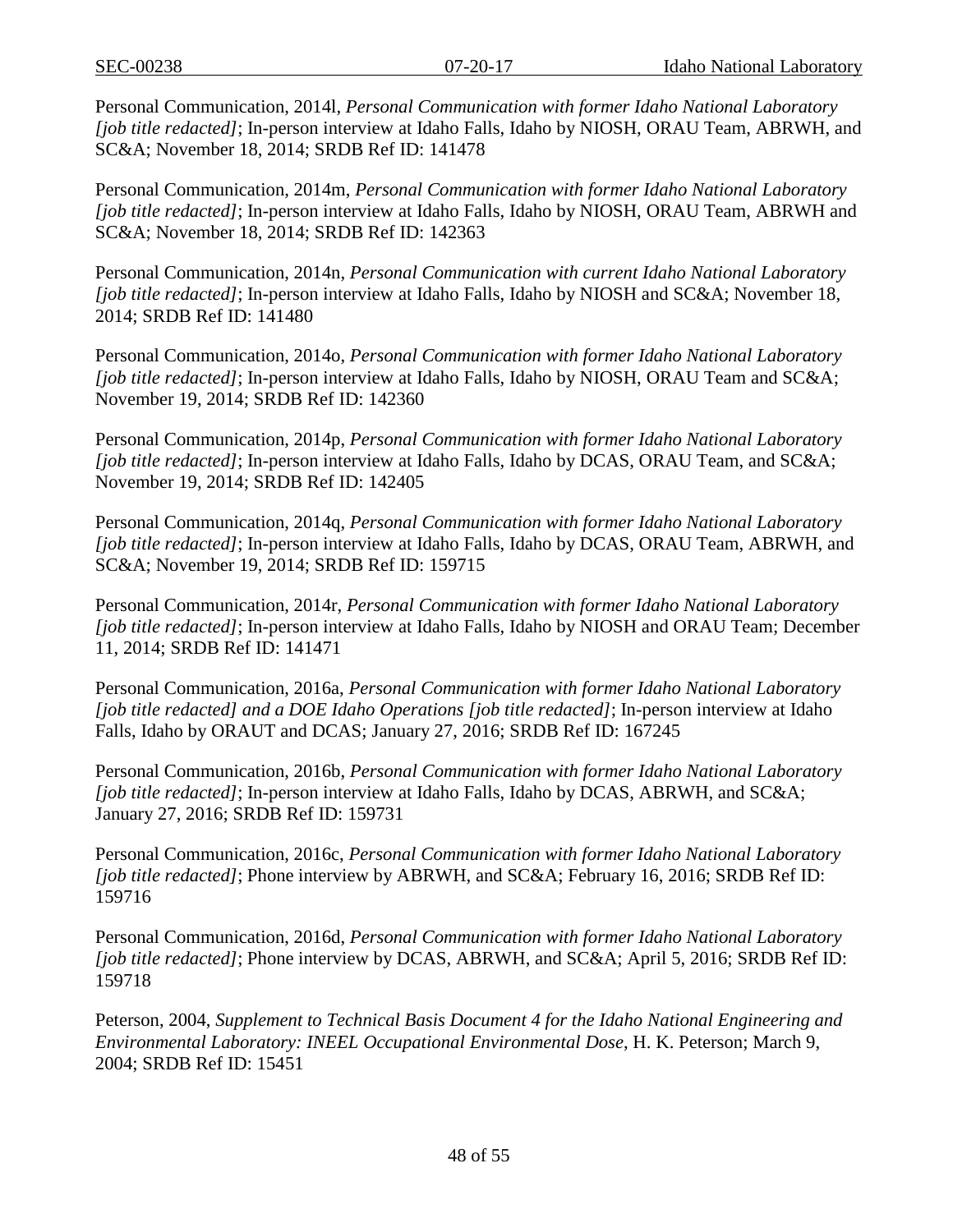Process Cells, 1984, *Final Report Decontamination and Decommissioning of CPP-601 Process Cells "A," "B," "C," "D," and "L"*, EGG-2304; Donald L. Smith and Jack G. Scott; September 1984; SRDB Ref ID: 139079, PDF p. 7

Rich, 1974, *Preliminary ICPP Health Physics Upgrade Program*; ACI-167; B. L. Rich; October 1974; SRDB Ref ID: 124516

Rich, 1974a, *CPP-603 Contamination Control Status*, BLR-6-74; B. L. Rich; March 1, 1974; SRDB Ref ID: 118914

Rich, 1979, *1978 Health Physics Annual and Upgrade Status Report*, BLR-10-79; B. L. Rich; May 3, 1979; SRDB Ref ID: 124517

Shift Lab Intakes, 1981, *Incident Investigation File ICPP Contamination 1981*, various authors, 1981, SRDB Ref ID: 124519

SOP, 1982, *ICPP Standard Operating Procedures from 1982*, SOP 1.6.32; various authors; 1982; SRDB Ref ID: 145316, PDF p. 11

Stacy, 2000, *Proving the Principle*, DOE/ID-10799; Susan M. Stacy, Idaho Operations Office of the Department of Energy; 2000; SRDB Ref ID: 1152, PDF pp. 285-286

Storms, 1976, *Radiation Incident CPP-603*, I-5980; J.N. Storms; November 28, 1976; SRDB Ref ID: 160847, PDF p. 2

Szulinski, 1980, *A Review of the Plutonium Problem in ICPP Facilities and Projects*, M.J. Szulinski, SAI-020-80-RI, Science Applications, Inc.; April 1980; SRDB Ref ID: 8431, PDF pp. 11-12

Wagner, 1999, *History for the CPP-601/-640/-627 Fuel Reprocessing Complex at the Idaho National Engineering and Environmental Laboratory*; INELL/EXT-99-00400; E.P. Wagner, June 1999; SRDB Ref ID: 52645, PDF p. 9

Williamson, 1976, *HSL Bioassay and Whole Body Counting Services*; M. Marcy Williamson; December 21, 1976; SRDB Ref ID: 139014, PDF pp. 2-3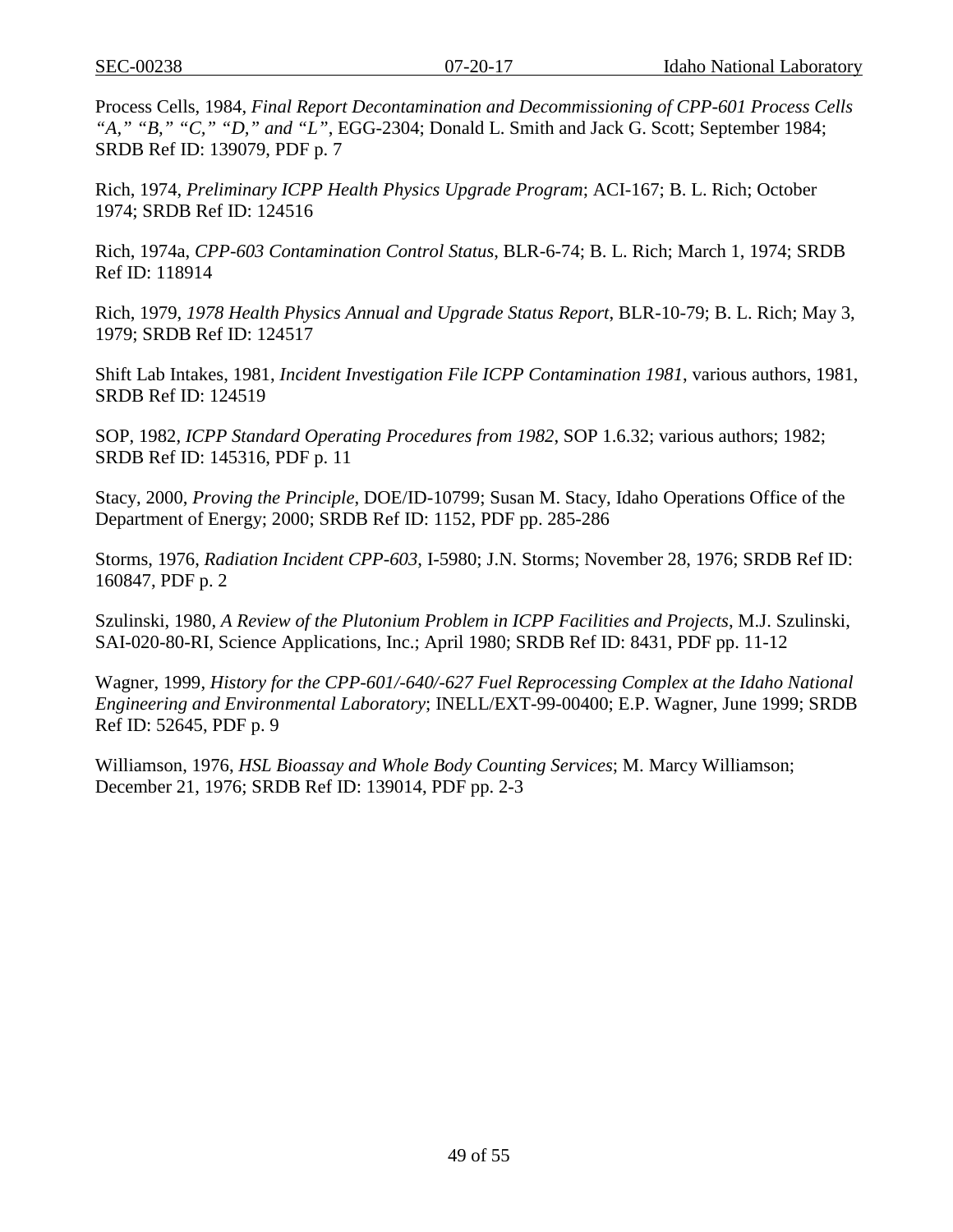This page intentionally left blank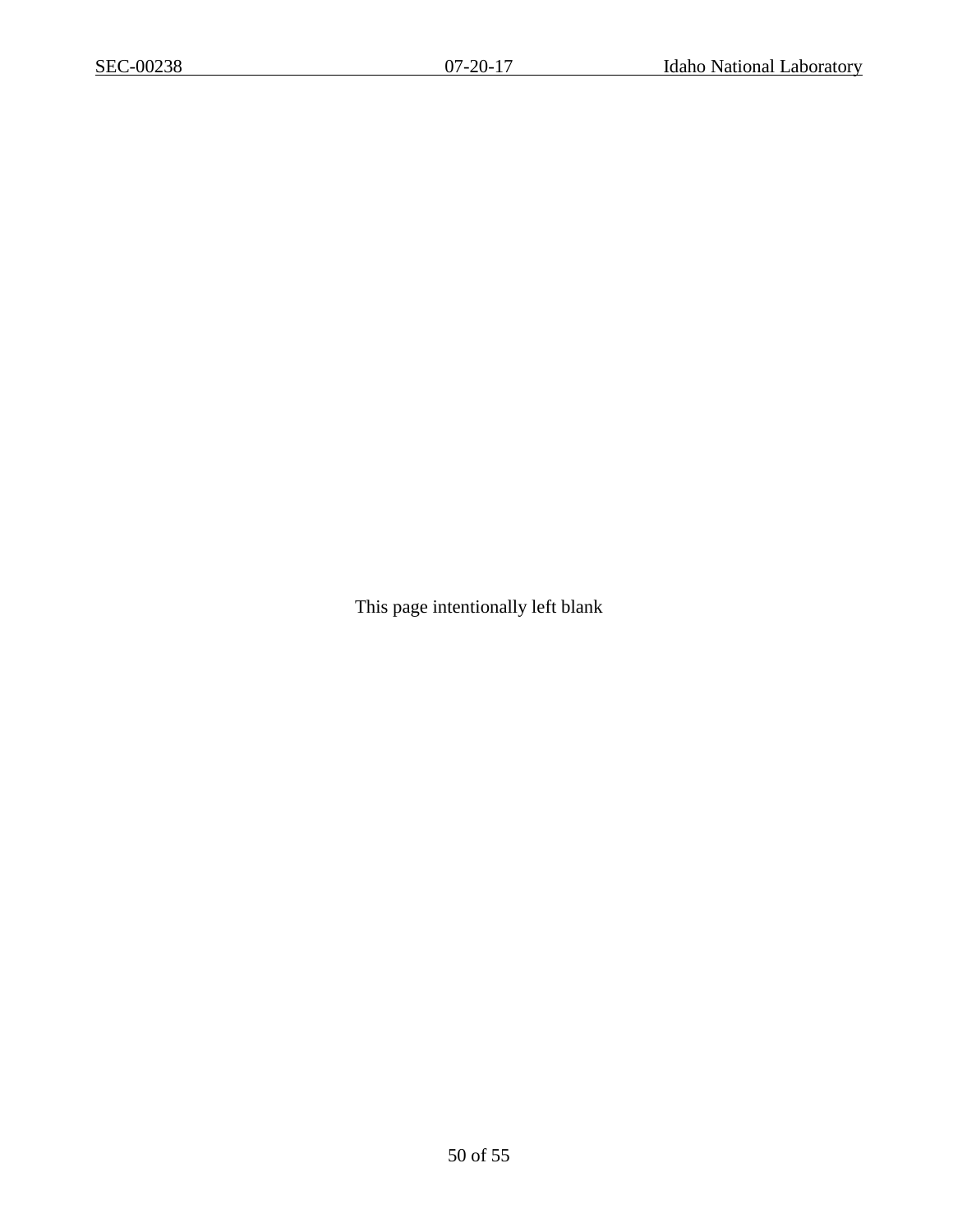# **Attachment One: Data Capture Synopsis**

NOTE: This custom data capture synopsis was developed by searching the SRDB for all Idaho National Laboratory documents for the activity date range of 01/01/1975 -12/31/1982, which resulted in 3,320 documents. Additional searches were performed of the 3,320 documents to identify when the term "Idaho Chemical Processing Plant" (or any of its alternate names) appears in the document title, subdocument title, text of the document, or health physics review notes. This effort resulted in a total of 1,737 identified documents that meet the criteria for this synopsis. Documents within the 3,320 that did not provide a positive result to the term searches (ICPP or alternate names) were manually reviewed to ensure that all responsive documents were identified. This is Rev. 1 of this synopsis. Since the submittal of Rev. 0, NIOSH and the ORAU Team conducted a site visit to Idaho National Laboratory and documents have been added through site association reviews, leading to the current total of 1,898 documents.

<span id="page-50-1"></span><span id="page-50-0"></span>

| <b>Data Capture Synopsis</b>                                                                                                                                                                                                                                                                                                                                                                                                                                                                                        | <b>General Description of Documents Captured</b>                                                                                                                                                                                                                                                                                                                                                                                                                                                                                                                                                                                                                                                                                                                                                                                                                                                                                                                                                                                                                                                                                                                                                                                                | <b>Date Completed</b> | <b>Uploaded to</b><br><b>SRDB</b> |
|---------------------------------------------------------------------------------------------------------------------------------------------------------------------------------------------------------------------------------------------------------------------------------------------------------------------------------------------------------------------------------------------------------------------------------------------------------------------------------------------------------------------|-------------------------------------------------------------------------------------------------------------------------------------------------------------------------------------------------------------------------------------------------------------------------------------------------------------------------------------------------------------------------------------------------------------------------------------------------------------------------------------------------------------------------------------------------------------------------------------------------------------------------------------------------------------------------------------------------------------------------------------------------------------------------------------------------------------------------------------------------------------------------------------------------------------------------------------------------------------------------------------------------------------------------------------------------------------------------------------------------------------------------------------------------------------------------------------------------------------------------------------------------|-----------------------|-----------------------------------|
| Facility Name: INL, Idaho Chemical Processing Plant<br>Period of Interest for the 83.14 Evaluation: 1975 - 1982<br><b>Alternate Facility Names:</b><br><b>ICPP</b><br><b>Chemical Processing Plant</b><br><b>CPP</b><br>Chem Plant<br>Fuel Reprocessing Complex<br>Chemical Processing Area<br>Idaho Nuclear Technology and Engineering Center<br><b>INTEC</b><br>Westinghouse Idaho Nuclear Company<br><b>WINCO</b><br>Physical Size of the Facility: Approximately 200 acres<br><b>Facility Population: 1,800</b> | Internal dosimetry programmatic documents, environmental reports,<br>neutron dosimetry, site telephone directories, individual medical<br>records, environmental surveillances, monitoring and modeling effluent<br>releases, occupational and environmental air sampling data, periodic<br>health physics reports, periodic facilities reports, tritium reports, safety<br>analyses for facilities and campaigns, surveys of specific areas with<br>high radionuclide concentrations, ecological reports, contamination<br>control plans, logbooks, bioassay results, whole body counting results,<br>incident reports, employee health case files, temporary badge reports,<br>standard operating procedures, policy and procedure manuals,<br>correspondence files, routine surveys, health physics log sheets, safe<br>work permits, annual exposure records, health and safety record sheets,<br>periodic operations and technical reports, waste handling reports,<br>internal dose assessments, shipping reports, air filter spectra, analytical<br>methods, radiological incidents, criticality safety, employee locator<br>cards, area exposure reports, documented site expert interview<br>communications, and facility photographs. | 04/06/2017            | 873                               |
| Battelle Memorial Institute - King Avenue                                                                                                                                                                                                                                                                                                                                                                                                                                                                           | Battelle Research Reactor spent fuel sent to the ICPP.                                                                                                                                                                                                                                                                                                                                                                                                                                                                                                                                                                                                                                                                                                                                                                                                                                                                                                                                                                                                                                                                                                                                                                                          | 04/12/2011            |                                   |
| Dade Moeller                                                                                                                                                                                                                                                                                                                                                                                                                                                                                                        | External and internal dosimetry records index, internal dose<br>assessments, whole body counting description, and problems with the<br>ICPP stack monitoring system.                                                                                                                                                                                                                                                                                                                                                                                                                                                                                                                                                                                                                                                                                                                                                                                                                                                                                                                                                                                                                                                                            | 03/10/2016            | 6                                 |
| Dade Moeller / SC&A                                                                                                                                                                                                                                                                                                                                                                                                                                                                                                 | Investigation report from the 1975 ICPP Tank Farm contaminated soil<br>incident.                                                                                                                                                                                                                                                                                                                                                                                                                                                                                                                                                                                                                                                                                                                                                                                                                                                                                                                                                                                                                                                                                                                                                                | 03/19/2007            |                                   |

#### **Table A1-1: Summary of Holdings in the SRDB for Idaho National Laboratory**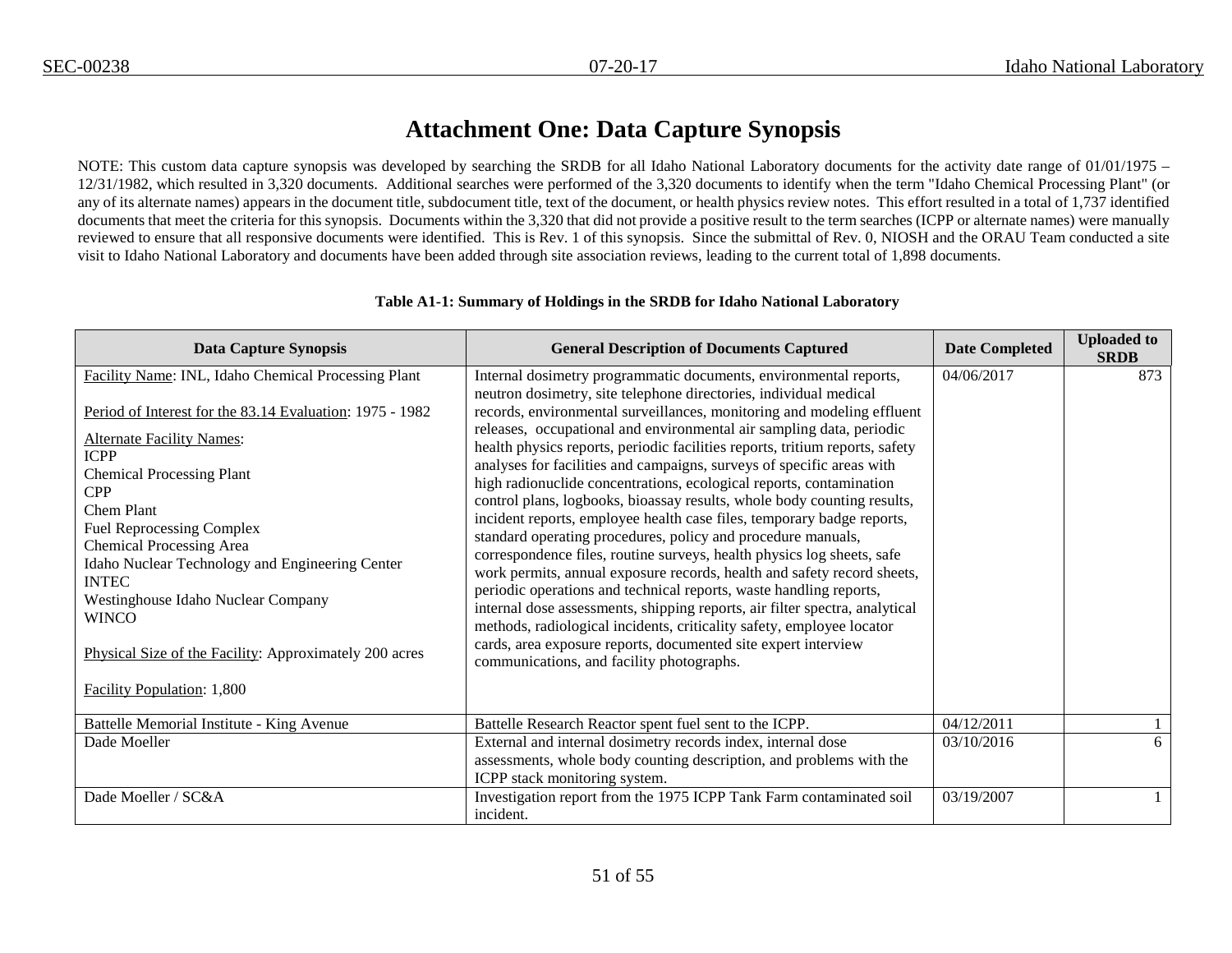| <b>Data Capture Synopsis</b>                                                                  | <b>General Description of Documents Captured</b>                                                                                                                                                                                       | <b>Date Completed</b> | <b>Uploaded</b> to<br><b>SRDB</b> |
|-----------------------------------------------------------------------------------------------|----------------------------------------------------------------------------------------------------------------------------------------------------------------------------------------------------------------------------------------|-----------------------|-----------------------------------|
| DOE Environmental Management Consolidated Business<br>Center (EMCBC) - Cincinnati             | An incident file including an ICPP radiation alarm incident.                                                                                                                                                                           | 03/30/2017            |                                   |
| <b>DOE</b> Germantown                                                                         | NIOSH researcher's notes.                                                                                                                                                                                                              | 03/18/2014            |                                   |
| <b>DOE</b> Idaho Operations Office                                                            | A dosimetry records storage receipt.                                                                                                                                                                                                   | 12/20/2013            | $\mathbf{1}$                      |
| DOE Legacy Management - Morgantown Office                                                     | Employee dosimetry files and recycled uranium reports.                                                                                                                                                                                 | 09/19/2011            | 6                                 |
| DOE Legacy Management - MoundView (Fernald<br>Holdings, includes Fernald Legal Database)      | DOE annual Effluent Information System reports.                                                                                                                                                                                        | 02/07/2007            | $\overline{2}$                    |
| <b>DOE Oak Ridge Operations Office</b>                                                        | U-233 disposition strategies and options.                                                                                                                                                                                              | 07/09/2012            | -1                                |
| DOE Office of Scientific and Technical Information<br>(OSTI)                                  | Environmental restoration and waste management site maps and source<br>term data on contaminated sites.                                                                                                                                | 09/05/2008            | 2                                 |
| East Tennessee Technology Park (ETTP) Records Center                                          | A report confirming the routing of some recycled uranium through the<br>ICPP.                                                                                                                                                          | 05/05/2014            | 1                                 |
| Federal Records Center (FRC) - Atlanta                                                        | A 1986 Effluent Information System (EIS) / Onsite Discharge<br>Information System (ODIS) executive summary.                                                                                                                            | 03/16/2004            | $\mathbf{1}$                      |
| Federal Records Center (FRC) - Denver                                                         | A 1995 DOE occupational exposure report with retrospective data.                                                                                                                                                                       | 04/20/2010            | 1                                 |
| Federal Records Center (FRC) - Kansas City                                                    | Argonne National Laboratory fuel cycle and waste management field<br>work proposals and agreements.                                                                                                                                    | 08/15/2008            | $\mathbf{1}$                      |
| Federal Records Center (FRC) - Lee's Summit                                                   | Spent fuel storage issues, shipment of West Valley samples to INL for<br>isotopic analysis, a DOE plan to resolve spent fuel vulnerabilities, a<br>discussion of an ICPP decontamination, and a review of hazardous<br>waste issues.   | 06/07/2016            | 5 <sup>5</sup>                    |
| Hanford                                                                                       | Site profiles for 20 major DOE sites.                                                                                                                                                                                                  | 01/02/2013            |                                   |
| Idaho National Laboratory Electronic Document<br>Management System (EDMS)                     | Neptunium purification and concentrate disposal, incident<br>investigations, waste management reports, safety reviews, records<br>submittals, and ICPP decontamination and decommissioning plans.                                      | 10/21/2015            | 32                                |
| Idaho National Laboratory / Idaho Nuclear Technology and<br><b>Engineering Center (INTEC)</b> | Documented site expert interviews.                                                                                                                                                                                                     | 11/20/2014            | $\overline{19}$                   |
| Idaho National Laboratory / SC&A                                                              | The final environmental impact statement for waste management<br>operations, reports, stack monitoring description and data, and a<br>documented site expert interview.                                                                | 06/25/2014            | 3                                 |
| Interlibrary Loan                                                                             | A survey of mixed waste HEPA filters in the DOE Complex.                                                                                                                                                                               | 05/03/2012            |                                   |
| Internet - Defense Technical Information Center (DTIC)                                        | Occupational dose reduction, waste classification for disposal,<br>characterization of degraded EBR-II fuel, and corrosion studies.                                                                                                    | 02/16/2017            | $\overline{5}$                    |
| Internet - DOE                                                                                | The standard of good radiological protection practices in plutonium<br>facilities, data for release fractions from nonreactor facilities, and the<br>response to the first five year review of the Test Reactor Area operable<br>unit. | 07/07/2016            | 3                                 |
| Internet - DOE Environmental Management                                                       | Linking Legacies Chapter 3: Wastes.                                                                                                                                                                                                    | 10/28/2007            | $\mathbf{1}$                      |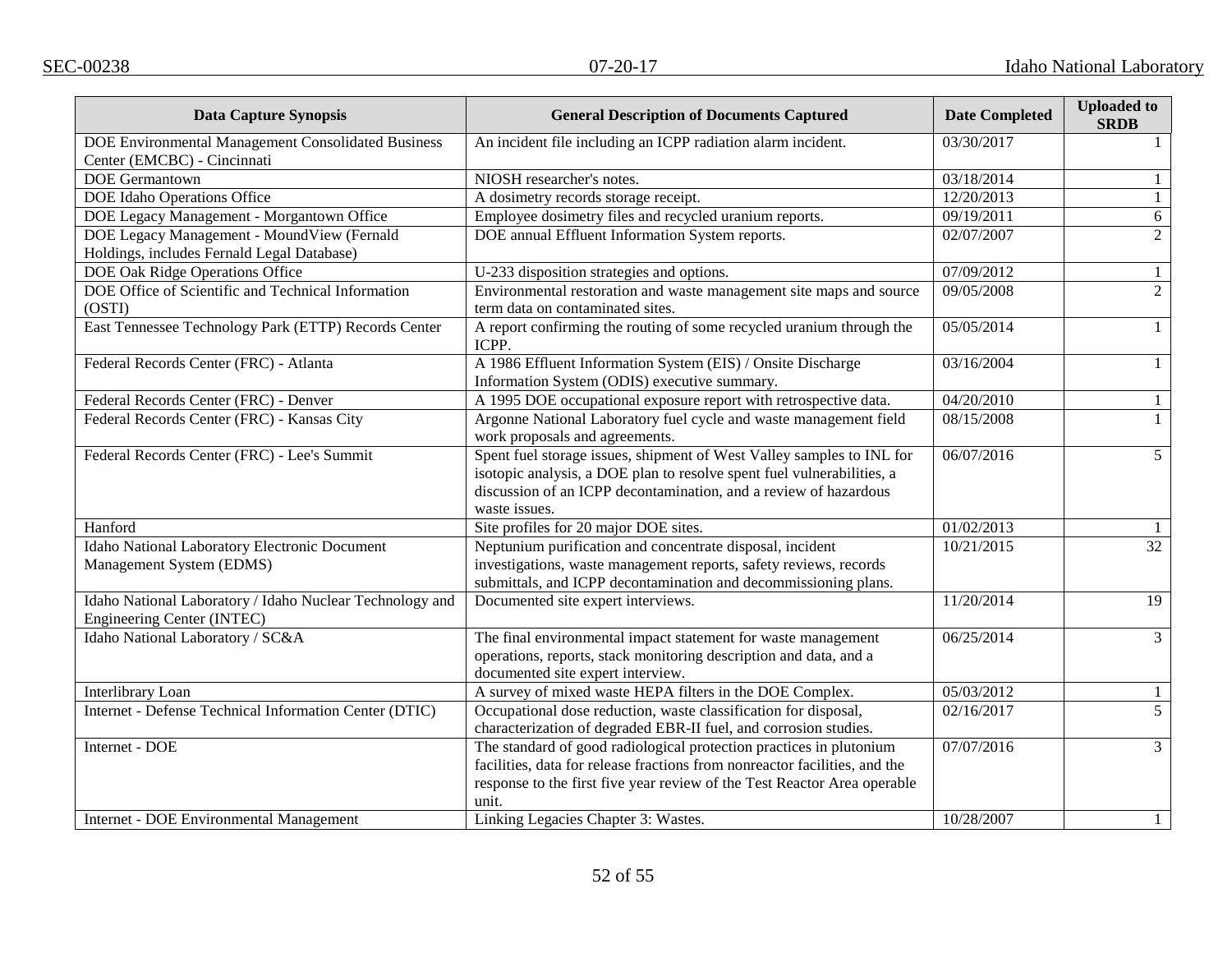| <b>Data Capture Synopsis</b>                | <b>General Description of Documents Captured</b>                                                                                                                                                                                                                                                                                                                                                                                                                                                                                                                                        | <b>Date Completed</b> | <b>Uploaded</b> to<br><b>SRDB</b> |
|---------------------------------------------|-----------------------------------------------------------------------------------------------------------------------------------------------------------------------------------------------------------------------------------------------------------------------------------------------------------------------------------------------------------------------------------------------------------------------------------------------------------------------------------------------------------------------------------------------------------------------------------------|-----------------------|-----------------------------------|
| Internet - DOE Legacy Management            | INL decontamination and decommissioning technology logic diagrams,<br>an irradiated fuel materials shipping report, and a mixed waste report.                                                                                                                                                                                                                                                                                                                                                                                                                                           | 09/19/2014            | $\overline{4}$                    |
| Internet - DOE OpenNet                      | Linking Legacies Appendix B, the final Advisory Committee on<br>Human Radiation Experiments report, a documented site expert<br>interview, and the summary of the Controlled Environmental<br>Radioiodine Tests (CERT).                                                                                                                                                                                                                                                                                                                                                                 | 10/02/2014            | $\overline{4}$                    |
| Internet - DOE OSTI                         | The Tiger Team Assessment of INL.                                                                                                                                                                                                                                                                                                                                                                                                                                                                                                                                                       | 11/30/2009            | 3                                 |
| <b>Internet - DOE OSTI Energy Citations</b> | Facility histories which refer to the ICPP, a DOE radiation exposure<br>report, radionuclide-specific treatment plans, a thorium utilization<br>report, a decommissioning plan, historical photographs, proceedings of<br>a nuclear air cleaning conference, and a contaminated concrete report.                                                                                                                                                                                                                                                                                        | 01/01/2013            | 12                                |
| Internet - DOE OSTI Information Bridge      | Integrated spent fuel and radioactive waste inventories, Stannard's<br>Radioactivity and Health, spent fuel storage and disposal, liquid waste<br>disposal, occupational dose reduction, environmental reports, waste<br>treatment studies, inventory and sources of transuranic waste, thorium<br>utilization reports, material control test and evaluation system, hazards<br>evaluations, and safety analyses.                                                                                                                                                                       | 12/30/2012            | 73                                |
| Internet - DOE OSTI SciTech Connect         | The INEL historical dose evaluation-reconstruction of airborne releases.<br>chemical processing technology periodic reports, technical progress<br>reports, analytical branch reports, safety analyses, analyses of irradiated<br>materials, ICPP waste handling and management reports, fuels and<br>materials reports, metals and ceramics reports, environmental reports,<br>air emissions reports, a stewardship report, mixed waste processing<br>reports, reactor development progress reports, and decontamination and<br>decommissioning plans and reports.                     | 07/15/2016            | $\overline{154}$                  |
| Internet - Google                           | Environmental reports, waste reports, DOE occupational exposure<br>reports, INL history and photographs, waste shipments, environmental<br>impact statements, radionuclide releases, environmental behavior of<br>radionuclides, air sampling, remediation conceptual designs, EPA<br>records of decision, facility descriptions, risk assessments, INL<br>oversight reports, ICPP operational reports, estimating releases of<br>various radionuclides, conference proceedings, planning for the long<br>term storage of high-level ICPP waste, and waste characterization<br>reports. | 03/17/2017            | 170                               |
| Internet - Health Physics Journal           | Intakes of I-129 and plutonium by indigenous animal species.                                                                                                                                                                                                                                                                                                                                                                                                                                                                                                                            | 07/02/2014            | $\overline{2}$                    |
| Internet - Idaho National Laboratory        | INL brochures, shipment of a Cs-134 aerosol generator to the ICPP for<br>decontamination, an ARA hazardous waste determination, a report on a<br>contaminated French drain, and an inventory of buried waste at the<br>Radiological Waste Management Complex.                                                                                                                                                                                                                                                                                                                           | 08/01/2016            | 10                                |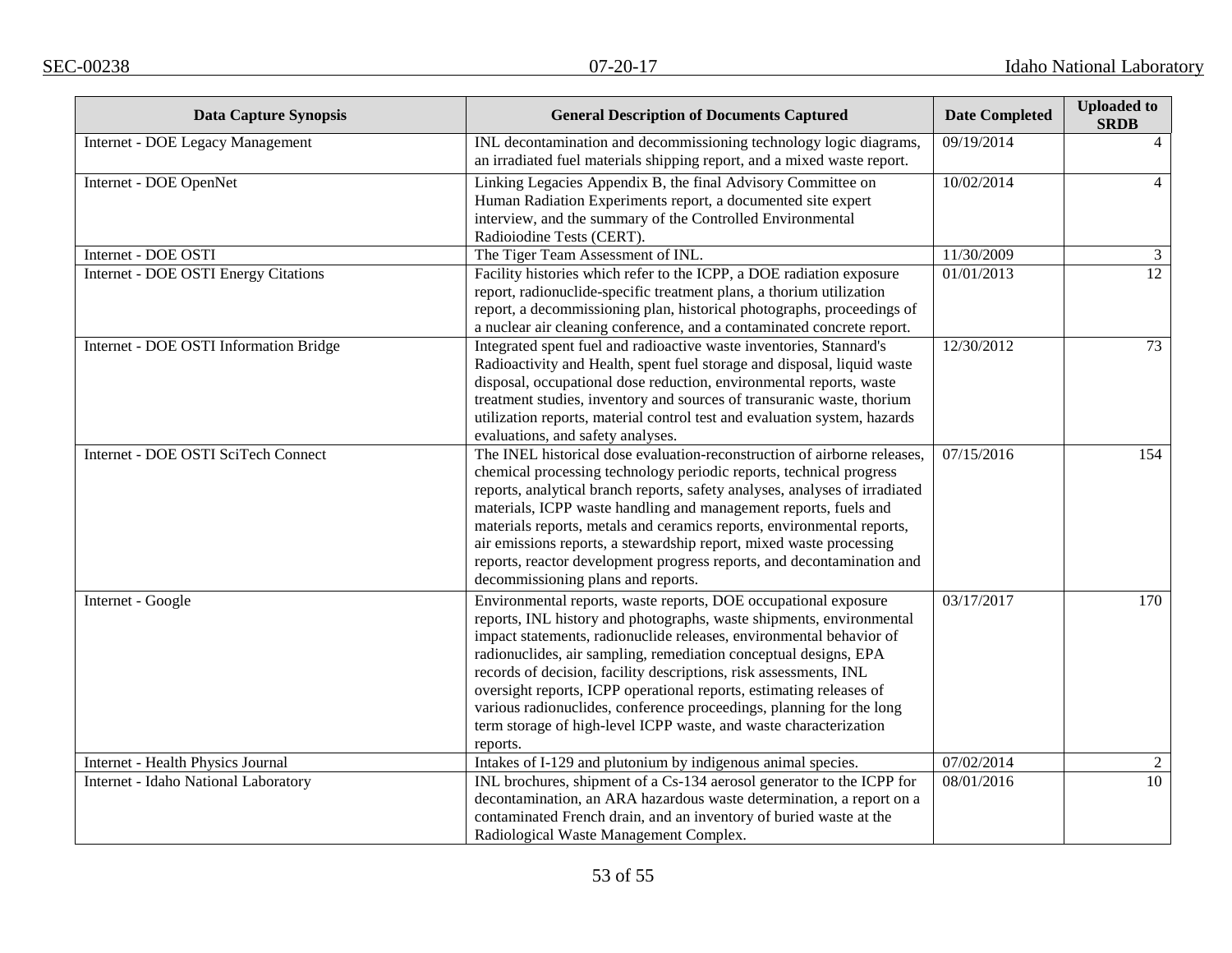| <b>Data Capture Synopsis</b>                                                                | <b>General Description of Documents Captured</b>                                                                                                                                                                                                                                                                                                                                                                      | <b>Date Completed</b> | <b>Uploaded</b> to<br><b>SRDB</b> |
|---------------------------------------------------------------------------------------------|-----------------------------------------------------------------------------------------------------------------------------------------------------------------------------------------------------------------------------------------------------------------------------------------------------------------------------------------------------------------------------------------------------------------------|-----------------------|-----------------------------------|
| Internet - National Academies Press (NAP)                                                   | Waste treatment and disposition, radionuclide releases, and a review of<br>DOE's cleanup roadmap.                                                                                                                                                                                                                                                                                                                     | 06/24/2015            | $\mathfrak{S}$                    |
| Internet - National Institute for Occupational Safety and<br>Health (NIOSH)                 | Two revisions of the INL SEC petition evaluation report, an<br>epidemiologic study of mortality and cancer risk at INL, and an SC&A<br>review of the INL site profile.                                                                                                                                                                                                                                                | 05/08/2017            | $\overline{4}$                    |
| <b>Internet - National Service Center for Environmental</b><br>Publications (NEPIS), US EPA | Superfund records of decision, a mixed energy waste study, and<br>proceedings of a residual radioactivity and recycling criteria workshop.                                                                                                                                                                                                                                                                            | 09/30/2014            | 8                                 |
| Internet - NRC Agencywide Document Access and<br>Management (ADAMS)                         | Integrated spent fuel inventories, waste reports, spent nuclear fuel<br>management, a remedial investigation/feasibility study, studies on<br>environmental transport, environmental reports, NRC reviews of INL<br>remediation plans, facility safety assessments, waste disposal studies,<br>the risk analysis of the subsurface disposal area, map of the CPP tank<br>farm, and an environmental impact statement. | 03/29/2016            | 43                                |
| Internet - Oak Ridge National Laboratory (ORNL) Library                                     | An ORNL division progress report showing waste treated at the ICPP<br>and a reference to the 1978 ICPP criticality.                                                                                                                                                                                                                                                                                                   | 05/29/2015            | $\overline{2}$                    |
| Kansas City Plant                                                                           | DOE daily operations briefs.                                                                                                                                                                                                                                                                                                                                                                                          | 10/20/2014            | $\mathbf{1}$                      |
| Los Alamos National Laboratory - LAHDRA                                                     | A comparison of effluent quantities from DOE facilities on spent fuel<br>and radioactive waste inventories.                                                                                                                                                                                                                                                                                                           | 12/13/2007            | $\overline{3}$                    |
| Mel Chew and Associates                                                                     | Treating plutonium processing wastes at ICPP.                                                                                                                                                                                                                                                                                                                                                                         | 12/15/2014            | $\mathbf{1}$                      |
| <b>Missouri Department of Natural Resources</b>                                             | Plutonium working group reports.                                                                                                                                                                                                                                                                                                                                                                                      | 10/01/2008            | $\overline{2}$                    |
| National Archives and Records Administration (NARA) -<br>Atlanta                            | Health physics guidelines for Kr-85 operations.                                                                                                                                                                                                                                                                                                                                                                       | 06/08/2004            | $\mathbf{1}$                      |
| National Archives and Records Administration (NARA) -<br>Seattle                            | ICPP plot plans and fallout test station locations and radioactive<br>material shipment records.                                                                                                                                                                                                                                                                                                                      | 12/18/2014            | 2                                 |
| National Institute for Occupational Safety and Health<br>(NIOSH)                            | Internal dose assessment and bioassay manuals and reports, the<br>histories of INL dosimetry programs, worker outreach meeting<br>documents, a recycled uranium report, an ICPP plutonium inhalation<br>exposure report, a classification release letter, and individual worker<br>dosimetry files.                                                                                                                   | 03/10/2016            | $\overline{27}$                   |
| NIOSH / SC&A                                                                                | A recycled uranium report.                                                                                                                                                                                                                                                                                                                                                                                            | 08/14/2003            | -1                                |
| Nuclear Regulatory Commission Public Document Room                                          | Management of transuranic and high-level radioactive waste, a light<br>water reactor source term study, a proposal for a liquid metal fast<br>breeder reactor at INL, an INEEL emergency plan and Research<br>Conservation Recovery Act contingency plan, a FOIA request, and a<br>reference to ICPP high-level radioactive waste forms.                                                                              | 12/16/2014            | 7                                 |
| Nuclear Testing Archive                                                                     | Off-gas monitoring technology and an effluent iodine filter efficiency<br>monitor.                                                                                                                                                                                                                                                                                                                                    | 05/22/2015            | $\overline{2}$                    |
| Oak Ridge Library for Dose Reconstruction                                                   | Discussion of Oak Ridge National Laboratory's design of the ICPP and<br>the shipment of enriched recycled uranium to Y-12.                                                                                                                                                                                                                                                                                            | 05/10/2011            | $\sqrt{2}$                        |